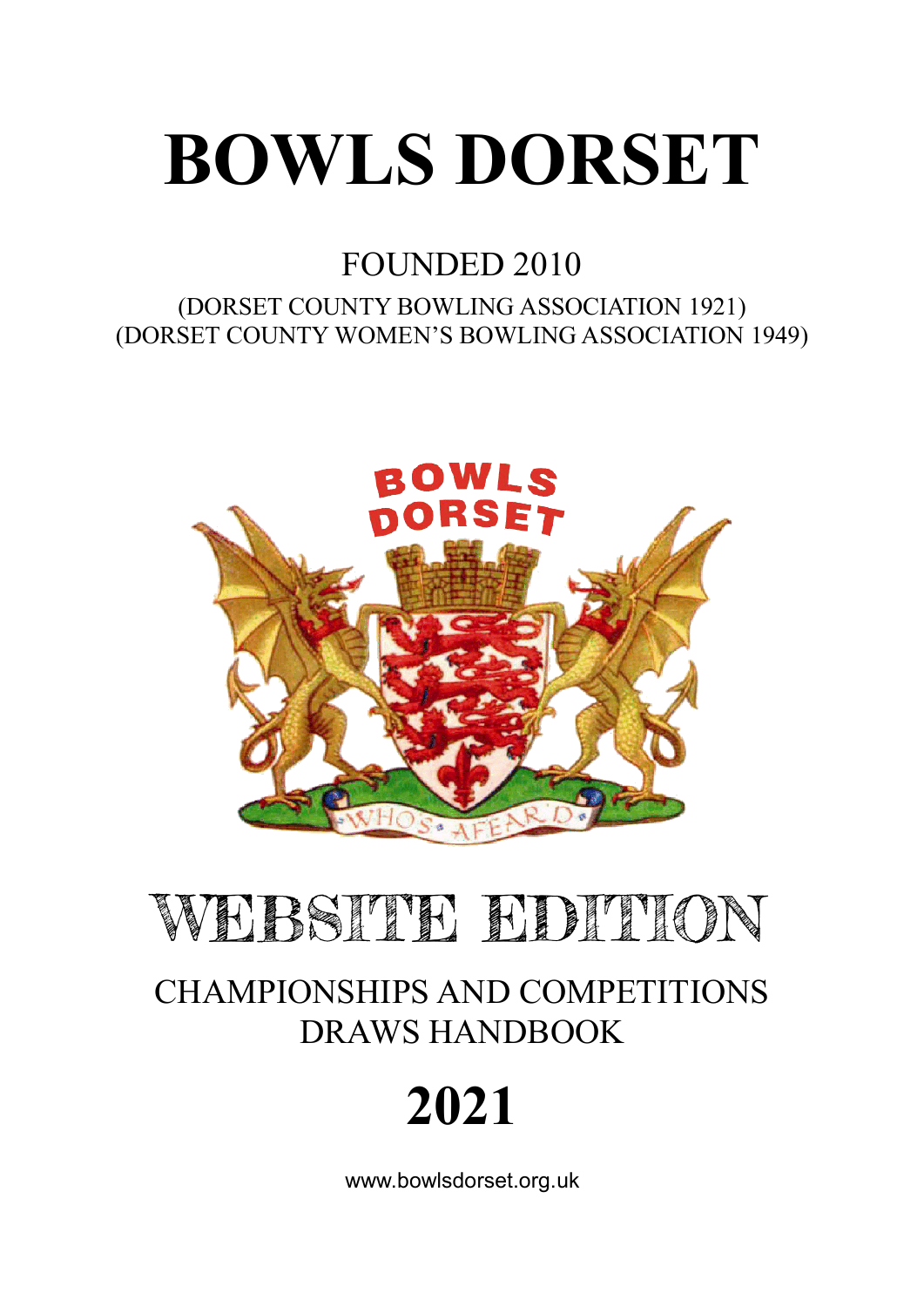## **Format Summary 2021**

| <b>Discipline</b>                                                                    | <b>Bowls</b>   | <b>Ends</b> | <b>Shots</b> |
|--------------------------------------------------------------------------------------|----------------|-------------|--------------|
| Two Bowl Singles*                                                                    | 2              | 21          |              |
| Four Bowl Singles                                                                    | 4              |             | 21           |
| Pairs *                                                                              | 3              | 18          |              |
| Triples*                                                                             | 2              | 18          |              |
| Fours*                                                                               | 2              | 15          |              |
| Senior Fours*                                                                        | $\overline{2}$ | 15          |              |
| <b>Junior Singles</b>                                                                | 4              |             | 21           |
| Junior Pairs*                                                                        | 3              | 18          |              |
| La the ovent of the seeree being equal when all ends hove heap played in disciplines |                |             |              |

## **County Championships leading to the National Finals**

In the event of the scores being equal when all ends have been played in disciplines with an asterisk, an extra end or ends shall be played until a decision is reached.

## **County Competitions NOT leading to the National Finals**

| <b>Discipline</b>            | <b>Bowls</b> | <b>Ends</b>      | <b>Shots</b> |
|------------------------------|--------------|------------------|--------------|
| <b>Champion of Champions</b> | 4            |                  | 21           |
| Cobern Trophy*               | 4            | 15 (21 in Final) |              |
| Men's Secretaries Cup        | 4            |                  | 21           |
| <b>County Mixed Fours*</b>   | 2            | 21               |              |
| June Culpin/County Cup*      | 2            | 21               |              |
| <b>Benevolent Triples*</b>   | $\mathcal P$ | 15               |              |
| Lust                         | 4            | 21               |              |
|                              |              |                  |              |

In the event of the scores being equal when all ends have been played in disciplines with an asterisk, an extra end or ends shall be played until a decision is reached. In the case of the June Culpin and County Cup this shall be by the nominated rink number.

## **Bowls England National Competitions not played through County**

| <b>Discipline</b>                                                                                                                                                           | <b>Bowls</b> | <b>Ends</b> | <b>Shots</b> |  |
|-----------------------------------------------------------------------------------------------------------------------------------------------------------------------------|--------------|-------------|--------------|--|
| <b>Champion of Champions</b>                                                                                                                                                |              |             | 21           |  |
| <b>Senior Singles</b>                                                                                                                                                       |              |             | 21           |  |
| Senior/Mixed/Family Pairs *                                                                                                                                                 | 3            | 18          |              |  |
| Mixed Fours*                                                                                                                                                                | 2            | 15          |              |  |
| In the event of the scores being equal when all ends have been played in disciplines<br>with an asterisk, an extra end or ends shall be played until a decision is reached. |              |             |              |  |

Check Bowls Dorset's website for all the latest news, results and updates **www.bowlsdorset.org.uk**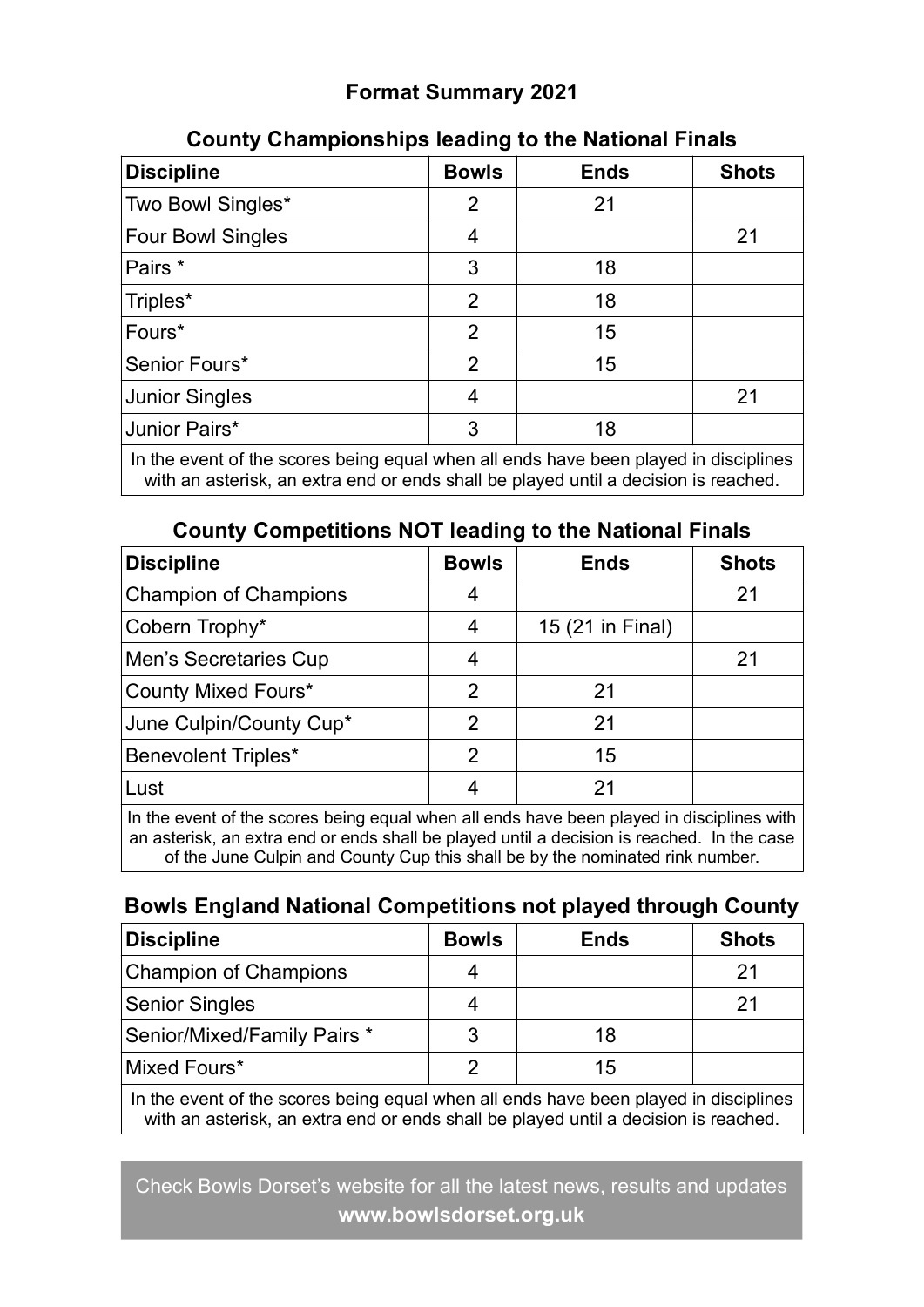## **Bowls Dorset Championships and Competitions 2021**

## **WELCOME TO THE DRAWS HANDBOOK**

There will be no County Yearbook this year. This Handbook contains the Draws for County Championships and Competitions and associated matters.

This year's season will be different. As a result of Covid-19 restrictions, Bowls England has made changes to the Championships and Competitions that qualify for the National Finals at Leamington. These will be played using Commonwealth Games formats and Bowls Dorset only has 1 qualifier per discipline in all but the Ladies 4 Bowl and 2 Bowl Singles and both Ladies and Men's Junior Singles. These changes allow a shorter National Finals, running from Thursday 19 August to Sunday 5 September.

All County Competitions will continue to be played using the normal formats.

## **Your attention is drawn to the format summary opposite.**

Bowls Dorset's competition order has been varied to allow for travel restrictions where possible. With the reduction in qualifiers, there will be two Finals Weekends this year:

- The finals for County Championships leading to the National Finals are scheduled to be played at Dorchester BC on Saturday and Sunday  $7<sup>th</sup>$  and  $8<sup>th</sup>$  August.
- The finals for all remaining County Competitions will be played at Sherborne BC on Saturday and Sunday 11<sup>th</sup> and 12<sup>th</sup> September.

For results through the rounds of our Championships and Competitions together with all other details (including dress code), please refer to Bowls a Dorset's website www.bowlsdorset.org.uk

We wish all competitors in these Championships and Competitions every success.

April 2021

## **CONTENTS**

|                                       | Competition Areas and Identities 5, 20 |  |
|---------------------------------------|----------------------------------------|--|
| Ladies Competitors Directory  3, 4, 5 |                                        |  |
|                                       |                                        |  |
|                                       | Men's Competitors Directory  21-23     |  |
|                                       |                                        |  |
|                                       | Men's 2 Wood Singles  26, 27           |  |
|                                       |                                        |  |
| Ladies Senior Fours  13               |                                        |  |
|                                       |                                        |  |
|                                       |                                        |  |
| June Culpin Memorial Trophy  16       |                                        |  |
|                                       |                                        |  |
|                                       | Men's Champion of Champions  36        |  |
| Ladies U16 Singles (drawn on day)  2  |                                        |  |
|                                       |                                        |  |
|                                       |                                        |  |
| County Mixed Fours Contacts 5         | Ladies and Men's Finals Results 40, 41 |  |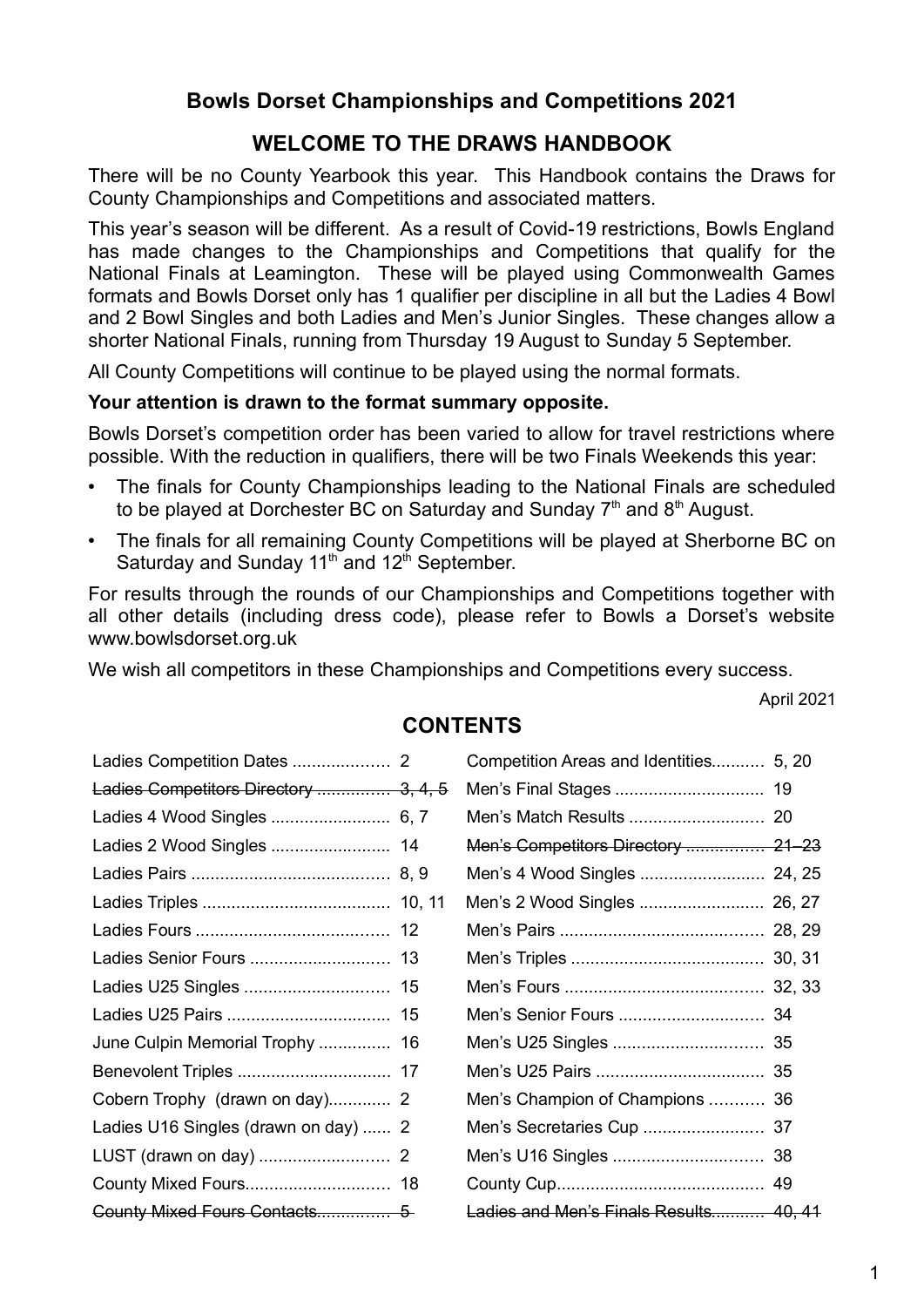#### **BOWLS DORSET LADIES COMPETITION DATES 2021**

#### **CHAMPIONSHIPS leading to Leamington**

| <b>4 WOOD SINGLES</b>     |                                                                                 |                                                                         |                                                                      |
|---------------------------|---------------------------------------------------------------------------------|-------------------------------------------------------------------------|----------------------------------------------------------------------|
| Prelim                    | Round 1                                                                         | Round 2                                                                 | Quarter & Semi Finals                                                |
| Mon 10 <sup>th</sup> May  | Fri 14 <sup>th</sup> May                                                        | Mon 17 <sup>th</sup> May                                                | Sun 23rd May at Broadstone BC                                        |
| <b>PAIRS</b>              |                                                                                 |                                                                         |                                                                      |
| <b>Prelim</b>             | Round 1                                                                         | <b>Round 2</b>                                                          | <b>Quarter &amp; Semi Finals</b>                                     |
| Fri 21 <sup>st</sup> May  | Mon 24th May                                                                    | Fri 4 <sup>th</sup> June                                                | Sat 12 <sup>th</sup> June at Greenhill BC                            |
| <b>TRIPLES</b>            |                                                                                 |                                                                         |                                                                      |
| <b>Prelim</b>             | Round 1                                                                         | <b>Round 2</b>                                                          | <b>Quarter &amp; Semi Finals</b>                                     |
| Fri 11 <sup>th</sup> June | Mon $14th$ June                                                                 | Fri 18 <sup>th</sup> June                                               | Sat 3rd July at Bridport BC                                          |
| <b>FOURS</b>              |                                                                                 |                                                                         |                                                                      |
| <b>Prelim</b>             | Round 1                                                                         |                                                                         | <b>Quarter &amp; Semi Finals</b>                                     |
| Fri 2 <sup>nd</sup> July  | Mon 5 <sup>th</sup> July                                                        |                                                                         | Sun 11 <sup>th</sup> July at Wimborne BC                             |
| <b>SENIOR FOURS</b>       |                                                                                 |                                                                         |                                                                      |
| <b>Prelim</b>             | Round 1                                                                         |                                                                         | <b>Quarter &amp; Semi Finals</b>                                     |
| Fri 9 <sup>th</sup> July  | Mon 12 <sup>th</sup> July                                                       |                                                                         | Sun 1 <sup>st</sup> August at Branksome Park BC                      |
| <b>2 WOOD SINGLES</b>     |                                                                                 |                                                                         |                                                                      |
| West                      |                                                                                 |                                                                         | <b>Quarter &amp; Semi Finals</b>                                     |
| East                      | To be held at Dorchester on Thurs 8 <sup>th</sup> July, 9.45am draw, 10am start |                                                                         | Sun 25 <sup>th</sup> July at Shaftesbury BC                          |
|                           | To be held at Blandford BC on 17 <sup>th</sup> July 9.45am draw, 10am start     |                                                                         | Sun 25 <sup>th</sup> July at Shaftesbury BC                          |
|                           |                                                                                 | U25's SINGLES (Round to be played to qualify for Leamington), 2pm start | <b>Semi Finals</b>                                                   |
|                           |                                                                                 |                                                                         | Sun 1 <sup>st</sup> August at Branksome Park BC                      |
| <b>U25's PAIRS</b>        | (no round required)                                                             |                                                                         | Final                                                                |
|                           |                                                                                 |                                                                         | 7th & 8th August at Dorchester BC                                    |
|                           |                                                                                 | FINALS WEEKEND FOR CHAMPIONSHIPS TO QUALIFY FOR LEAMINGTON              | Sat 7 <sup>th</sup> & Sun 8 <sup>th</sup> August<br>at Dorchester BC |
|                           |                                                                                 | <b>COMPETITIONS RUN BY BOWLS DORSET not leading to Leamington</b>       |                                                                      |

#### **BENEVOLENT TRIPLES Quarter & Semi Finals**

**EAST** at West Moors BC on Friday 30<sup>th</sup> July 9.30am draw. 9.45am start Mon 2<sup>nd</sup> August at Dorchester BC **WEST** at **Lyme Regis BC on Thursday 15th July 9.45am draw. 10am start Final**

#### **MIXED FOURS**

**Prelim Round 1 Round 2 Round 3 Final**

**UNQUALIFIED SINGLES (LUST) & UNDER 16 SINGLES** *Semi Finals & Final* **14<sup>th</sup> August at Dorchester BC 9.45 am draw,** *10am start* **Finals Weekend 11<sup>th</sup> & 12<sup>th</sup> Sept** 

**COBERN TROPHY Semi Finals & Final Mon 26<sup>th</sup> July** at Ferndown BC 9.45am draw, *10am start* Finals Weekend 11<sup>th</sup> & 12<sup>th</sup> Sept

#### **JUNE CULPIN**

**Prelim Round 1 Semi Finals** 

**FINALS WEEKEND FOR COMPETITIONS Sat 11th & Sun 12th September**

Finals Weekend  $11^{th}$  or  $12^{th}$  Sept at Sherborne BC

**Fri 2nd July Fri 6th Aug Fri 13th Aug Wed 6th Sept** Finals Weekend 11th & 12th Sept at Sherborne BC

at Sherborne BC

at Sherborne BC

**By Mon 26<sup>th</sup> July <b>Mon 16<sup>th</sup> August Example 20 Example 20 Example 20 Friday 10<sup>th</sup> Sept at Gillingham BC Final** Finals Weekend 11<sup>th</sup> or 12<sup>th</sup> Sept at Sherborne BC

**at Sherborne BC**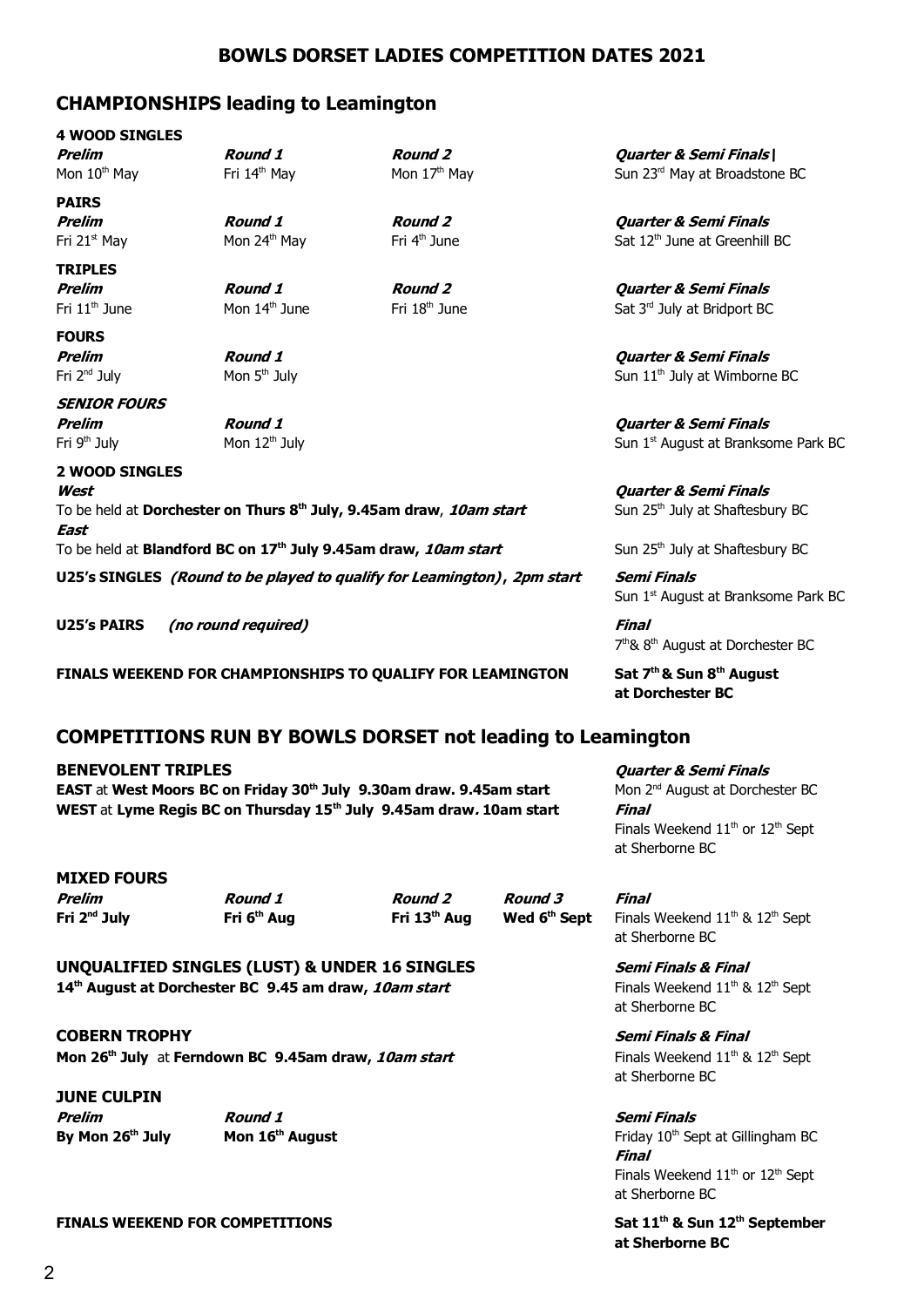#### **BOWLS DORSET – LADIES CHAMPIONSHIPS 4 WOOD SINGLES EAST 2021 (26 ENTRIES) 4 WOODS – 21 SHOTS**

| <b>Preliminary Round to be played</b><br>on Challenger's Green Mon 10th<br>May | - - - - - -<br>First Round to be played on<br><b>Challenger's Green on</b><br>Fri 14 <sup>th</sup> May | Second Round to be played on<br><b>Challenger's Green on</b><br>Mon 17 <sup>th</sup> May | <b>Quarter &amp; Semi Finals</b><br>(Re-Draw) on Sun 23rd<br>May @ Broadstone BC |
|--------------------------------------------------------------------------------|--------------------------------------------------------------------------------------------------------|------------------------------------------------------------------------------------------|----------------------------------------------------------------------------------|
| L Standley (Poole Park)                                                        |                                                                                                        |                                                                                          |                                                                                  |
| B Hodder (Poole Park)                                                          |                                                                                                        |                                                                                          |                                                                                  |
| P Cresswell (Poole Park)                                                       |                                                                                                        |                                                                                          |                                                                                  |
| T Kilminster (Ferndown)                                                        |                                                                                                        |                                                                                          |                                                                                  |
| J Coleman (Broadstone Wessex)                                                  |                                                                                                        |                                                                                          |                                                                                  |
| N Bradley (Ferndown)                                                           |                                                                                                        |                                                                                          |                                                                                  |
| C Wilson (Poole Park)                                                          |                                                                                                        |                                                                                          |                                                                                  |
| G Walford (Blandford)                                                          |                                                                                                        |                                                                                          |                                                                                  |
| M Sanger (Shaftesbury)                                                         |                                                                                                        |                                                                                          |                                                                                  |
| L Males (Blandford)                                                            |                                                                                                        |                                                                                          |                                                                                  |
| S Rowe (Broadstone Wessex)                                                     |                                                                                                        |                                                                                          |                                                                                  |
| D Way (Blandford)                                                              |                                                                                                        |                                                                                          |                                                                                  |
| M Tuck (Blandford)                                                             |                                                                                                        |                                                                                          |                                                                                  |
| H Moody (Ferndown)                                                             |                                                                                                        |                                                                                          |                                                                                  |
| J Evans (Poole Park)                                                           |                                                                                                        |                                                                                          |                                                                                  |
| A Streets (Gillingham)                                                         |                                                                                                        |                                                                                          |                                                                                  |
| L Howard (Broadstone Wessex)                                                   |                                                                                                        |                                                                                          |                                                                                  |
| R Cresswell (Poole Park)                                                       |                                                                                                        |                                                                                          |                                                                                  |
| M Harris (West Moors                                                           |                                                                                                        |                                                                                          |                                                                                  |
| D Rock (Gillingham)                                                            |                                                                                                        |                                                                                          |                                                                                  |
|                                                                                |                                                                                                        |                                                                                          |                                                                                  |
|                                                                                | C Wiles (Shaftesbury)                                                                                  |                                                                                          |                                                                                  |
|                                                                                | C Beckford (Blandford)                                                                                 |                                                                                          |                                                                                  |
|                                                                                | C Solway (Blandford)                                                                                   |                                                                                          |                                                                                  |
|                                                                                | K Swanston (Poole Park)                                                                                |                                                                                          |                                                                                  |
|                                                                                | K Churchill (Blandford)                                                                                |                                                                                          |                                                                                  |
|                                                                                | J Leake (Poole Park                                                                                    |                                                                                          |                                                                                  |

**Results to be emailed on day of play to Competition Secretary, Ann Allman – ann.dorsetcomps@gmail.com** or alternatively phone or text **07836622809**

**All score cards** to be sent either by email or post to Competition Sec Ann Allman ASAP

All games shall be played either on weekdays in the evenings with a start time no earlier than 6pm or at weekends. For weekday games an earlier start may be arranged by mutual agreement between competitors, but in the absence of mutual agreement the start time of no earlier than 6pm shall be adhered to.

**Quarters & Semi-Final at Broadstone BC on Sun 23rd May - 10am prompt re-draw – 10.15am start – TBC Finals Weekend for competitions leading to playing at Leamington 7th & 8th August at Dorchester BC**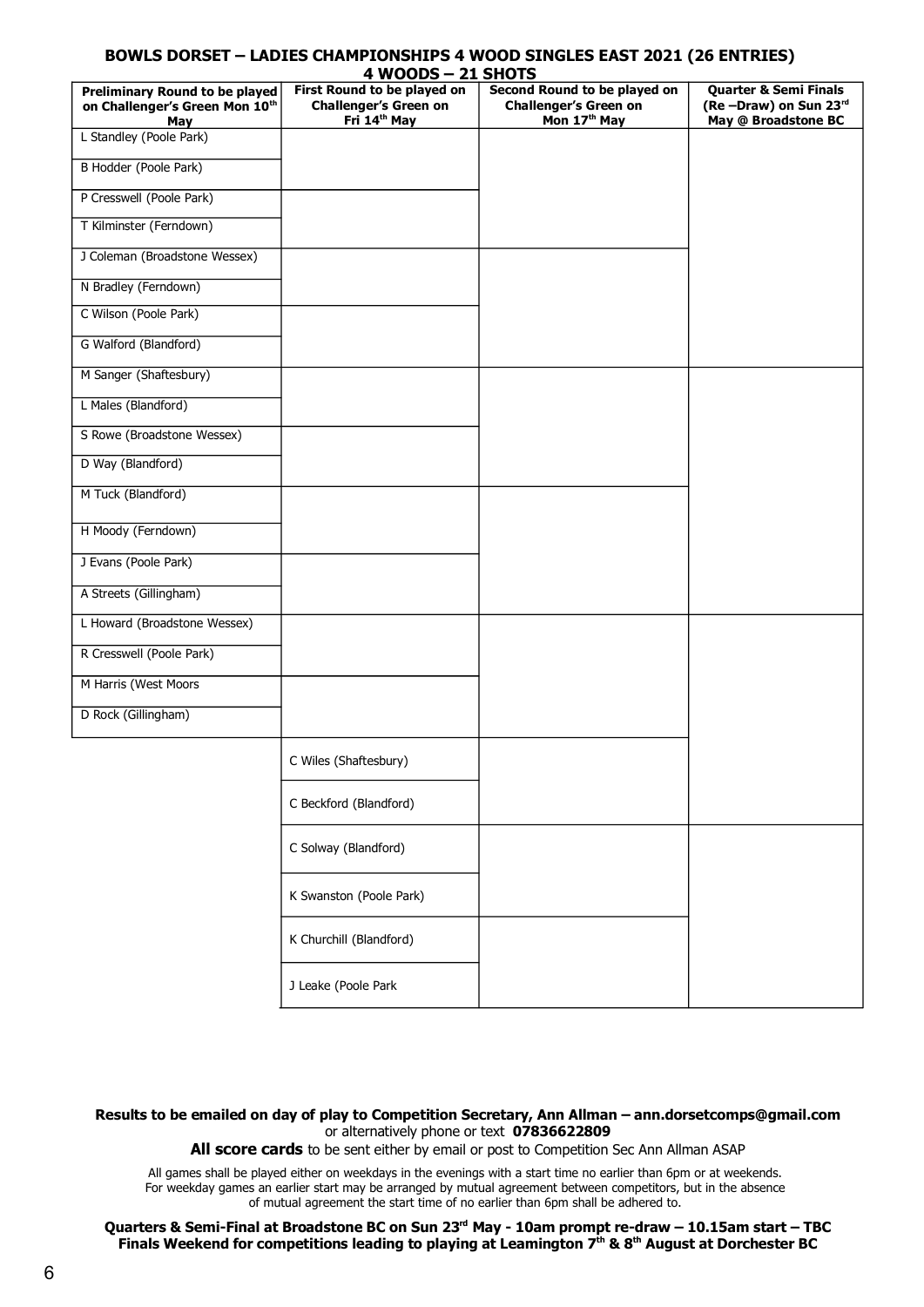## **BOWLS DORSET – LADIES CHAMPIONSHIP 4 WOOD SINGLES WEST 2021 (24 ENTRIES)**

| $4$ woods $-$ 21 shots |  |
|------------------------|--|
|------------------------|--|

| <b>Preliminary Round to be</b><br>played on Challenger's Green<br>On Mon 10th May | First Round to be played on<br><b>Challenger's Green on</b><br>On Fri 14 <sup>th</sup> May | Second Round to be played on<br><b>Challenger's Green on</b><br>Mon 17th May | <b>Quarter &amp; Semi Finals</b><br>(Re-Draw) on Sun 23rd<br>May @ Broadstone BC |
|-----------------------------------------------------------------------------------|--------------------------------------------------------------------------------------------|------------------------------------------------------------------------------|----------------------------------------------------------------------------------|
| N Driscoll (Lyme Regis)                                                           |                                                                                            |                                                                              |                                                                                  |
| E Sarson (Lyme Regis)                                                             |                                                                                            |                                                                              |                                                                                  |
| <b>B Wilkin (Dorchester)</b>                                                      |                                                                                            |                                                                              |                                                                                  |
| G Mitchell (Sherborne)                                                            |                                                                                            |                                                                              |                                                                                  |
| J Brown (Greenhill)                                                               |                                                                                            |                                                                              |                                                                                  |
| A Allman (Lyme Regis)                                                             |                                                                                            |                                                                              |                                                                                  |
| K Desmond (Greenhill)                                                             |                                                                                            |                                                                              |                                                                                  |
| S Jennings (Dorchester)                                                           |                                                                                            |                                                                              |                                                                                  |
| K Hofen (Greenhill)                                                               |                                                                                            |                                                                              |                                                                                  |
| M Crawford (Greenhill)                                                            |                                                                                            |                                                                              |                                                                                  |
| <b>B Plympton (Sherborne)</b>                                                     |                                                                                            |                                                                              |                                                                                  |
| M Fitzgibbon (Sherborne)                                                          |                                                                                            |                                                                              |                                                                                  |
| A Cox (Portland Victoria)                                                         |                                                                                            |                                                                              |                                                                                  |
| M Clements (Greenhill)                                                            |                                                                                            |                                                                              |                                                                                  |
| S Maggs (Dorchester)                                                              |                                                                                            |                                                                              |                                                                                  |
| S Ford (Sherborne)                                                                |                                                                                            |                                                                              |                                                                                  |
|                                                                                   | C Venton (Portland Borstal)                                                                |                                                                              |                                                                                  |
|                                                                                   | P Knight (Lyme Regis)                                                                      |                                                                              |                                                                                  |
|                                                                                   | P Daters (Bridport)                                                                        |                                                                              |                                                                                  |
|                                                                                   | A Chislett (Greenhill)                                                                     |                                                                              |                                                                                  |
|                                                                                   | G Shave (Sherborne)                                                                        |                                                                              |                                                                                  |
|                                                                                   | <b>B Phillips (Sherborne)</b>                                                              |                                                                              |                                                                                  |
|                                                                                   | G Hunt (Bridport)                                                                          |                                                                              |                                                                                  |
|                                                                                   | M Musgrove (Dorchester)                                                                    |                                                                              |                                                                                  |
|                                                                                   |                                                                                            |                                                                              |                                                                                  |

**Results to be emailed on day of play to: Asst Comp Sec – Marion Clements - mazza5264@outlook.com** or alternatively phone **01305 835988**

All score cards to be sent either by email or post to Competition Sec Ann Allman ASAP

All games shall be played either on weekdays in the evenings with a start time no earlier than 6pm or at weekends. For weekday games an earlier start may be arranged by mutual agreement between competitors, but in the absence of mutual agreement the start time of no earlier than 6pm shall be adhered to.

**Quarters & Semi-Final at Broadstone BC on Sun 23rd May - 10am prompt re-draw - 10.15am start Finals Weekend for competition leading to playing at Leamington 7th & 8th August at Dorchester BC**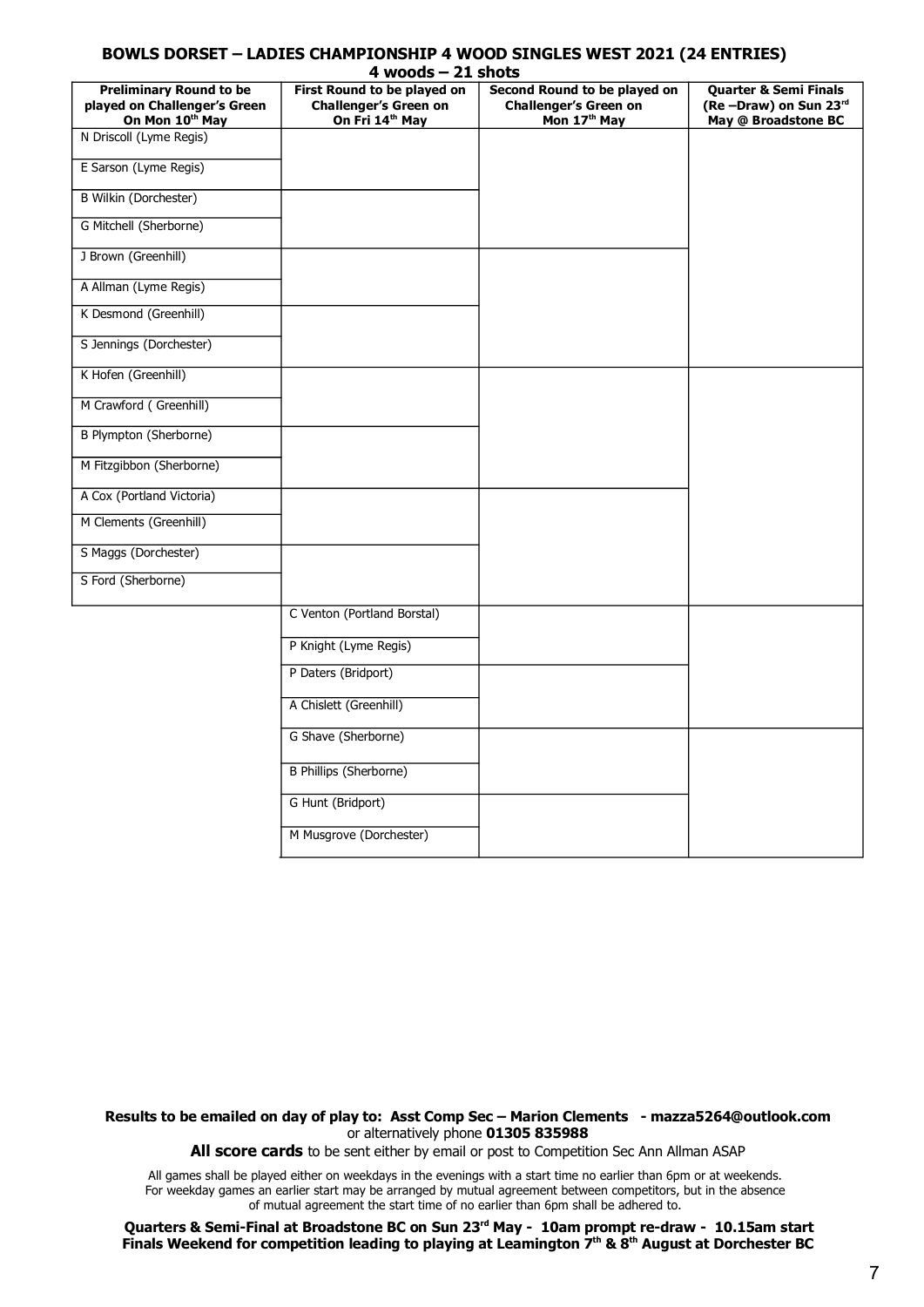#### **BOWLS DORSET – LADIES CHAMPIONSHIP PAIRS EAST 2021 (24 entrants) PLEASE NOTE new BE format – 3 woods 18 ends**

|                                | .LAJL IVIL II               | UUUJ LU CIIUJ<br>Second Round to be played |                                                        |  |
|--------------------------------|-----------------------------|--------------------------------------------|--------------------------------------------------------|--|
| <b>Preliminary Round to be</b> | First Round to be played on | on Challenger's Green                      | Quarter & Semi Finals (Redraw)                         |  |
| played on Challenger's         | <b>Challenger's Green</b>   |                                            | to be played on Sat 12th June @<br><b>Greenhill BC</b> |  |
| Green on Fri 21st May          | on Mon 24th May             | on Fri 4th June                            |                                                        |  |
| J Greening & L Males*          |                             |                                            |                                                        |  |
| (Blandford)                    |                             |                                            |                                                        |  |
| A.White* & E Curtis            |                             |                                            |                                                        |  |
| (Shaftesbury)                  |                             |                                            |                                                        |  |
| S Sims & A                     |                             |                                            |                                                        |  |
| Streets*(Gillingham)           |                             |                                            |                                                        |  |
| D Way $&$ J                    |                             |                                            |                                                        |  |
| Cornick*(Blandford)            |                             |                                            |                                                        |  |
| L Wallace & J Smooker*         |                             |                                            |                                                        |  |
| (Swanage)                      |                             |                                            |                                                        |  |
| N Bradley & <b>B Roberts*</b>  |                             |                                            |                                                        |  |
| (Ferndown)                     |                             |                                            |                                                        |  |
| D West & J Pitt*               |                             |                                            |                                                        |  |
| (Blandford)                    |                             |                                            |                                                        |  |
| J Leake & P Cresswell* (Poole  |                             |                                            |                                                        |  |
| Park)                          |                             |                                            |                                                        |  |
| R Cresswell & C Wilson* (Poole |                             |                                            |                                                        |  |
| Park)                          |                             |                                            |                                                        |  |
| J Sargent* & B Shand           |                             |                                            |                                                        |  |
| (Branksome Park)               |                             |                                            |                                                        |  |
| C Hann & J Steele*             |                             |                                            |                                                        |  |
| (Blandford)                    |                             |                                            |                                                        |  |
| P Fordham & J Cutler*          |                             |                                            |                                                        |  |
| (Broadstone Wessex)            |                             |                                            |                                                        |  |
| K Churchill & J Andrews*       |                             |                                            |                                                        |  |
| (Blandford)                    |                             |                                            |                                                        |  |
| H Moody* & A Hutton            |                             |                                            |                                                        |  |
| (Ferndown)                     |                             |                                            |                                                        |  |
| D Byrne* & D Rock              |                             |                                            |                                                        |  |
| (Gillingham)                   |                             |                                            |                                                        |  |
| C Carcary* & S Rice            |                             |                                            |                                                        |  |
| (Shaftesbury)                  |                             |                                            |                                                        |  |
|                                | S Harris* & V King          |                                            |                                                        |  |
|                                | (Branksome Park)            |                                            |                                                        |  |
|                                |                             |                                            |                                                        |  |
|                                | J Coleman* & J Shaw         |                                            |                                                        |  |
|                                | (Broadstone Wessex)         |                                            |                                                        |  |
|                                | C Wiles & M Sanger*         |                                            |                                                        |  |
|                                | (Shaftesbury)               |                                            |                                                        |  |
|                                | G Budd & T Lake*            |                                            |                                                        |  |
|                                | (Blandford)                 |                                            |                                                        |  |
|                                | S Rowe & L Howard*          |                                            |                                                        |  |
|                                | (Broadstone Wessex)         |                                            |                                                        |  |
|                                | C Hunter & Harris*          |                                            |                                                        |  |
|                                |                             |                                            |                                                        |  |
|                                | (West Moors)                |                                            |                                                        |  |
|                                | J Walters & C Sexton*       |                                            |                                                        |  |
|                                | (Broadstone Wessex)         |                                            |                                                        |  |
|                                | S Pinson & <b>B Hodder*</b> |                                            |                                                        |  |
|                                | (Poole Park)                |                                            |                                                        |  |
|                                |                             |                                            |                                                        |  |

\* indicates Named Entrant

**Results to be emailed on day of play to: Competition Sec - Ann Allman ann.dorsetcomps@gmail.com** or alternatively text/phone **07836622809**

All score cards to be sent either by email or post to Competition Sec Ann Allman ASAP

**The Competition Sec. must be informed of any substitution before they**  All games shall be played either on weekdays in the evenings with a start time no earlier than 6pm or at weekends. For weekday games an earlier start may be arranged by mutual agreement between competitors, but in the absence of mutual agreement the start time of no earlier than 6pm shall be adhered to.

**Quarter & Semi-Final at Greenhill BC on Sat 12th June - 9.45am prompt draw** - **10am start Finals Weekend for competitions leading to playing at Leamington 7th & 8th August at Dorchester BC**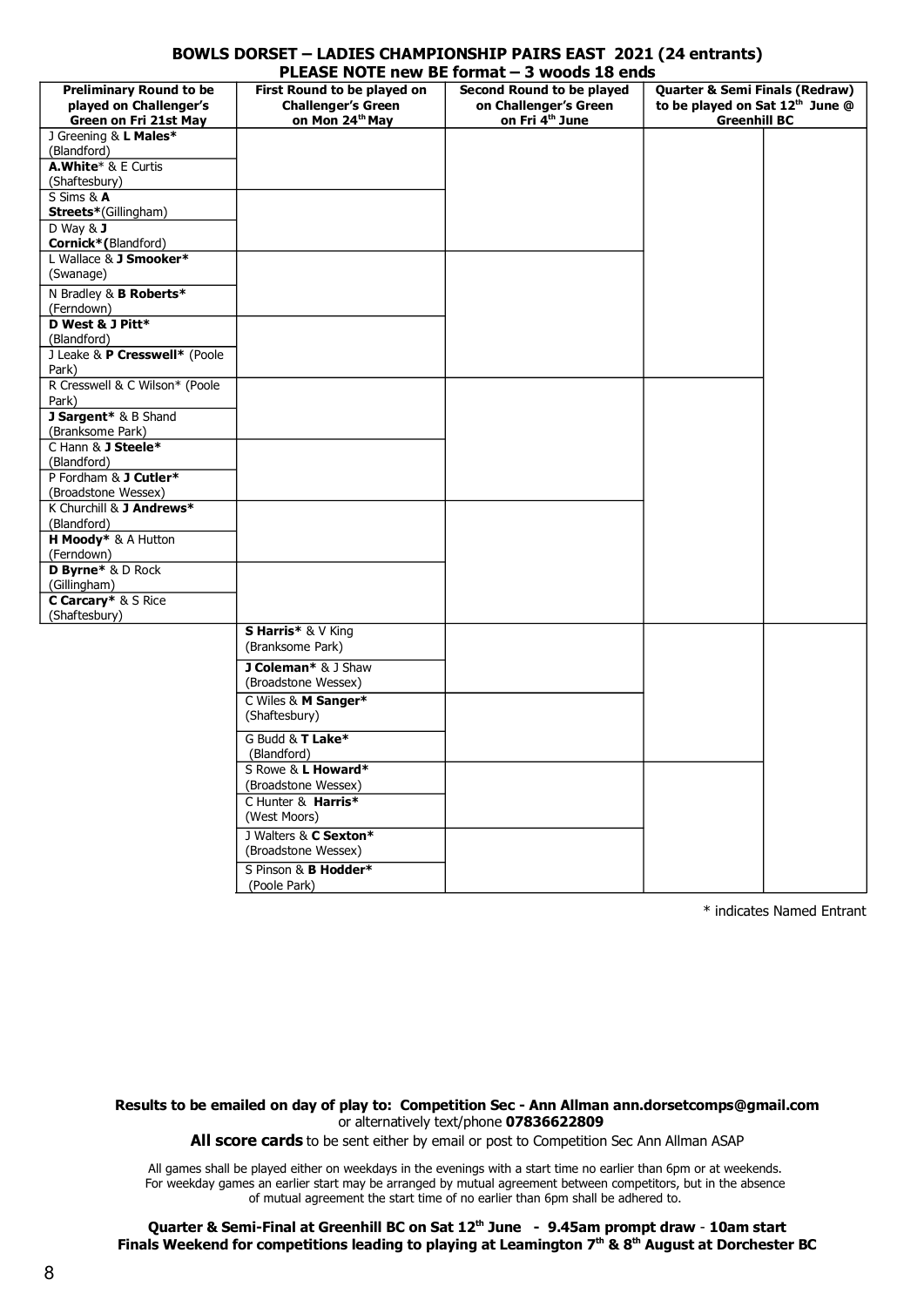#### **BOWLS DORSET – LADIES CHAMPIONSHIP PAIRS WEST 2021 (27 entries) PLEASE NOTE new BE format – 3 woods 18 ends**

| <b>Preliminary Round to be</b><br>played on Challenger's<br>Green on Fri 21st May | -NYL IVY I L II<br>First Round to be played on<br><b>Challenger's Green</b><br>On Mon 24th May | Second Round to be played<br>on Challenger's Green<br>Fri 4 <sup>th</sup> Jun | Quarter & Semi Finals (Redraw)<br>to be played on Sat 12th June @<br><b>Greenhill BC</b> |
|-----------------------------------------------------------------------------------|------------------------------------------------------------------------------------------------|-------------------------------------------------------------------------------|------------------------------------------------------------------------------------------|
| D Davidson & S Ford*                                                              |                                                                                                |                                                                               |                                                                                          |
| (Sherborne)                                                                       |                                                                                                |                                                                               |                                                                                          |
| S Lofthouse & S Maggs*<br>(Dorchester)                                            |                                                                                                |                                                                               |                                                                                          |
| A Tibble* & R Brooks                                                              |                                                                                                |                                                                               |                                                                                          |
| (Bridport)                                                                        |                                                                                                |                                                                               |                                                                                          |
| G Shave & B Phillips*<br>(Sherborne)                                              |                                                                                                |                                                                               |                                                                                          |
| L Hill & M Cullip*                                                                |                                                                                                |                                                                               |                                                                                          |
| (Dorchester)                                                                      |                                                                                                |                                                                               |                                                                                          |
| V Ghose & J King*                                                                 |                                                                                                |                                                                               |                                                                                          |
| (Dorchester)                                                                      |                                                                                                |                                                                               |                                                                                          |
| C Dixon* & E Hicks                                                                |                                                                                                |                                                                               |                                                                                          |
| (Wellworthy)                                                                      |                                                                                                |                                                                               |                                                                                          |
| S Hubbard & V Cornick*<br>(Dorchester)                                            |                                                                                                |                                                                               |                                                                                          |
| S Bowley & S Jennings*                                                            |                                                                                                |                                                                               |                                                                                          |
| (Dorchester)                                                                      |                                                                                                |                                                                               |                                                                                          |
| J Gillespie & S Willis*                                                           |                                                                                                |                                                                               |                                                                                          |
| (Dorchester)                                                                      |                                                                                                |                                                                               |                                                                                          |
| L Taylor* & P Daters                                                              |                                                                                                |                                                                               |                                                                                          |
| (Bridport)                                                                        |                                                                                                |                                                                               |                                                                                          |
| M Fitzgibbon & <b>B Plympton*</b>                                                 |                                                                                                |                                                                               |                                                                                          |
| (Sherborne)<br>A Allman <sup>*</sup> & P Weech                                    |                                                                                                |                                                                               |                                                                                          |
| (Lyme Regis)                                                                      |                                                                                                |                                                                               |                                                                                          |
| H Wilson & J Scola*                                                               |                                                                                                |                                                                               |                                                                                          |
| (Dorchester)                                                                      |                                                                                                |                                                                               |                                                                                          |
| N Driscoll* & E Sarson                                                            |                                                                                                |                                                                               |                                                                                          |
| (Lyme Regis)                                                                      |                                                                                                |                                                                               |                                                                                          |
| G Hunt* & M Carter<br>(Bridport                                                   |                                                                                                |                                                                               |                                                                                          |
| J Corbin & J Narraway*                                                            |                                                                                                |                                                                               |                                                                                          |
| (Dorchester)                                                                      |                                                                                                |                                                                               |                                                                                          |
| C Baker & S Lawley*                                                               |                                                                                                |                                                                               |                                                                                          |
| (Dorchester)                                                                      |                                                                                                |                                                                               |                                                                                          |
| V Spicer* & C Rod                                                                 |                                                                                                |                                                                               |                                                                                          |
| (Greenhill)<br>M Clements & A Chislett*                                           |                                                                                                |                                                                               |                                                                                          |
| (Greenhill)                                                                       |                                                                                                |                                                                               |                                                                                          |
| K Hofen & M Crawford*                                                             |                                                                                                |                                                                               |                                                                                          |
| (Greenhill)                                                                       |                                                                                                |                                                                               |                                                                                          |
| A Baldwin & M Musgrove*                                                           |                                                                                                |                                                                               |                                                                                          |
| (Dorchester)                                                                      |                                                                                                |                                                                               |                                                                                          |
|                                                                                   | Alex Darvell & A Rattenbury*                                                                   |                                                                               |                                                                                          |
|                                                                                   | (Lyme Regis)                                                                                   |                                                                               |                                                                                          |
|                                                                                   | L Craddock & J Willcox*                                                                        |                                                                               |                                                                                          |
|                                                                                   | (Bridport)                                                                                     |                                                                               |                                                                                          |
|                                                                                   | J Poulter & J Brown*                                                                           |                                                                               |                                                                                          |
|                                                                                   | (Greenhill)                                                                                    |                                                                               |                                                                                          |
|                                                                                   | M Irvine & K Desmond*                                                                          |                                                                               |                                                                                          |
|                                                                                   | (Greenhill)                                                                                    |                                                                               |                                                                                          |
|                                                                                   |                                                                                                |                                                                               |                                                                                          |
|                                                                                   | F Morgan & C MacKenzie*                                                                        |                                                                               |                                                                                          |
|                                                                                   | (Bridport)                                                                                     |                                                                               |                                                                                          |

\* indicates Named Entrant

#### **Results to be emailed on day of play to: Asst Comp Sec – Marion Clements - mazza5264@outlook.com**  or alternatively phone **01305 835988**

**All score cards** to be sent either by email or post to Competition Sec Ann Allman ASAP

All games shall be played either on weekdays in the evenings with a start time no earlier than 6pm or at weekends. For weekday games an earlier start may be arranged by mutual agreement between competitors, but in the absence of mutual agreement the start time of no earlier than 6pm shall be adhered to.

#### **Quarter & Semi-Final at Greenhill BC on Sat 12th June - 9.45am prompt draw** - **10am start Finals Weekend for competitions leading to playing at Leamington 7th & 8th August at Dorchester BC**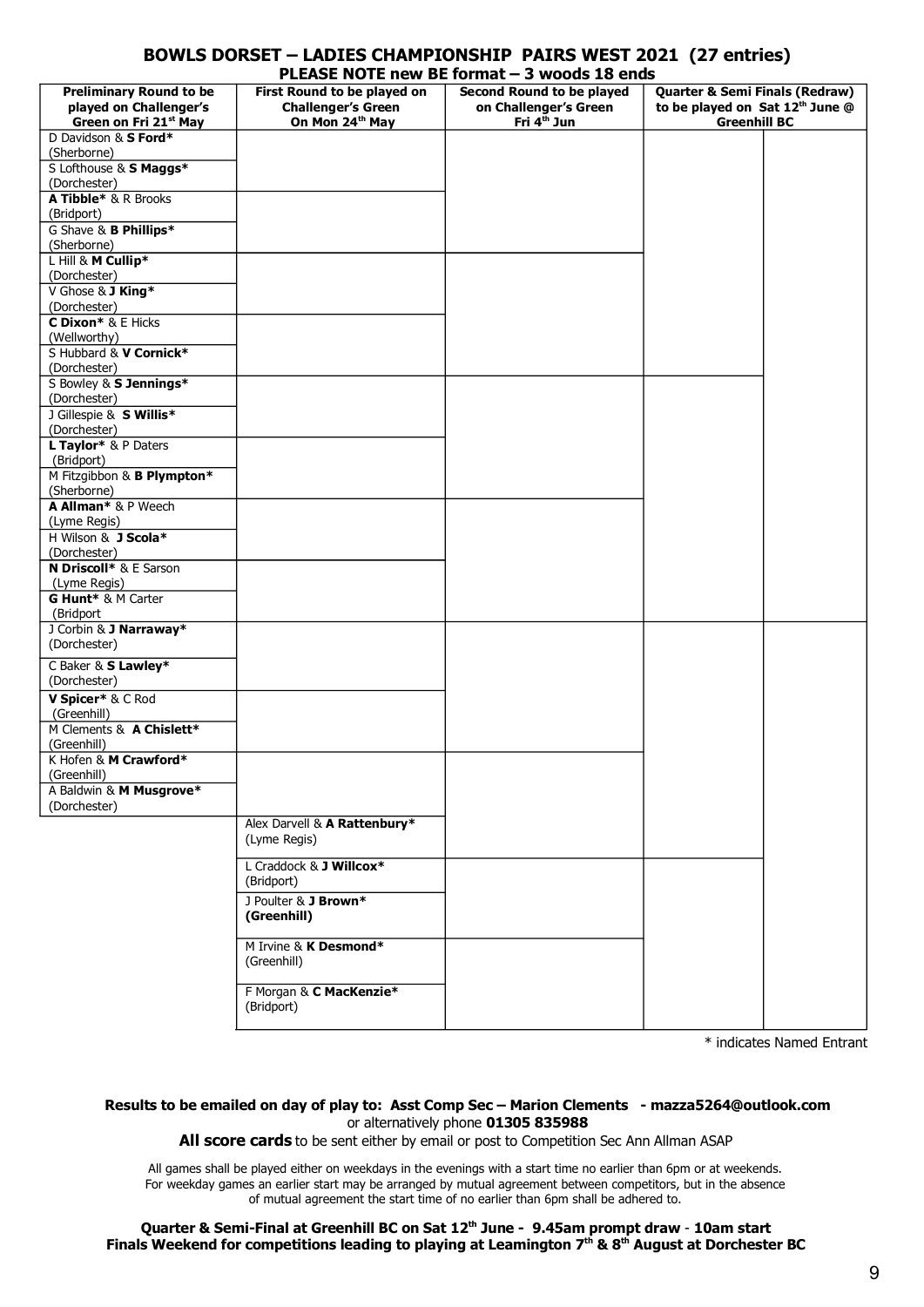#### **BOWLS DORSET – LADIES CHAMPIONSHIP TRIPLES EAST 2021 (20 ENTRIES) PLEASE NOTE New BE Format – 2 woods & 18 ends**

|                                   | SE NOTE NGW DE L'OLIN                      | Z WUUUS Q IU CHUS            |                           |
|-----------------------------------|--------------------------------------------|------------------------------|---------------------------|
| <b>Preliminary Round to be</b>    | First Round to be played on                | Second Round to be played on | Quarter & Semi Finals (Re |
| played on Challenger's Green      | <b>Challenger's Green on</b>               | <b>Challenger's Green on</b> | -Draw) on Sat 3rd July @  |
| Fri 11 <sup>th</sup> June         | Mon 14th June                              | Fri 18th June                | <b>Bridport BC</b>        |
| N Bradley, <b>B Roberts</b> * & T |                                            |                              |                           |
| Kilminster (Ferndown)             |                                            |                              |                           |
| C Assal*, M Everett & B Shand     |                                            |                              |                           |
| (Branksome Park)                  |                                            |                              |                           |
| V Baxter, S Harris* & V King      |                                            |                              |                           |
| (Branksome Park)                  |                                            |                              |                           |
| D Rock, H Aylett & D Byrne*       |                                            |                              |                           |
| (Gillingham)                      |                                            |                              |                           |
| C Hann, M Tuck & J Steele*        |                                            |                              |                           |
| (Blandford)                       |                                            |                              |                           |
| P Fordham, S Rowe & L Howard*     |                                            |                              |                           |
| (Broadstone Wessex)               |                                            |                              |                           |
| F Bowering, M Mowlam & J          |                                            |                              |                           |
| Evans* (Poole Park)               |                                            |                              |                           |
| A Walford, W Hardy & S Smith*     |                                            |                              |                           |
| (Poole Park)                      |                                            |                              |                           |
|                                   | L Frew, M Arkley & B Cover*                |                              |                           |
|                                   | (Branksome Park)                           |                              |                           |
|                                   | G Tilson, C Hunter* & V Burton             |                              |                           |
|                                   | (West Moors)                               |                              |                           |
|                                   | R Cresswell, S Pinson & C                  |                              |                           |
|                                   | <b>Wilson *</b> (Poole Park)               |                              |                           |
|                                   | C Carcary*, E Dickson & S Rice             |                              |                           |
|                                   | (Shaftesbury)                              |                              |                           |
|                                   | J Leake, B Hodder & P                      |                              |                           |
|                                   | Cresswell* (Poole Park)                    |                              |                           |
|                                   | J Greening, J Cornick & J                  |                              |                           |
|                                   | Andrews* (Blandford)                       |                              |                           |
|                                   |                                            |                              |                           |
|                                   | G Budd, L Males & S Burton*<br>(Blandford) |                              |                           |
|                                   | B Fry, M Thorne & J Collier*               |                              |                           |
|                                   | (Blandford)                                |                              |                           |
|                                   |                                            |                              |                           |
|                                   | A White, M Sanger & C Wiles*               |                              |                           |
|                                   | (Shaftesbury)                              |                              |                           |
|                                   | J Walters, J Cutler & C Sexton*            |                              |                           |
|                                   | (Broadstone Wessex)                        |                              |                           |
|                                   | J Cherry, L Wallis & J                     |                              |                           |
|                                   | Smooker* (Swanage)                         |                              |                           |
|                                   | J Pitt, T Lake & D Way*                    |                              |                           |
|                                   | (Blandford)                                |                              |                           |
|                                   |                                            |                              |                           |

\* indicates Named Entrant

**Results to be emailed on day of play to: Competition Sec - Ann Allman ann.dorsetcomps@gmail.com**  or alternatively text/phone **07836622809**

> **All score cards** to be sent either by email or post to Competition Sec Ann Allman ASAP **The Competition Sec. must be informed of any substitution before they play**

All games shall be played either on weekdays in the evenings with a start time no earlier than 6pm or at weekends.<br>-For weekday games an earlier start may be arranged by mutual agreement between competitors, but in the absence of mutual agreement the start time of no earlier than 6pm shall be adhered to.

**Quarters & Semi-Final at Bridport BC on Sat 3rd July - 9.45am prompt redraw, 10am start - TBC Finals Weekend for competitions leading to playing at Leamington – 7th & 8th August at Dorchester BC**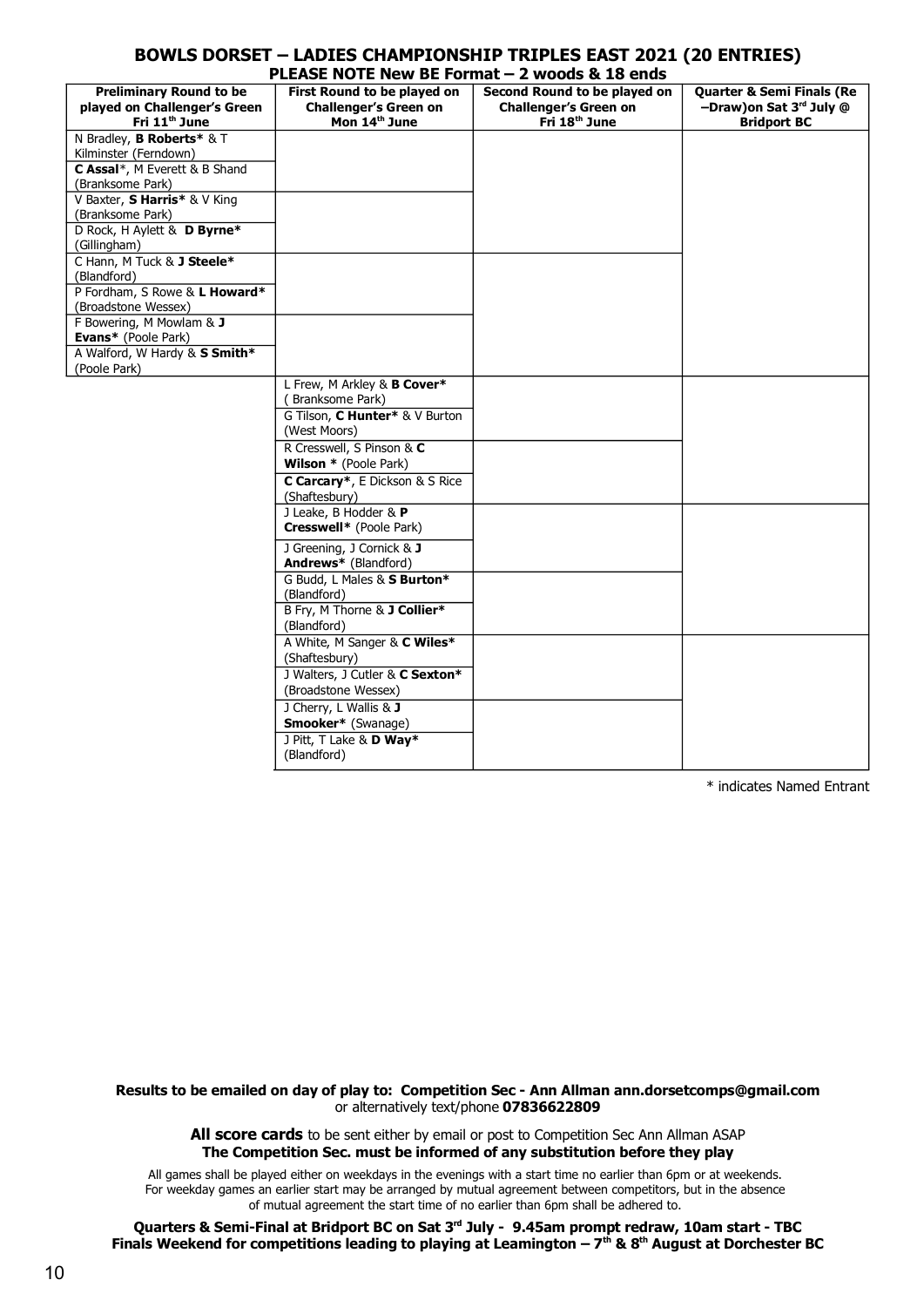#### **BOWLS DORSET – LADIES CHAMPIONSHIP TRIPLES WEST 2021 (20 ENTRIES) PLEASE NOTE the New RE Format - 2 woods & 18 ends**

| <b>Preliminary Round to be</b><br>played on Challenger's Green<br>on Fri 11 <sup>th</sup> June | First Round to be played on<br><b>Challenger's Green on</b><br>Mon 14th June | PLEASE NUTE LITE NEW DE FORMAL - 2 WOODS & 10 ENDS<br>Second Round to be played<br>on Challenger's Green on<br>Fri 18th June | <b>Quarter &amp; Semi Finals</b><br>(Re-Draw) on Sat 3rd<br>July @ Bridport BC |
|------------------------------------------------------------------------------------------------|------------------------------------------------------------------------------|------------------------------------------------------------------------------------------------------------------------------|--------------------------------------------------------------------------------|
| S Maggs, S Bowley & Sue                                                                        |                                                                              |                                                                                                                              |                                                                                |
| Jennings* (Dorchester)                                                                         |                                                                              |                                                                                                                              |                                                                                |
| T Jeanes P Grove & J King*                                                                     |                                                                              |                                                                                                                              |                                                                                |
| (Dorchester)                                                                                   |                                                                              |                                                                                                                              |                                                                                |
| J Moffitt, J Parson & P                                                                        | L Kennedy, M Strange & J                                                     |                                                                                                                              |                                                                                |
| Knight* (Lyme Regis)                                                                           | <b>Willcox*</b> (Bridport)                                                   |                                                                                                                              |                                                                                |
| L Kennedy, M Strange & J<br><b>Willcox*</b> (Bridport)<br>W/O                                  | W/O                                                                          |                                                                                                                              |                                                                                |
| G Mitchell, D Davidson & S                                                                     |                                                                              |                                                                                                                              |                                                                                |
| Ford* (Sherborne)                                                                              |                                                                              |                                                                                                                              |                                                                                |
| K Hofen, K Desmond & M                                                                         |                                                                              |                                                                                                                              |                                                                                |
| <b>Crawford*</b> (Greenhill)                                                                   |                                                                              |                                                                                                                              |                                                                                |
| L Hill, S Hubbard & V                                                                          |                                                                              |                                                                                                                              |                                                                                |
| Cornick* (Dorchester)                                                                          |                                                                              |                                                                                                                              |                                                                                |
| R Middleton M Clements &                                                                       |                                                                              |                                                                                                                              |                                                                                |
| A Chislett* (Greenhill)                                                                        |                                                                              |                                                                                                                              |                                                                                |
|                                                                                                | A Allman* H Dowling & P                                                      |                                                                                                                              |                                                                                |
|                                                                                                | Weech (Lyme Regis)                                                           |                                                                                                                              |                                                                                |
|                                                                                                | E Carter-Wescott, C Jones*                                                   |                                                                                                                              |                                                                                |
|                                                                                                | & R Rose (Sherborne)                                                         |                                                                                                                              |                                                                                |
|                                                                                                | M Irvine, V Spicer* & C Rod                                                  |                                                                                                                              |                                                                                |
|                                                                                                | (Greenhill)                                                                  |                                                                                                                              |                                                                                |
|                                                                                                | H Wilson, J Narraway & J<br>Scola * (Dorchester)                             |                                                                                                                              |                                                                                |
|                                                                                                | J Corbin, E Peavoy & S<br>Lawley* (Dorchester)                               |                                                                                                                              |                                                                                |
|                                                                                                | G Shave, M Fitzgibbon &<br><b>B Phillips*</b> (Sherborne)                    |                                                                                                                              |                                                                                |
|                                                                                                | A Sherring, N Driscoll*<br>& E Sarson (Lyme Regis)                           |                                                                                                                              |                                                                                |
|                                                                                                | A Darvell C Pomeroy & A<br>Rattenbury* (Lyme                                 |                                                                                                                              |                                                                                |
|                                                                                                | Regis)                                                                       |                                                                                                                              |                                                                                |
|                                                                                                | H Lannon, J Gillespie & S<br>Willis* (Dorchester)                            |                                                                                                                              |                                                                                |
|                                                                                                | L Craddock, L Tayor* &<br>P Daters (Bridport)                                |                                                                                                                              |                                                                                |
|                                                                                                | B Noble, M Burden* & J<br>Hyde (Sherborne)                                   |                                                                                                                              |                                                                                |
|                                                                                                | M McKay, A Clough & B<br>Plympton* (Sherborne)                               |                                                                                                                              |                                                                                |

\* indicates Named Entrant

#### **Results to be emailed on day of play to: Asst Comp Sec – Marion Clements - mazza5264@outlook.com** or alternatively phone **01305 835988**

#### **All score cards** to be sent either by email or post to Competition Sec Ann Allman ASAP **The Competition Sec. must be informed of any substitution before they play**

All games shall be played either on weekdays in the evenings with a start time no earlier than 6pm or at weekends. For weekday games an earlier start may be arranged by mutual agreement between competitors, but in the absence of mutual agreement the start time of no earlier than 6pm shall be adhered to.

#### **Quarters & Semi-Final at Sat 3rd July @ Bridport BC - 9.45 prompt redraw - 10am start - TBC Finals Weekend for competitions leading to Leamington.– 7th & 8th August at Dorchester BC**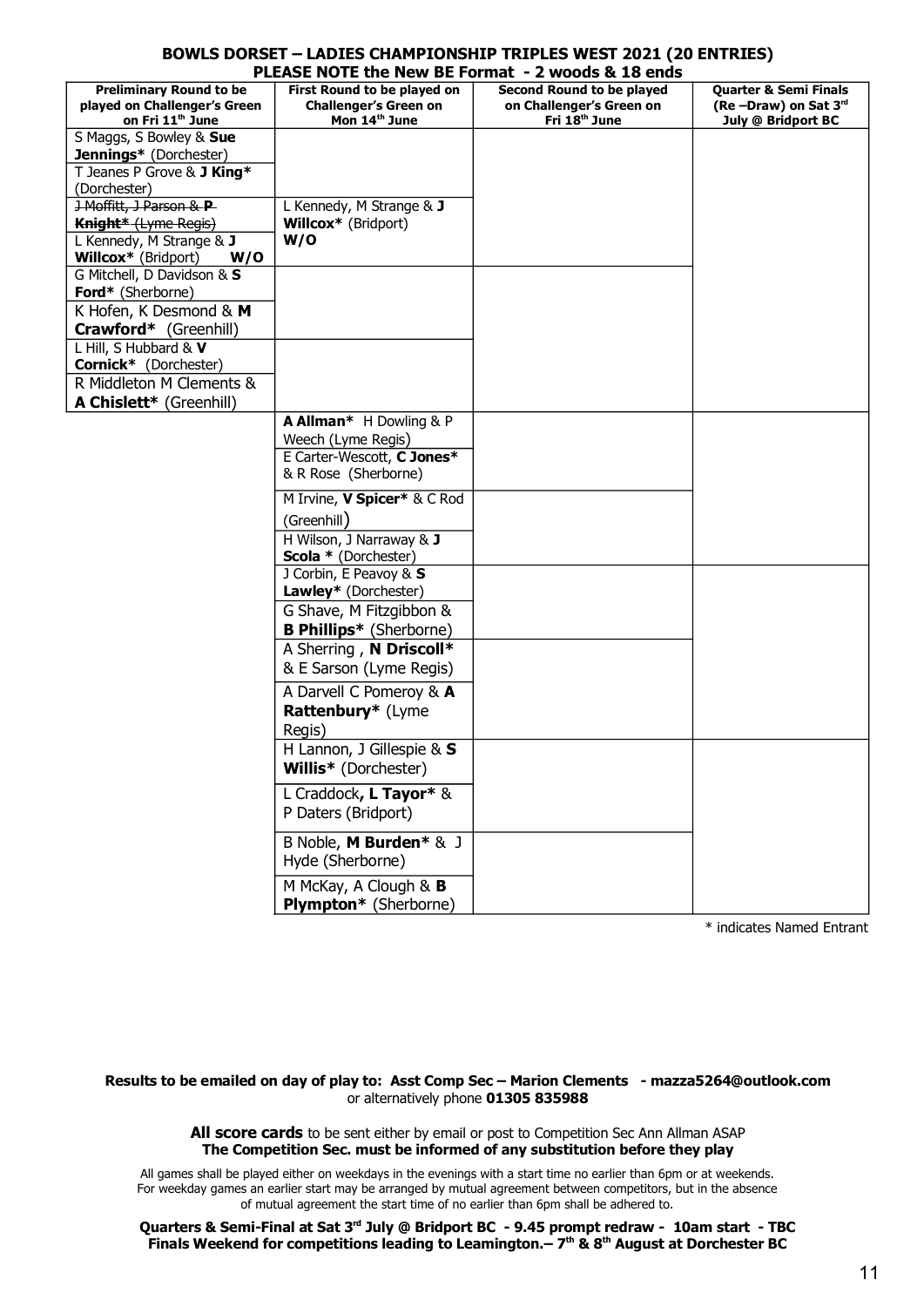#### **BOWLS DORSET LADIES CHAMPIONSHIP FOURS EAST & WEST 2021 (22 ENTRIES) PLEASE NOTE New BE Format – 2 bowls – 15 ends**

| BC on 7 <sup>th</sup> & 8 <sup>th</sup><br><b>Challenger's Green on</b><br>at Wimborne BC on<br>Mon 5 <sup>th</sup> July<br>Sun 11 <sup>th</sup> July<br><b>August</b><br>K Ellis, H Wilson, J Narraway & J<br><b>Scola*</b> (Dorchester)<br>S Maggs, M Musgrove, S Bowley &<br>S Jennings* (Dorchester<br>T Jeanes, P Grove, S Lofthouse &<br>J King (Dorchester)<br>V Cornick, S Hubbard, L Hill & M<br>Cullip * (Dorchester)<br>G Shave, G Mitchell, C Jones* &<br>R Rose (Sherborne)<br>D Rock, H Aylett, A Streets & D<br>Byrne* (Gillingham)<br>J Pitt, T Lake, L Males & S<br><b>Burton*</b> (Blandford)<br>J Leake, S Pinson, B Hodder & P<br>Cresswell* (Poole Park)<br>G Tilson, A James, C Hunter* &<br>V Burton (West Moors)<br>M Tuck, D Way, J Cornick & J<br><b>Steele</b> (Blandford)<br>K Hofen, J Brown, K Desmond &<br>M Crawford* (Greenhill)<br>A Darvill, C Pomeroy, A<br>Rattenbury* & S Rowe (Lyme<br>Regis)<br>V Baxter, S Harris* V King & C<br>Assal (Branksome Park)<br>A Allman* H Dowling, P Knight & P<br>Weech (Lyme Regis)<br>R Middleton, S Cook, M Clements &<br>A Chislett* (Greenhill)<br>J Watts, M Irvine, V Spicer* & C<br>Rod (Greenhill)<br>M Haseman, A Sherring, N<br><b>Driscoll*</b> & E Sarson (Lyme Regis)<br>L Frew, M Arkley, J Cookson & B<br>Cover* (Branksome Park)<br>A Baldwin, E Peavoy, S Lawley* &<br>Sheena Willis (Dorchester)<br>P Fordham, J Cutlery, S Rowe & L<br><b>Howard</b> * (Broadstone Wessex)<br>A M Clough, B Phillips, M Fitzgibbon<br>& B Plympton * (Sherborne) | <b>Preliminary Round to be played</b>          | PLEASE NOTE NEW BE FUITING<br>First Round to be played on | $ \angle$ DOWIS $-$ 1J CHUS<br><b>Quarter &amp; Semi - Finals</b> | <b>Final at Dorchester</b> |
|---------------------------------------------------------------------------------------------------------------------------------------------------------------------------------------------------------------------------------------------------------------------------------------------------------------------------------------------------------------------------------------------------------------------------------------------------------------------------------------------------------------------------------------------------------------------------------------------------------------------------------------------------------------------------------------------------------------------------------------------------------------------------------------------------------------------------------------------------------------------------------------------------------------------------------------------------------------------------------------------------------------------------------------------------------------------------------------------------------------------------------------------------------------------------------------------------------------------------------------------------------------------------------------------------------------------------------------------------------------------------------------------------------------------------------------------------------------------------------------------------------------------------------------------|------------------------------------------------|-----------------------------------------------------------|-------------------------------------------------------------------|----------------------------|
|                                                                                                                                                                                                                                                                                                                                                                                                                                                                                                                                                                                                                                                                                                                                                                                                                                                                                                                                                                                                                                                                                                                                                                                                                                                                                                                                                                                                                                                                                                                                             | on challenger's Green Fri 2 <sup>nd</sup> July |                                                           |                                                                   |                            |
|                                                                                                                                                                                                                                                                                                                                                                                                                                                                                                                                                                                                                                                                                                                                                                                                                                                                                                                                                                                                                                                                                                                                                                                                                                                                                                                                                                                                                                                                                                                                             |                                                |                                                           |                                                                   |                            |
|                                                                                                                                                                                                                                                                                                                                                                                                                                                                                                                                                                                                                                                                                                                                                                                                                                                                                                                                                                                                                                                                                                                                                                                                                                                                                                                                                                                                                                                                                                                                             |                                                |                                                           |                                                                   |                            |
|                                                                                                                                                                                                                                                                                                                                                                                                                                                                                                                                                                                                                                                                                                                                                                                                                                                                                                                                                                                                                                                                                                                                                                                                                                                                                                                                                                                                                                                                                                                                             |                                                |                                                           |                                                                   |                            |
|                                                                                                                                                                                                                                                                                                                                                                                                                                                                                                                                                                                                                                                                                                                                                                                                                                                                                                                                                                                                                                                                                                                                                                                                                                                                                                                                                                                                                                                                                                                                             |                                                |                                                           |                                                                   |                            |
|                                                                                                                                                                                                                                                                                                                                                                                                                                                                                                                                                                                                                                                                                                                                                                                                                                                                                                                                                                                                                                                                                                                                                                                                                                                                                                                                                                                                                                                                                                                                             |                                                |                                                           |                                                                   |                            |
|                                                                                                                                                                                                                                                                                                                                                                                                                                                                                                                                                                                                                                                                                                                                                                                                                                                                                                                                                                                                                                                                                                                                                                                                                                                                                                                                                                                                                                                                                                                                             |                                                |                                                           |                                                                   |                            |
|                                                                                                                                                                                                                                                                                                                                                                                                                                                                                                                                                                                                                                                                                                                                                                                                                                                                                                                                                                                                                                                                                                                                                                                                                                                                                                                                                                                                                                                                                                                                             |                                                |                                                           |                                                                   |                            |
|                                                                                                                                                                                                                                                                                                                                                                                                                                                                                                                                                                                                                                                                                                                                                                                                                                                                                                                                                                                                                                                                                                                                                                                                                                                                                                                                                                                                                                                                                                                                             |                                                |                                                           |                                                                   |                            |
|                                                                                                                                                                                                                                                                                                                                                                                                                                                                                                                                                                                                                                                                                                                                                                                                                                                                                                                                                                                                                                                                                                                                                                                                                                                                                                                                                                                                                                                                                                                                             |                                                |                                                           |                                                                   |                            |
|                                                                                                                                                                                                                                                                                                                                                                                                                                                                                                                                                                                                                                                                                                                                                                                                                                                                                                                                                                                                                                                                                                                                                                                                                                                                                                                                                                                                                                                                                                                                             |                                                |                                                           |                                                                   |                            |
|                                                                                                                                                                                                                                                                                                                                                                                                                                                                                                                                                                                                                                                                                                                                                                                                                                                                                                                                                                                                                                                                                                                                                                                                                                                                                                                                                                                                                                                                                                                                             |                                                |                                                           |                                                                   |                            |
|                                                                                                                                                                                                                                                                                                                                                                                                                                                                                                                                                                                                                                                                                                                                                                                                                                                                                                                                                                                                                                                                                                                                                                                                                                                                                                                                                                                                                                                                                                                                             |                                                |                                                           |                                                                   |                            |
|                                                                                                                                                                                                                                                                                                                                                                                                                                                                                                                                                                                                                                                                                                                                                                                                                                                                                                                                                                                                                                                                                                                                                                                                                                                                                                                                                                                                                                                                                                                                             |                                                |                                                           |                                                                   |                            |
|                                                                                                                                                                                                                                                                                                                                                                                                                                                                                                                                                                                                                                                                                                                                                                                                                                                                                                                                                                                                                                                                                                                                                                                                                                                                                                                                                                                                                                                                                                                                             |                                                |                                                           |                                                                   |                            |
|                                                                                                                                                                                                                                                                                                                                                                                                                                                                                                                                                                                                                                                                                                                                                                                                                                                                                                                                                                                                                                                                                                                                                                                                                                                                                                                                                                                                                                                                                                                                             |                                                |                                                           |                                                                   |                            |
|                                                                                                                                                                                                                                                                                                                                                                                                                                                                                                                                                                                                                                                                                                                                                                                                                                                                                                                                                                                                                                                                                                                                                                                                                                                                                                                                                                                                                                                                                                                                             |                                                |                                                           |                                                                   |                            |
|                                                                                                                                                                                                                                                                                                                                                                                                                                                                                                                                                                                                                                                                                                                                                                                                                                                                                                                                                                                                                                                                                                                                                                                                                                                                                                                                                                                                                                                                                                                                             |                                                |                                                           |                                                                   |                            |
|                                                                                                                                                                                                                                                                                                                                                                                                                                                                                                                                                                                                                                                                                                                                                                                                                                                                                                                                                                                                                                                                                                                                                                                                                                                                                                                                                                                                                                                                                                                                             |                                                |                                                           |                                                                   |                            |
|                                                                                                                                                                                                                                                                                                                                                                                                                                                                                                                                                                                                                                                                                                                                                                                                                                                                                                                                                                                                                                                                                                                                                                                                                                                                                                                                                                                                                                                                                                                                             |                                                |                                                           |                                                                   |                            |
|                                                                                                                                                                                                                                                                                                                                                                                                                                                                                                                                                                                                                                                                                                                                                                                                                                                                                                                                                                                                                                                                                                                                                                                                                                                                                                                                                                                                                                                                                                                                             |                                                |                                                           |                                                                   |                            |
|                                                                                                                                                                                                                                                                                                                                                                                                                                                                                                                                                                                                                                                                                                                                                                                                                                                                                                                                                                                                                                                                                                                                                                                                                                                                                                                                                                                                                                                                                                                                             |                                                |                                                           |                                                                   |                            |
|                                                                                                                                                                                                                                                                                                                                                                                                                                                                                                                                                                                                                                                                                                                                                                                                                                                                                                                                                                                                                                                                                                                                                                                                                                                                                                                                                                                                                                                                                                                                             |                                                |                                                           |                                                                   |                            |
|                                                                                                                                                                                                                                                                                                                                                                                                                                                                                                                                                                                                                                                                                                                                                                                                                                                                                                                                                                                                                                                                                                                                                                                                                                                                                                                                                                                                                                                                                                                                             |                                                |                                                           |                                                                   |                            |
|                                                                                                                                                                                                                                                                                                                                                                                                                                                                                                                                                                                                                                                                                                                                                                                                                                                                                                                                                                                                                                                                                                                                                                                                                                                                                                                                                                                                                                                                                                                                             |                                                |                                                           |                                                                   |                            |
|                                                                                                                                                                                                                                                                                                                                                                                                                                                                                                                                                                                                                                                                                                                                                                                                                                                                                                                                                                                                                                                                                                                                                                                                                                                                                                                                                                                                                                                                                                                                             |                                                |                                                           |                                                                   |                            |
|                                                                                                                                                                                                                                                                                                                                                                                                                                                                                                                                                                                                                                                                                                                                                                                                                                                                                                                                                                                                                                                                                                                                                                                                                                                                                                                                                                                                                                                                                                                                             |                                                |                                                           |                                                                   |                            |
|                                                                                                                                                                                                                                                                                                                                                                                                                                                                                                                                                                                                                                                                                                                                                                                                                                                                                                                                                                                                                                                                                                                                                                                                                                                                                                                                                                                                                                                                                                                                             |                                                |                                                           |                                                                   |                            |
|                                                                                                                                                                                                                                                                                                                                                                                                                                                                                                                                                                                                                                                                                                                                                                                                                                                                                                                                                                                                                                                                                                                                                                                                                                                                                                                                                                                                                                                                                                                                             |                                                |                                                           |                                                                   |                            |
|                                                                                                                                                                                                                                                                                                                                                                                                                                                                                                                                                                                                                                                                                                                                                                                                                                                                                                                                                                                                                                                                                                                                                                                                                                                                                                                                                                                                                                                                                                                                             |                                                |                                                           |                                                                   |                            |
|                                                                                                                                                                                                                                                                                                                                                                                                                                                                                                                                                                                                                                                                                                                                                                                                                                                                                                                                                                                                                                                                                                                                                                                                                                                                                                                                                                                                                                                                                                                                             |                                                |                                                           |                                                                   |                            |
|                                                                                                                                                                                                                                                                                                                                                                                                                                                                                                                                                                                                                                                                                                                                                                                                                                                                                                                                                                                                                                                                                                                                                                                                                                                                                                                                                                                                                                                                                                                                             |                                                |                                                           |                                                                   |                            |
|                                                                                                                                                                                                                                                                                                                                                                                                                                                                                                                                                                                                                                                                                                                                                                                                                                                                                                                                                                                                                                                                                                                                                                                                                                                                                                                                                                                                                                                                                                                                             |                                                |                                                           |                                                                   |                            |
|                                                                                                                                                                                                                                                                                                                                                                                                                                                                                                                                                                                                                                                                                                                                                                                                                                                                                                                                                                                                                                                                                                                                                                                                                                                                                                                                                                                                                                                                                                                                             |                                                |                                                           |                                                                   |                            |
|                                                                                                                                                                                                                                                                                                                                                                                                                                                                                                                                                                                                                                                                                                                                                                                                                                                                                                                                                                                                                                                                                                                                                                                                                                                                                                                                                                                                                                                                                                                                             |                                                |                                                           |                                                                   |                            |
|                                                                                                                                                                                                                                                                                                                                                                                                                                                                                                                                                                                                                                                                                                                                                                                                                                                                                                                                                                                                                                                                                                                                                                                                                                                                                                                                                                                                                                                                                                                                             |                                                |                                                           |                                                                   |                            |
|                                                                                                                                                                                                                                                                                                                                                                                                                                                                                                                                                                                                                                                                                                                                                                                                                                                                                                                                                                                                                                                                                                                                                                                                                                                                                                                                                                                                                                                                                                                                             |                                                |                                                           |                                                                   |                            |
|                                                                                                                                                                                                                                                                                                                                                                                                                                                                                                                                                                                                                                                                                                                                                                                                                                                                                                                                                                                                                                                                                                                                                                                                                                                                                                                                                                                                                                                                                                                                             |                                                |                                                           |                                                                   |                            |
|                                                                                                                                                                                                                                                                                                                                                                                                                                                                                                                                                                                                                                                                                                                                                                                                                                                                                                                                                                                                                                                                                                                                                                                                                                                                                                                                                                                                                                                                                                                                             |                                                |                                                           |                                                                   |                            |
|                                                                                                                                                                                                                                                                                                                                                                                                                                                                                                                                                                                                                                                                                                                                                                                                                                                                                                                                                                                                                                                                                                                                                                                                                                                                                                                                                                                                                                                                                                                                             |                                                |                                                           |                                                                   |                            |
|                                                                                                                                                                                                                                                                                                                                                                                                                                                                                                                                                                                                                                                                                                                                                                                                                                                                                                                                                                                                                                                                                                                                                                                                                                                                                                                                                                                                                                                                                                                                             |                                                |                                                           |                                                                   |                            |
|                                                                                                                                                                                                                                                                                                                                                                                                                                                                                                                                                                                                                                                                                                                                                                                                                                                                                                                                                                                                                                                                                                                                                                                                                                                                                                                                                                                                                                                                                                                                             |                                                |                                                           |                                                                   |                            |
|                                                                                                                                                                                                                                                                                                                                                                                                                                                                                                                                                                                                                                                                                                                                                                                                                                                                                                                                                                                                                                                                                                                                                                                                                                                                                                                                                                                                                                                                                                                                             |                                                |                                                           |                                                                   |                            |
|                                                                                                                                                                                                                                                                                                                                                                                                                                                                                                                                                                                                                                                                                                                                                                                                                                                                                                                                                                                                                                                                                                                                                                                                                                                                                                                                                                                                                                                                                                                                             |                                                |                                                           |                                                                   |                            |
|                                                                                                                                                                                                                                                                                                                                                                                                                                                                                                                                                                                                                                                                                                                                                                                                                                                                                                                                                                                                                                                                                                                                                                                                                                                                                                                                                                                                                                                                                                                                             |                                                |                                                           |                                                                   |                            |
| N Bradley*, S Aplin, B Roberts & T                                                                                                                                                                                                                                                                                                                                                                                                                                                                                                                                                                                                                                                                                                                                                                                                                                                                                                                                                                                                                                                                                                                                                                                                                                                                                                                                                                                                                                                                                                          |                                                |                                                           |                                                                   |                            |
| Kilminster (Ferndown)                                                                                                                                                                                                                                                                                                                                                                                                                                                                                                                                                                                                                                                                                                                                                                                                                                                                                                                                                                                                                                                                                                                                                                                                                                                                                                                                                                                                                                                                                                                       |                                                |                                                           |                                                                   |                            |

\* indicates Named Entrant

#### **Results to be emailed on day of play to: Competition Sec - Ann Allman ann.dorsetcomps@gmail.com** or alternatively text/phone **07836622809**

**All score cards** to be sent either by email or post to Competition Sec Ann Allman ASAP

#### **The Competition Sec. must be informed of any substitution before they play**

All games shall be played either on weekdays in the evenings with a start time no earlier than 6pm or at weekends.<br>of mutual agreement the start time of no earlier than 6pm shall be adhered to. For weekday games an earlier start may be arranged by mutual agreement between competitors, but in the absence

#### **Quarter & Semi-Final on Sunday 11th July at Wimborne BC**

**Finals Weekend for competitions leading to Leamington 7th & 8th August at Dorchester BC**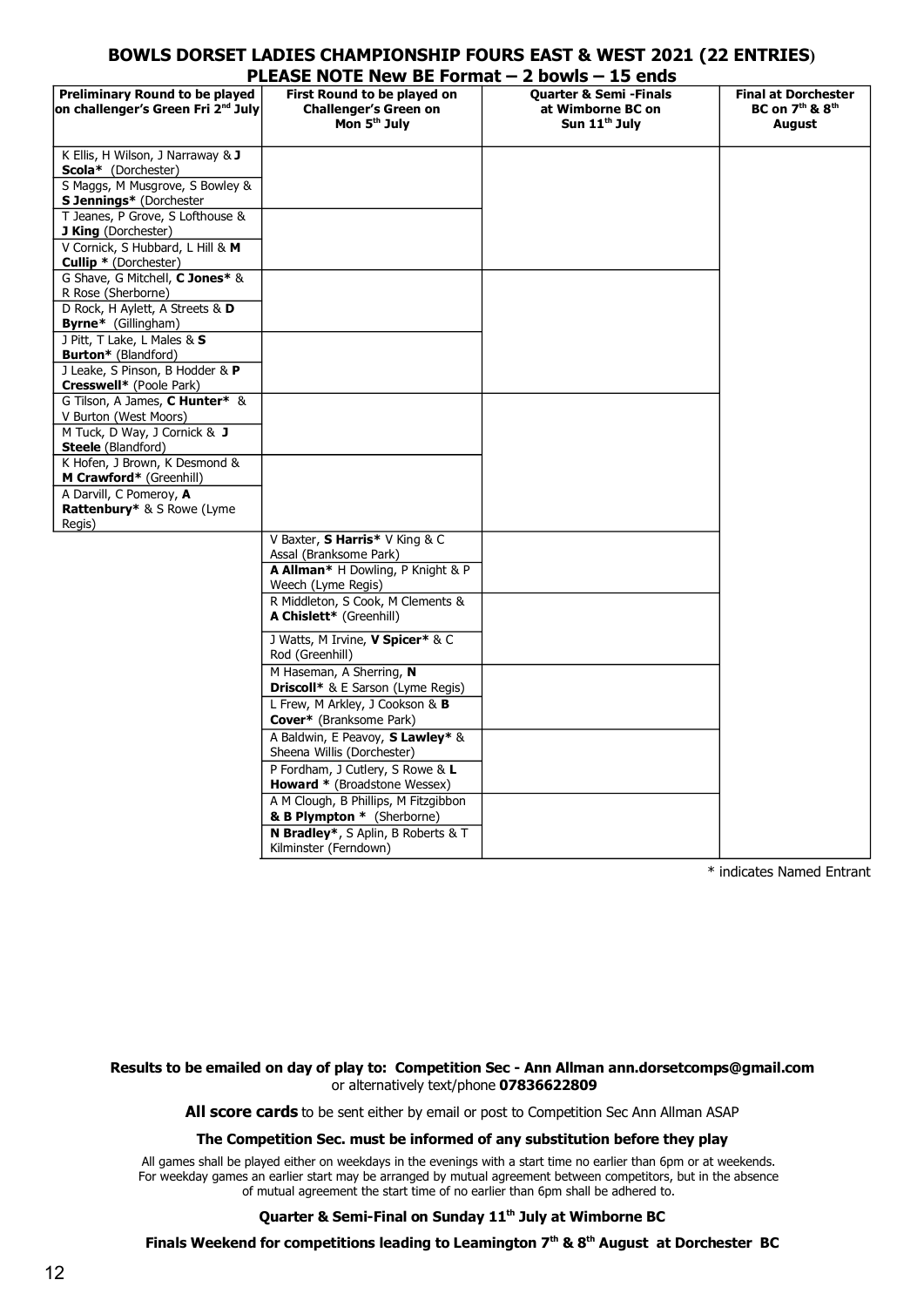## **BOWLS DORSET LADIES CHAMPIONSHIP SENIOR FOURS 2021 East and West (25 ENTRIES)**

| PLEASE NOTE New BE Format - 2 woods - 15 ends                                                 |                                                                                          |                                                                                                  |              |  |
|-----------------------------------------------------------------------------------------------|------------------------------------------------------------------------------------------|--------------------------------------------------------------------------------------------------|--------------|--|
| <b>Preliminary Round to be played</b><br>on Challenger's Green on<br>Fri 9 <sup>th</sup> July | First Round to be played on<br><b>Challenger's Green on</b><br>Mon 12 <sup>th</sup> July | <b>Quarter &amp; Semi-Final to be held</b><br>on Sun 1 <sup>st</sup> August<br>at Branksome Park | <b>Final</b> |  |
| K Ellis, H Wilson, J Narraway & J<br><b>Scola*</b> (Dorchester)                               |                                                                                          |                                                                                                  |              |  |
| A Walford, J Evans, S Smith* & S<br>Pinson (Poole Park)                                       |                                                                                          |                                                                                                  |              |  |
| V Cornick, S Hubbard, L Hill & M                                                              |                                                                                          |                                                                                                  |              |  |
| Cullip* (Dorchester)<br>J Pitt, M Thorne, G Budd & T Lake*                                    |                                                                                          |                                                                                                  |              |  |
| (Blandford)<br>J Leake, C Wilson, P Cresswell & B                                             |                                                                                          |                                                                                                  |              |  |
| Hodder* (Poole Park)                                                                          |                                                                                          |                                                                                                  |              |  |
| M Haseman, A Sherring, N Driscoll*<br>& E Sarson (Lyme Regis)                                 |                                                                                          |                                                                                                  |              |  |
| I Rumble, B Tite, P Chant & J Miles*<br>(West Moors)                                          |                                                                                          |                                                                                                  |              |  |
| K Hofen, J Brown, K Desmond & M<br>Crawford* (Greenhill)                                      |                                                                                          |                                                                                                  |              |  |
| N Bradley*, S Aplin, B Roberts & T<br>Kilminster (Ferndown)                                   |                                                                                          |                                                                                                  |              |  |
| A Allman*, H Dowling, P Knight & P<br>Weech (Lyme Regis)                                      |                                                                                          |                                                                                                  |              |  |
| T Jeanes, P Grove, S Lofthouse & J<br>King* (Dorchester)                                      |                                                                                          |                                                                                                  |              |  |
| C Hann, S Pink, L Males & S Burton*                                                           |                                                                                          |                                                                                                  |              |  |
| (Blandford)<br>P Fordham, J Cutler, S Rowe & L                                                |                                                                                          |                                                                                                  |              |  |
| <b>Howard</b> * (Broadstone Wessex)<br>J Watts, M Irvine, V Spicer* & C Rod                   |                                                                                          |                                                                                                  |              |  |
| (Greenhill)                                                                                   |                                                                                          |                                                                                                  |              |  |
| S Maggs, M Musgrove, S Bowley & S<br>Jennings* (Dorchester)                                   |                                                                                          |                                                                                                  |              |  |
| A Darvill, C Pomeroy, A<br><b>Rattenbury</b> *& S Rowe (Lyme Regis)                           |                                                                                          |                                                                                                  |              |  |
| M Riddington, T Douglass, P Jepson &                                                          |                                                                                          |                                                                                                  |              |  |
| J Pryce* (West Moors)<br>D Rock, H Aylett, A Streets & D                                      |                                                                                          |                                                                                                  |              |  |
| Byrne* (Gillingham)                                                                           | G Shave, B Phillips, M Fitzgibbon & B                                                    |                                                                                                  |              |  |
|                                                                                               | Plympton* (Sherborne)                                                                    |                                                                                                  |              |  |
|                                                                                               | M Clements, P McCoy, S Cook & A<br>Chislett* (Greenhill)                                 |                                                                                                  |              |  |
|                                                                                               | J Greening, J Walters, D Way & J<br>Cornick* (Blandford)                                 |                                                                                                  |              |  |
|                                                                                               | A Baldwin, E Peavoy, S Lawley* & S<br>Willis (Dorchester)                                |                                                                                                  |              |  |
|                                                                                               | D Davidson, S Ford, C Jones* & R<br>Rose (Sherborne)                                     |                                                                                                  |              |  |
|                                                                                               | S Harris, L Frew, J Cookson & B<br>Cover* (Branksome Park)                               |                                                                                                  |              |  |
|                                                                                               | S Bird, M Miles, L Light & J<br>Simmons* (West Moors)                                    |                                                                                                  |              |  |
|                                                                                               |                                                                                          |                                                                                                  |              |  |

\* indicates Named Entrant

#### **Results to be emailed on day of play to: Competition Sec - Ann Allman ann.dorsetcomps@gmail.com**  or alternatively text/phone **07836622809**

**All score cards** to be sent either by email or post to Competition Sec Ann Allman ASAP

#### **The Competition Sec. must be informed of any substitution before they play**

of mutual agreement the start time of no earlier than 6pm shall be adhered to. All games shall be played either on weekdays in the evenings with a start time no earlier than 6pm or at weekends. For weekday games an earlier start may be arranged by mutual agreement between competitors, but in the absence

#### **Quarter & Semi-Final at Branksome Park BC on Sunday 1st August – 9.45 draw for rinks - 10am start**

**Finals Weekend for competitions leading to Leamington 7th & 8th August 11th at Dorchester BC**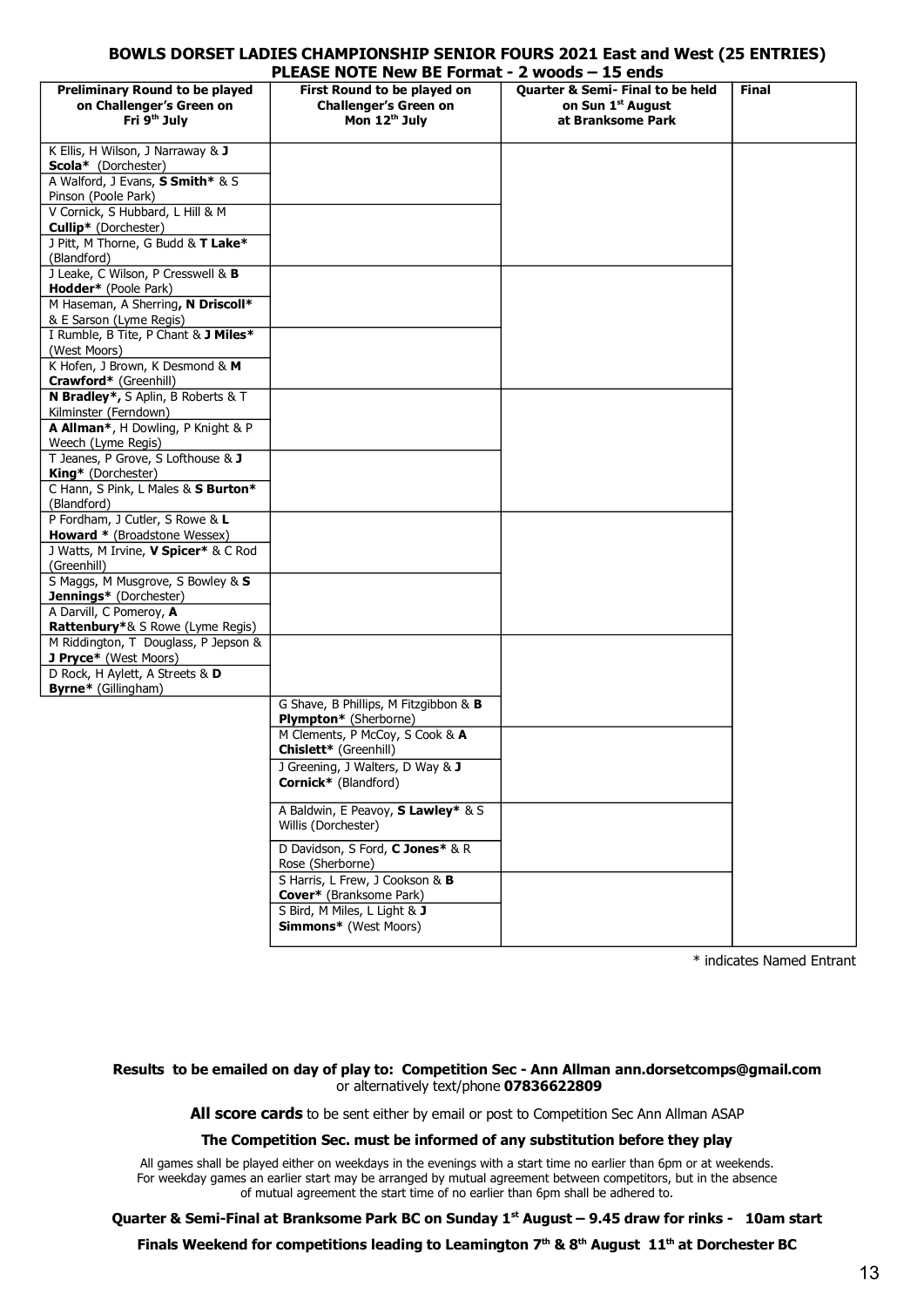#### **2 wood Singles (West) 16 entries**

#### **to be played on**

## **Thurs 8th July 2021 at Dorchester BC**

### **9.45am draw**

- 1. P. Daters (B)
- 2. S Jennings (D)
- 3. S Lofthouse (D)
- 4. S Maggs (D)
- 5. B Wilkin (D)
- 6. M Clements (GR)
- 7. M Crawford (GR)
- 8. K Desmond (GR)
- 9. K Hofen (GR)
- 10. A Allman (LR)
- 11. N Driscoll (LR)
- 12. C Venton (PBO)
- 13. B Phillips (SH)
- 14. B Plympton (SH)
- 15. G Shave (SH)
- 16. J Clarke (WW)

## **2 wood Singles (East) 25 entries**

#### **to be played on**

## **Saturday 17<sup>h</sup> July 2021 at Blandford BC**

## **9.45am draw**

- 1. C Beckford (B)
- 2. S Burton (B)
- 3. K Churchill (B)
- 4. J Collier (B)
- 5. L Males (B))
- 6. C Solway (B)
- 7. M Tuck (B)
- 8. G Walford (B)
- 9. B Cover (BP)
- 10. S Harris (BP)
- 11. L Howard (BSW)
- 12. H Moody (F)
- 13. E Haddleton (G)
- 14. D Rock (G)
- 15. A Streets (G)
- 16. P Cresswell (PP)
- 17. R Cresswell (PP)
- 18. J Evans (PP)
- 19. B Hodder (PP)
- 20. J Leake (PP)
- 21. L Standley (PP)
- 22. K Swanston (PP)
- 23. C Wilson (PP)
- 24. J Smooker (SW)
- 25. M Harris (WM)

**Quarter & Semi Finals to be held at** 

**Shaftesbury BC on Sunday 25th July 2021 10am prompt redraw.**

**Final for competitions leading to playing at 7th & 8th August at Dorchester BC**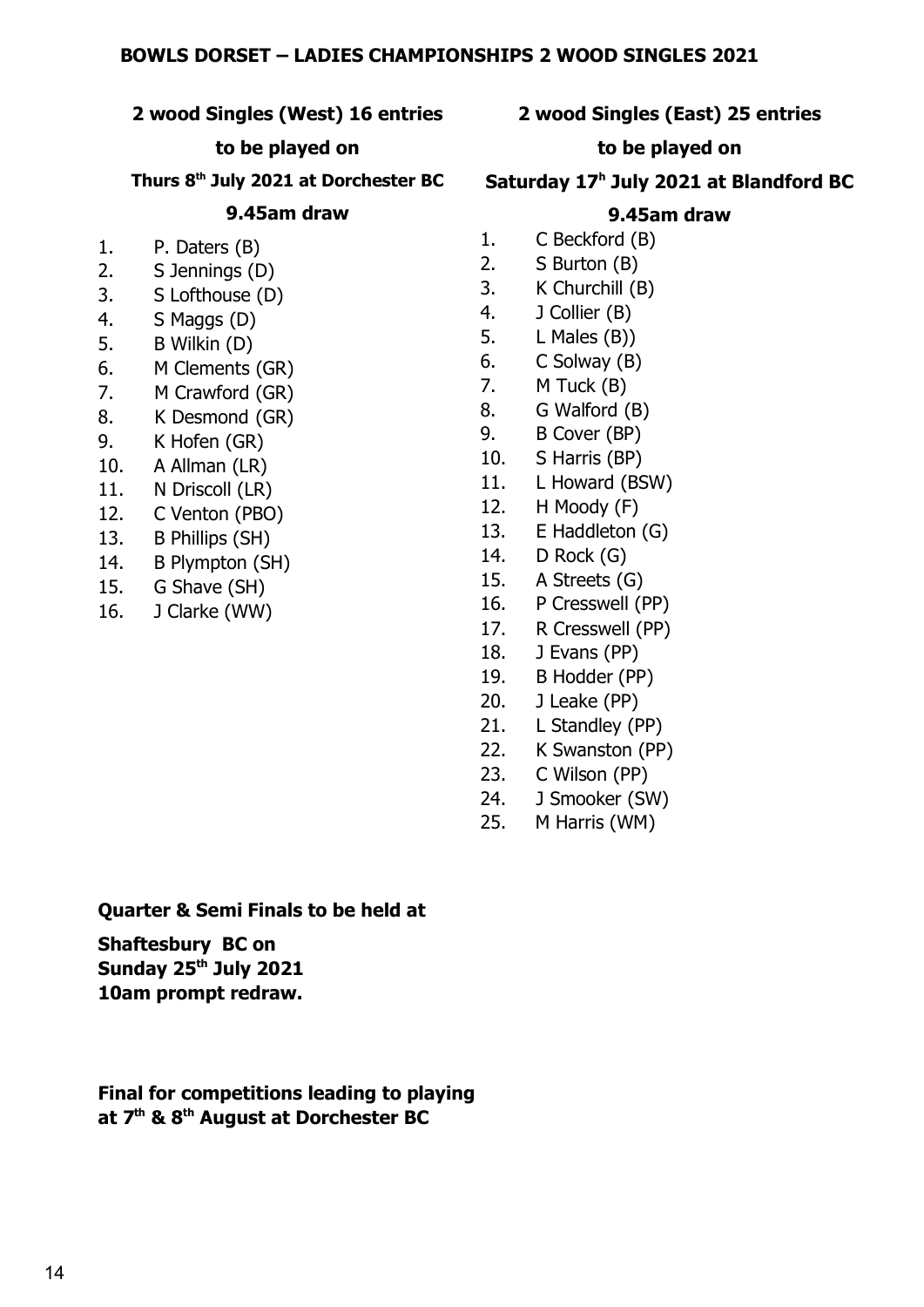#### **BOWLS DORSET – LADIES U25 CHAMPIONSHIPS 2021**

## **LADIES U25's SINGLES 2021(4 entrants)**

## **Preliminary Round**

## **To be played on Sunday 1st August**

## **at Branksome Park BC**

### **1.45pm draw – Start 2pm**

| 1. Catherine Solway  | <b>Blandford</b> |
|----------------------|------------------|
| 2. Millie Tuck       | <b>Blandford</b> |
| 3. Rebecca Cresswell | Poole Park       |
| 4. Emma Langridge    | Poole Park       |

Finals Weekend  $7<sup>th</sup>$  &  $8<sup>th</sup>$  August 2021 at Dorchester BC

## **LADIES U25's PAIRS 2021(2 x pairs)**

- 1. Catherine Solway & Rebecca Cresswell
- 2. Millie Tuck & Emma Langridge

Finals Weekend  $7<sup>th</sup>$  &  $8<sup>th</sup>$  August 2021 at Dorchester BC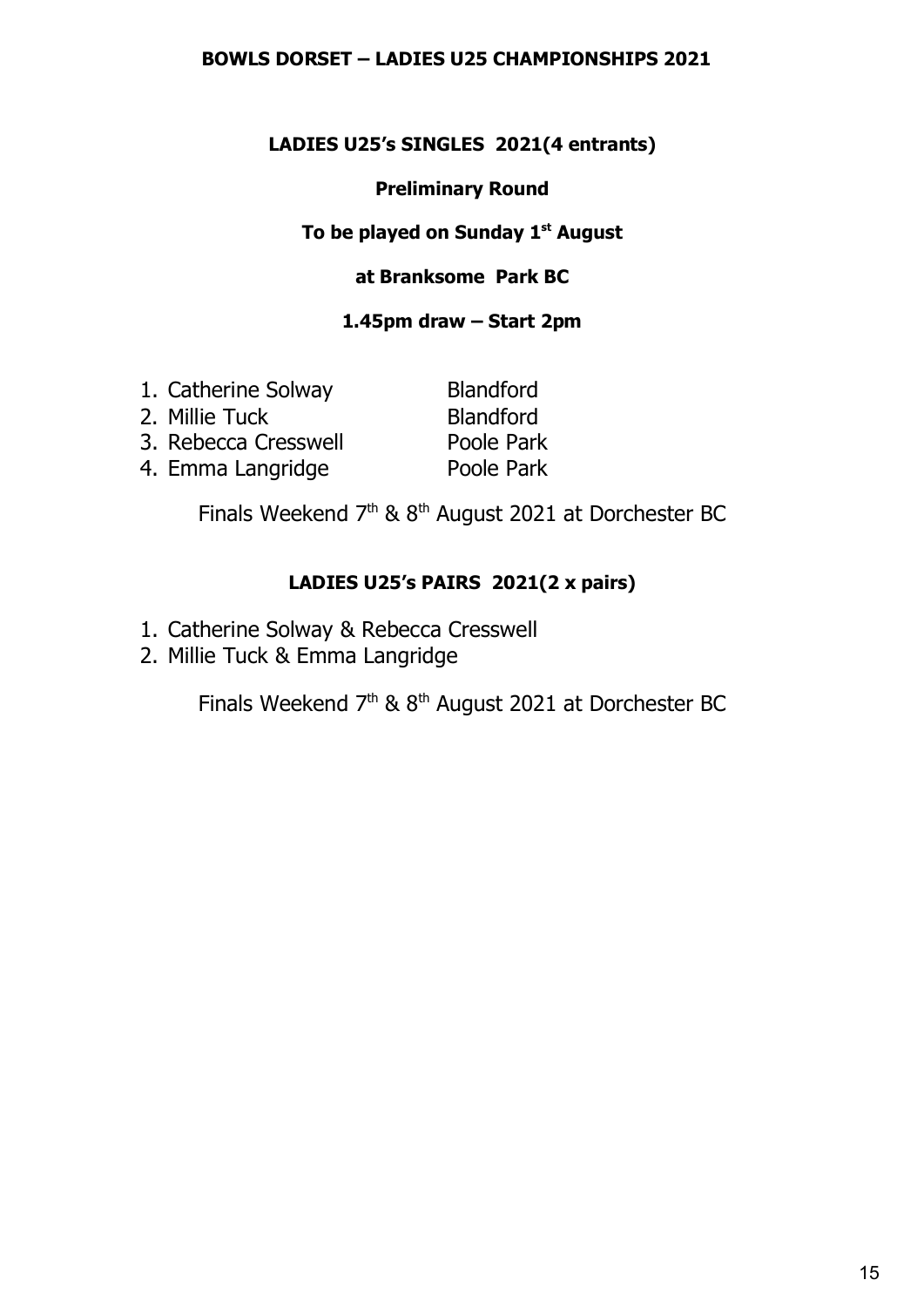| <b>Preliminary Round to be</b><br>played on Challenger's<br><b>Green by</b><br>Monday 26th July | First Round to be played<br>on Challenger's Green by<br>Mon 16 <sup>th</sup> August | <b>Semi Final at</b><br><b>Gillingham BC on Fri</b><br>10 <sup>th</sup> September<br>9.45am draw<br>for rinks<br>10am start | <b>Final</b><br>To be played at<br><b>Sherborne BC</b><br>on finals<br>weekend |
|-------------------------------------------------------------------------------------------------|-------------------------------------------------------------------------------------|-----------------------------------------------------------------------------------------------------------------------------|--------------------------------------------------------------------------------|
| <b>Greenhill (GR)</b>                                                                           |                                                                                     |                                                                                                                             |                                                                                |
| Poole Park (PP)                                                                                 |                                                                                     |                                                                                                                             |                                                                                |
| <b>Branksome Park (BP)</b>                                                                      |                                                                                     |                                                                                                                             |                                                                                |
| <b>Swanage (SW)</b>                                                                             |                                                                                     |                                                                                                                             |                                                                                |
| <b>West Moors (WM)</b>                                                                          |                                                                                     |                                                                                                                             |                                                                                |
| <b>Broadstone Wessex (BSW)</b>                                                                  |                                                                                     |                                                                                                                             |                                                                                |
| <b>Blandford (BL)</b>                                                                           |                                                                                     |                                                                                                                             |                                                                                |
| Gillingham (G)                                                                                  |                                                                                     |                                                                                                                             |                                                                                |
| <b>Bridport (B)</b>                                                                             |                                                                                     |                                                                                                                             |                                                                                |
| <b>Wellworthy (W)</b>                                                                           |                                                                                     |                                                                                                                             |                                                                                |
|                                                                                                 | Sherborne (S)                                                                       |                                                                                                                             |                                                                                |
|                                                                                                 | Dorchester (D)                                                                      |                                                                                                                             |                                                                                |
|                                                                                                 | <b>Lyme Regis (LR)</b>                                                              |                                                                                                                             |                                                                                |

#### **JUNE CULPIN MEMORIAL TROPHY 2021 (13 entries)**

- 1. The June Culpin Memorial Trophy is open to all affiliated clubs in Dorset one entry per club
- 2. The Team will consist of two rinks
- 3. The game to be played on Challenger's green until the semi-final.

Three dates to be offered for play, one of which shall be a weekend.

4. The winners to be decided on total shots over two rinks

#### 5. **The challengers shall designate their rink to play the extra end before the draw is made.**

The extra end to be played immediately after the  $21<sup>st</sup>$  end. Unless a result is already apparent.

- 6. The draw for rinks to be made in the presence of a competent umpire/person. At the same time the Captains shall toss for the mat and also the extra end.
- 7. The Home side shall be responsible for all rink fees

(It would be acceptable for the home team to offer light refreshments at the end of the game)

- 8. The results to be telephoned to the **Competition Secretary Ann Allman, 07836622809 or emailed to ann.dorsetcomps@gmail.com . All scorecards** to be emailed or posted to Ann Allman by the winning team.
- 9. Whites/Club colour to be worn with white or brown shoes.
- 10. The Semi Final will be played at **Gillingham BC on Friday 10th September 2021- 10am prompt draw 10.15am start.**
- 11. The Final will be played on **Finals weekend at Sherborne BC**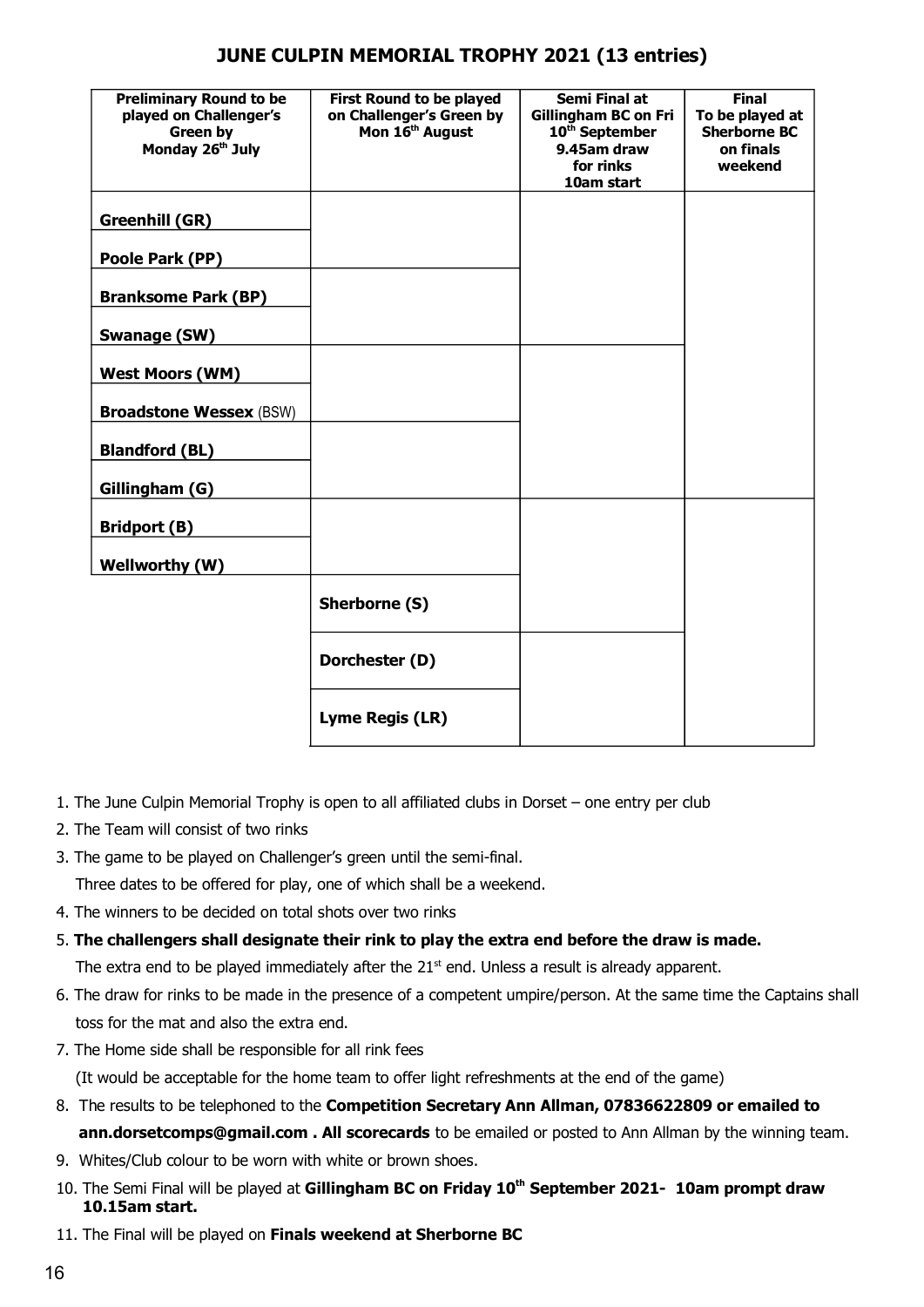## **EAST (17 entries) WEST (19 Entries) 9.30am draw 9.45am start 9.45am draw 10am start**

| 1.  | J Greening, K Churchill, J Andrews    | (BL)  |
|-----|---------------------------------------|-------|
| 2   | B Fry, M Thorne, J Collier            | (BL)  |
| 3.  | J Pitt, G Budd, T Lake                | (BL)  |
| 4.  | C Hann, S Pink L Males                | (BL)  |
| 5.  | M Tuck, J Walters, D Way              | (BL)  |
| 6.  | J Walters, P Fordham, J Cutler        | (BSW) |
| 7.  | J Coleman, J Shaw, J Wakefield        | (BSW) |
| 8.  | N Bradley, B Roberts, T Kilminster    | (F)   |
| 9.  | D Rock, H Aylett, D Bryne             | (G)   |
|     | 10. P Biggs, L Standley, J Evans      | (PP)  |
| 11  | P Daters, S Pinson, B Hodder          | (PP)  |
| 12  | C Palmer, P Roddick, J Carter         | (SW)  |
| 13. | J Cherry, L Wallis, J Smooker         | (SW)  |
|     | 14. J Cooper, C Hunter, M Harris      | (WM)  |
|     | 15. A McIntyre, M Riddington, J Miles | (WM)  |
|     | 16. I Rumble L Light, M Miles         | (WM)  |
|     | 17. I Clark, P Chant, B Tite          | (WM)  |
|     |                                       |       |
|     |                                       |       |

## **to be played West Moors BC to be played at Lyme Regis BC on Friday 30th July 2021 on Thursday 15th July 2021**

| 1. | J Greening, K Churchill, J Andrews    | (BL)  | 1.  | F Morgan, C MacKenzie, D Street        | (B)   |
|----|---------------------------------------|-------|-----|----------------------------------------|-------|
| 2  | B Fry, M Thorne, J Collier            | (BL)  | 2.  | L Kennedy, M Strange, J Willcox        | (B)   |
| 3. | J Pitt, G Budd, T Lake                | (BL)  | 3.  | S Lofthouse, S Hubbard, V Cornick      | (D)   |
| 4. | C Hann, S Pink L Males                | (BL)  | 4.  | J Corbin, J Narraway, S Lawley         | (D)   |
| 5. | M Tuck, J Walters, D Way              | (BL)  | 5.  | S Maggs, L Hill, M Cullip              | (D)   |
| 6. | J Walters, P Fordham, J Cutler        | (BSW) | 6.  | C Baker, J Gillespie, S Willis         | (D)   |
| 7. | J Coleman, J Shaw, J Wakefield        | (BSW) | 7.  | S Cook, M Clements, A Chislett         | (GR)  |
| 8. | N Bradley, B Roberts, T Kilminster    | (F)   | 8.  | K Hofen, K Desmond, M Crawford         | (GR)  |
|    | 9. D Rock, H Aylett, D Bryne          | (G)   | 9.  | M Irvine, V Spicer, C Rod              | (GR)  |
|    | 10. P Biggs, L Standley, J Evans      | (PP)  |     | 10. A Allman, P Weech, S Rowe          | (LR)  |
|    | 11 P Daters, S Pinson, B Hodder       | (PP)  |     | 11. T Boyd, J Bishop, M Haseman        | (LR)  |
|    | 12 C Palmer, P Roddick, J Carter      | (SW)  |     | 12. A Sherring, N Driscoll, E Sarson   | (LR)  |
|    | 13 J Cherry, L Wallis, J Smooker      | (SW)  |     | 13. J Moffitt, CJ Parsons, P Knight    | (LR)  |
|    | 14. J Cooper, C Hunter, M Harris      | (WM)  |     | 14. A Darvill, C Pomeroy, A Rattenbury | (LR)  |
|    | 15. A McIntyre, M Riddington, J Miles | (WM)  |     | 15. T Brown, C Venton, E Jarvis        | (PBO) |
|    | 16. I Rumble L Light, M Miles         | (WM)  | 16. | F Dogzell, J Charman, H Newboult       | (PBO) |
|    | 17. I Clark, P Chant, B Tite          | (WM)  | 17. | G Shave, M Fitzgibbon, R Rose          | (SH)  |
|    |                                       |       | 18. | C Dixon, J Stewart, E Hicks            | (WW)  |
|    |                                       |       | 19. | P. Bolch, P Skinner, D Gale            | (WW)  |
|    |                                       |       |     |                                        |       |

## **Draw will take place at 9.30am for East Section & 9.45am for West Section play to start as soon as possible**

This competition has two trial ends and consists of **15 ends with 2 woods each player Teams can be made up of players from different clubs**

The National Benevolent Triples is not being run this year. Bowls Dorset will still run the competition under the normal rules. All ends must be played. All proceeds will be sent to Bowls England Benevolent Fund.

**\*\*\*\*Quarter & Semi Finals (redraw) to be played at Dorchester BC on Mon 2nd August 10am draw\*\*\***

**Final to be played at Finals Weekend 11th/12th September at Sherborne BC**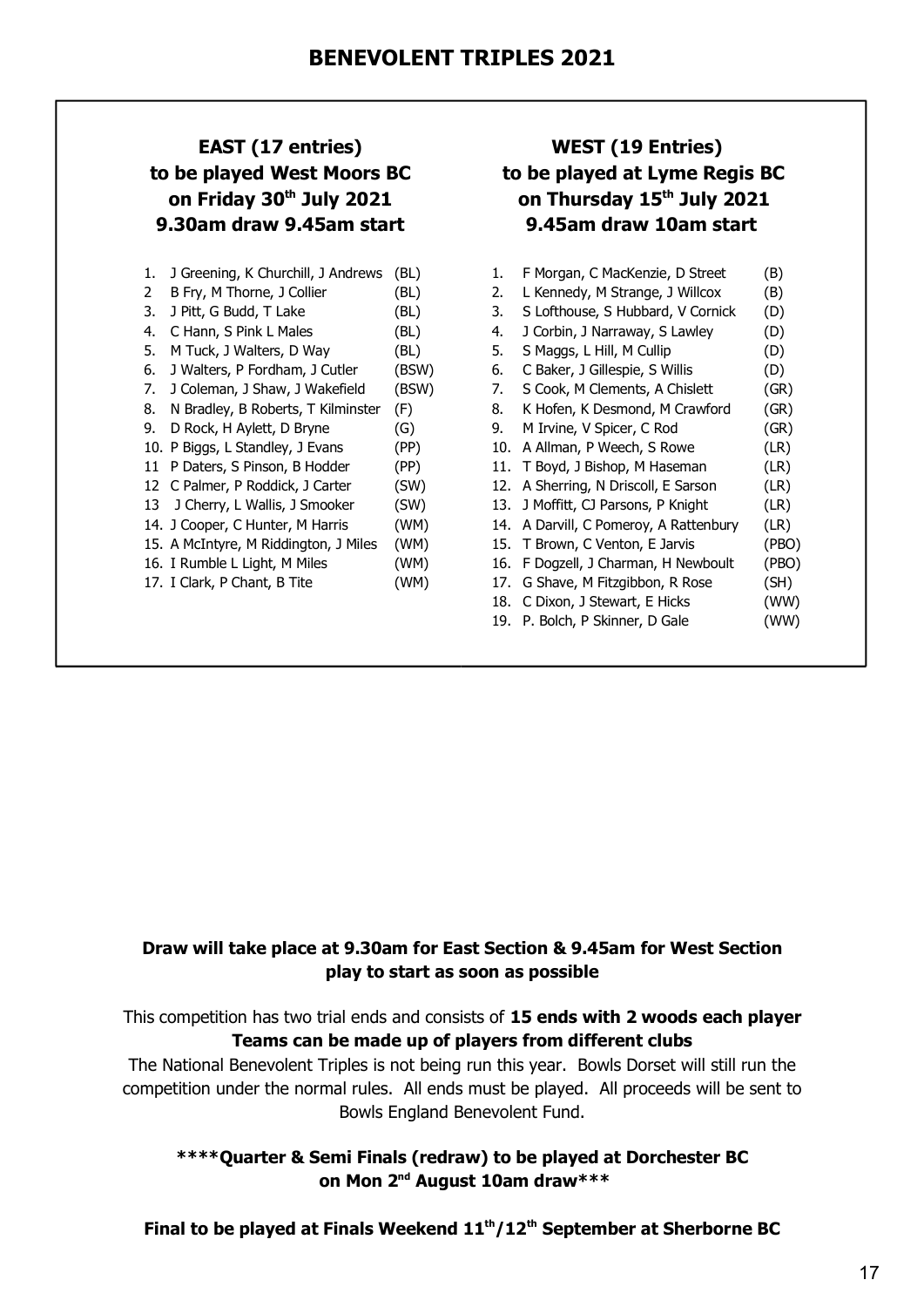#### **COUNTY MIXED FOURS 2021 (26 ENTRIES)**

All dates are play on dates. Games may be played prior to the date by mutual agreement but the Competition Secretary must be informed before the game is played

| Preliminary Round to be played on<br><b>Challenger's Green on</b> | but the Competition Secretary must be implified before the game is played.<br>First Round to be played on Challenger's<br>Green on | Second Round to be played on<br><b>Challenger's Green on</b> | Semi Final to be<br>played on Neutral            | <b>Final on</b><br>$11^{th}/12^{th}$ |
|-------------------------------------------------------------------|------------------------------------------------------------------------------------------------------------------------------------|--------------------------------------------------------------|--------------------------------------------------|--------------------------------------|
| Fri 25 <sup>th</sup> June                                         | Fri 6 <sup>th</sup> August                                                                                                         | Fri 13 <sup>th</sup> August                                  | <b>Green on Mon</b><br>6 <sup>th</sup> September | September at<br><b>Sherborne BC</b>  |
| G Budd, C Budd, L Males & B<br>Males (Blandford)                  |                                                                                                                                    |                                                              |                                                  |                                      |
| G Cornick, L Hill, V Cornick & R                                  |                                                                                                                                    |                                                              |                                                  |                                      |
| Fowler (Dorchester)                                               |                                                                                                                                    |                                                              |                                                  |                                      |
| D Rock, B Adams, A Streets & G<br>Carter (Gillingham)             |                                                                                                                                    |                                                              |                                                  |                                      |
| A Allman, T Allman, P Weech, A                                    |                                                                                                                                    |                                                              |                                                  |                                      |
| Weech (Lyme Regis)                                                |                                                                                                                                    |                                                              |                                                  |                                      |
| J Gillespie, S Hubbard, D Tremlin,                                |                                                                                                                                    |                                                              |                                                  |                                      |
| G Costello (Dorchester)<br>S Harris, B Cover, S Thomson, B        |                                                                                                                                    |                                                              |                                                  |                                      |
| Harris (Branksome Park)                                           |                                                                                                                                    |                                                              |                                                  |                                      |
| F Bowering, L Standley, R                                         |                                                                                                                                    |                                                              |                                                  |                                      |
| Standley, T Hume (Poole Park)                                     |                                                                                                                                    |                                                              |                                                  |                                      |
| J Collier, T Bryning, T Lake, D                                   |                                                                                                                                    |                                                              |                                                  |                                      |
| Burge (Blandford)<br>C Pomeroy, A Rattenbury, S                   |                                                                                                                                    |                                                              |                                                  |                                      |
| Pomeroy & A Rattenbury (Lyme                                      |                                                                                                                                    |                                                              |                                                  |                                      |
| Regis)                                                            |                                                                                                                                    |                                                              |                                                  |                                      |
| B Wilkin, J Weir, C Weir, M Wilkin                                |                                                                                                                                    |                                                              |                                                  |                                      |
| (Dorchester)<br>M Bishop, P Preen, S Burton & P                   |                                                                                                                                    |                                                              |                                                  |                                      |
| Hawkins (Blandford)                                               |                                                                                                                                    |                                                              |                                                  |                                      |
| C Wiles, W Eastmond, G Young &                                    |                                                                                                                                    |                                                              |                                                  |                                      |
| R Alford (Shaftesbury)                                            |                                                                                                                                    |                                                              |                                                  |                                      |
| J Cox, A Cox, M Musgrove & P                                      | R Jennings, H Wilson, A Wilson & S                                                                                                 |                                                              |                                                  |                                      |
| Barnes (Dorchester)<br>R Jennings, H Wilson, A Wilson &           | Jennings (Dorchester)                                                                                                              |                                                              |                                                  |                                      |
| S Jennings (Dorchester) W/O                                       |                                                                                                                                    |                                                              |                                                  |                                      |
| D Sarson, E Sarson, N Driscoll & B                                |                                                                                                                                    |                                                              |                                                  |                                      |
| Driscoll (Lyme Regis)                                             |                                                                                                                                    |                                                              |                                                  |                                      |
| C Dixon, E Hicks, B Hawker & D                                    |                                                                                                                                    |                                                              |                                                  |                                      |
| Hicks (Wellworthy)<br>A Chislett, M Clements, W Smith &           |                                                                                                                                    |                                                              |                                                  |                                      |
| M Chislett (Greenhill)                                            |                                                                                                                                    |                                                              |                                                  |                                      |
| C Wilson, R Cresswell, P Tidby &                                  |                                                                                                                                    |                                                              |                                                  |                                      |
| C Weekes (Poole Park)                                             |                                                                                                                                    |                                                              |                                                  |                                      |
| M Sanger, A White, P Tobbin & I<br>Sanger (Shaftesbury)           |                                                                                                                                    |                                                              |                                                  |                                      |
| D Stiggans, K Swanston, J Evans &                                 |                                                                                                                                    |                                                              |                                                  |                                      |
| J Hobby (Poole Park)                                              |                                                                                                                                    |                                                              |                                                  |                                      |
|                                                                   | T Bell, L Bell, R Senior & J Smooker                                                                                               |                                                              |                                                  |                                      |
|                                                                   | (Swanage)                                                                                                                          |                                                              |                                                  |                                      |
|                                                                   | P McCoy, H Foote, R Towndrow & B                                                                                                   |                                                              |                                                  |                                      |
|                                                                   | Foote (Greenhill)                                                                                                                  |                                                              |                                                  |                                      |
|                                                                   | J Cherry, L Wallis, J Kelly & G Wallis                                                                                             |                                                              |                                                  |                                      |
|                                                                   | (Swanage)                                                                                                                          |                                                              |                                                  |                                      |
|                                                                   | K Hofen, T Munro, M Crawford & B                                                                                                   |                                                              |                                                  |                                      |
|                                                                   | Patterson (Greenhill)                                                                                                              |                                                              |                                                  |                                      |
|                                                                   | D Alexander, M Fitzgibbon, B Plympton                                                                                              |                                                              |                                                  |                                      |
|                                                                   | & B Fitzgibbon (Sherborne)                                                                                                         |                                                              |                                                  |                                      |
|                                                                   |                                                                                                                                    |                                                              |                                                  |                                      |
|                                                                   | D Gale, P Skinner, G Smith & R Burnett<br>(Wellworthy)                                                                             |                                                              |                                                  |                                      |

#### **Results to be emailed on day of play to: Asst. Comp Sec – Marion Clements : mazza5264@outlook.com** or alternatively phone **01305 835988**

All score cards to be sent either by email or post to Competition Sec Ann Allman ASAP **The Competition Sec. must be informed of any substitution before they play**

of mutual agreement the start time of no earlier than 6pm shall be adhered to. All games shall be played either on weekdays in the evenings with a start time no earlier than 6pm or at weekends.<br>For weekday games an earlier start may be arranged by mutual agreement between competitors, but in the abs For weekday games an earlier start may be arranged by mutual agreement between competitors, but in the absence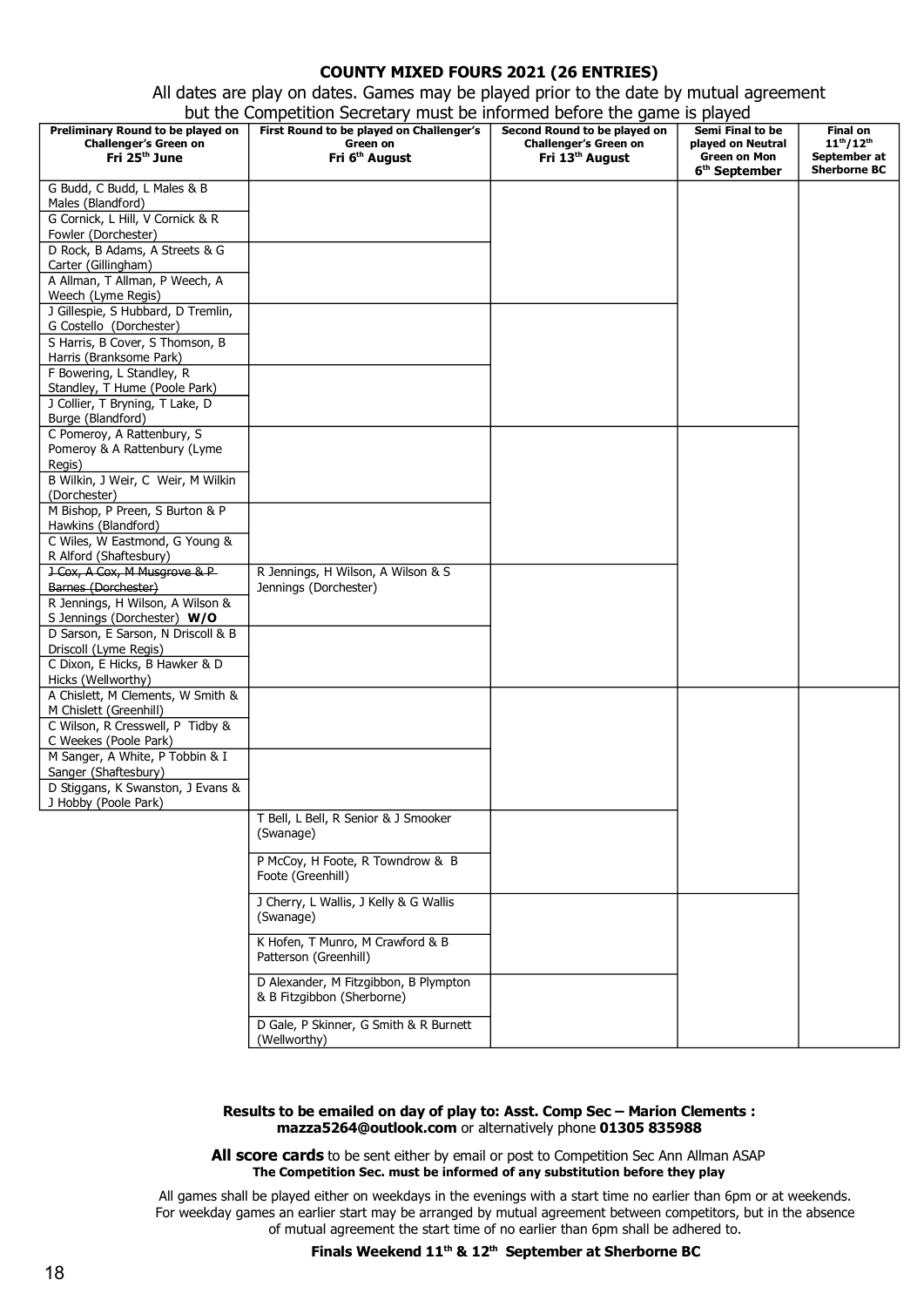## **Bowls Dorset Championship and Competitions 2021 - Men's Final Stages**

## **Quarter and Semi Final Stages will be played as follows**

| 4 Bowl Singles               | Quarter/Semi Finals | <b>West Moors Memorial</b> | 6 June         | 10am |
|------------------------------|---------------------|----------------------------|----------------|------|
| 2 Bowl Singles               | Quarter/Semi Finals | <b>Dorchester</b>          | 20 June        | 10am |
| Under 25 Singles             | Quarter/Semi Finals | Dorchester                 | 20 June        | 1pm  |
| Pairs                        | Quarter/Semi Finals | Lyme Regis                 | 4 July         | 10am |
| <b>Triples</b>               | Quarter/Semi Finals | Sherborne                  | 18 July **     | 10am |
| <b>Senior Fours</b>          | Quarter/Semi Finals | <b>Branksome Park</b>      | 25 July        | 10am |
| Fours                        | Quarter/Semi Finals | <b>Blandford</b>           | 1 August       | 10am |
| Under 25 Pairs               | Semi Finals         | Dorchester                 | 7/8 August tba |      |
| <b>Champion of Champions</b> | Quarter/Semi Finals | <b>Broadstone Wessex</b>   | 15 August 10am |      |
| Secretaries' Cup             | Semi Finals         | <b>Broadstone Wessex</b>   | 15 August 1pm  |      |

## **Start Times**

- 1. Quarter/Semi Finals will commence **PROMPTLY** at the time indicated.
- 2. Semi Finals of the Under 25 Pairs will be played within the First County Finals Weekend at Dorchester on Saturday/Sunday 7/8 August **\*\*** at a time to be advised.

## **Final Stage Draws**

- 3. A re-draw will take place between EAST and WEST Quarter Finalists for the 2 Bowl Singles, 4 Bowl Singles, Pairs, Triples and Fours. There will be no re-draw for Semi Finals.
- 4. There will be no re-draws for the remaining competitions listed above.
- 5. All draws will be completed by the County Competition Secretary (or his representative) and the Appointed Umpire, who will also make the draws for rink allocations.

## **Finals**

- 6. Finals of the 2 Bowl Singles, 4 Bowl Singles, Pairs, Triples, Fours, Senior Fours, Under 25 Singles and Under 25 Pairs will be played within the First County Finals Weekend at **Dorchester BC on Saturday/Sunday 7/8 August \*\*** at times to be advised.
- 7. At the above Weekend, players who have qualified in more than one discipline may be required to play in more than one session during a day, as they will at the National Finals.
- 8. Finals of the Champion of Champions, the Secretaries' Cup, the Under Sixteen Singles together with the County Cup will be played within the Second County Finals Weekend at **Sherborne BC on Saturday/Sunday 11/12 September** at times to be advised.

## **Fall Back dates** \*\*

- 9. If the County is successful in the Balcomb Trophy or White Rose Trophy and any player in the teams has reached the Triples Quarter Finals, the Triples Quarter and Semi Finals with be played at Sherborne BC on Saturday 17 July.
- 10. In the event of weather preventing play at the First County Finals Weekend or the County reaching the Middleton Cup or Johns Trophy Quarter Finals, that Finals Weekend may be moved to Saturday/Sunday 14/15 August.

## **Representation**

- 11. The Winners of the Semi Finals of the Under 25 Singles will represent Bowls Dorset at the Bowls England National Championships to be held at Leamington during August 2021. After the Final, a draw will take place for A and B registration for those National Championships.
- 12. The Winners of the Finals of the 4 Bowl Singles, 2 Bowl Singles, Pairs,Triples, Fours, Senior Fours and Under 25 Pairs will represent Bowls Dorset at the above Bowls England National Championships.
- 13. Players should please note that when playing at Leamington, they will be representing Bowls Dorset and as such MUST WEAR BOWLS DORSET APPROVED COUNTY SHIRTS.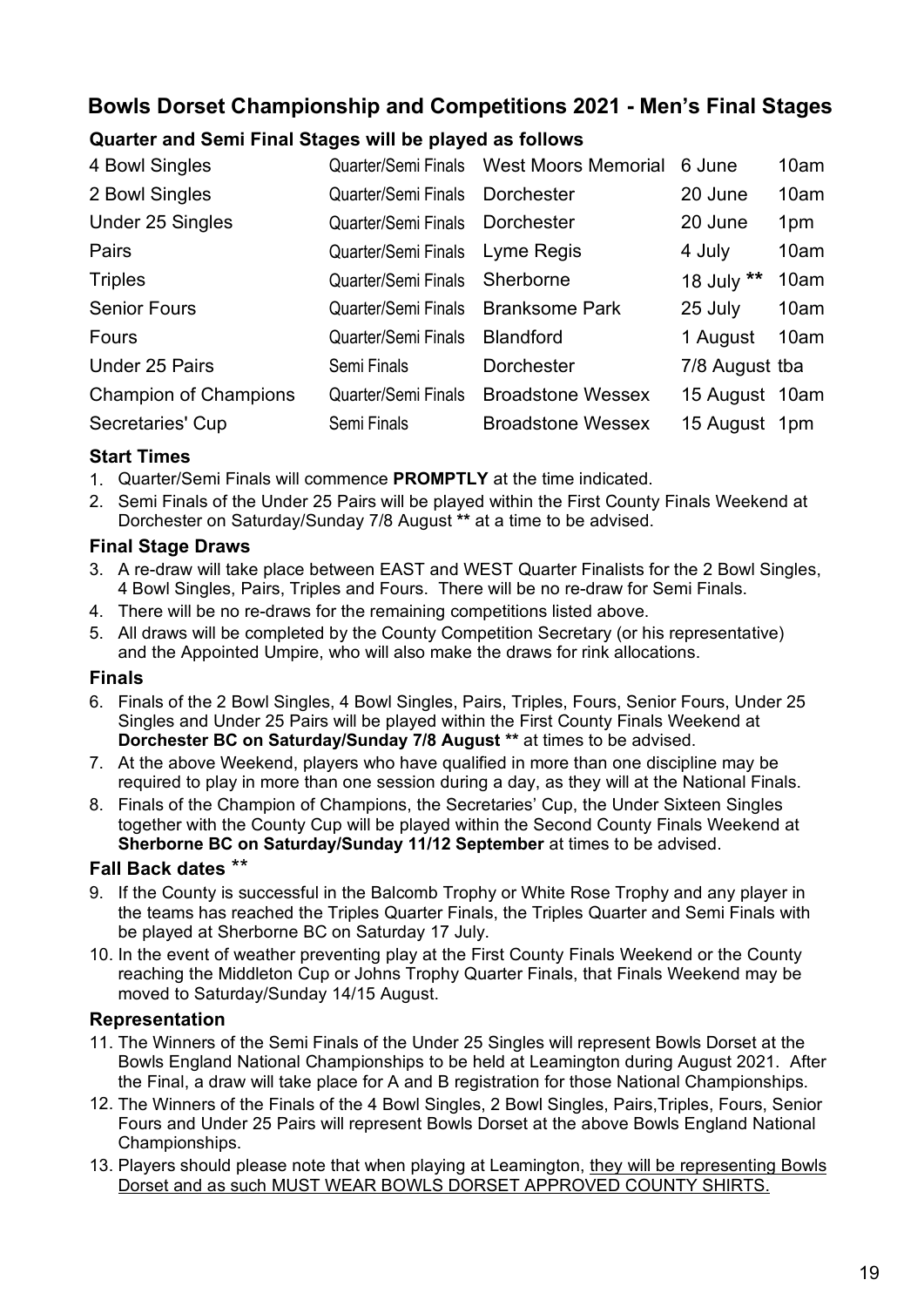## **Bowls Dorset Competition Areas and Men's Match Results 2021**

## **COMPETITION AREAS AND IDENTITIES**

#### **AREA EAST**

Blandford (BL) – Branksome Park (BP) – Broadstone Wessex (BSW) – Ferndown (F) Gillingham (G) – Poole Park (PP) – Shaftesbury (SH) – Swanage (SW) West Moors Memorial (WM) – Wimborne (WIM)

### **AREA WEST**

Bridport (B) – Dorchester (D) – Greenhill (GR) – Lyme Regis (LR) Portland Bortsal Officers (PBO) – Portland Victoria (PV) – Sherborne (S) Wellworthy (W) – Weymouth & Melcombe Regis (WEY)

## **MEN'S MATCH RESULTS**

#### **All results for AREA EAST**

results to be phoned and photo/scan of signed scorecards emailed within 24 hours to the Area East Competition Secretary 4 Wood Singles, 2 Wood Singles, Pairs, Triples and Fours up to the Quarter Finals

**Alan Blaby – Telephone: 01202 861015 – Email: alanb\_ppbc@hotmail.co.uk**

### **All results for AREA WEST**

 results to be phoned and photo/scan of signed scorecards emailed within 24 hours to the Area West Competition Secretary 4 Wood Singles, 2 Wood Singles, Pairs, Triples and Fours up to the Quarter Finals

#### **Paul Ramsey – Telephone: 07522 162680 – Email: rams1511@yahoo.com**

## **All results for ALL OTHER MEN'S COMPETITIONS**

Senior Fours, Under 25 Singles, Champion of Champions, Secretaries Cup, County Cup results to be phoned and photo/scan of signed scorecards emailed within 24 hours to the Competition Secretary

**Harry Hovenden – Telephone: 07880 933705 – Email: h.hovenden@hotmail.co.uk**

## **PLEASE REMEMBER**

**Winners of ALL Singles, Pairs, Triples and Fours plus County Cup must within 24 hours phone results and photograph/scan and email scorecards signed by both skips or both players in the case of singles to the appropriate Competition Secretary**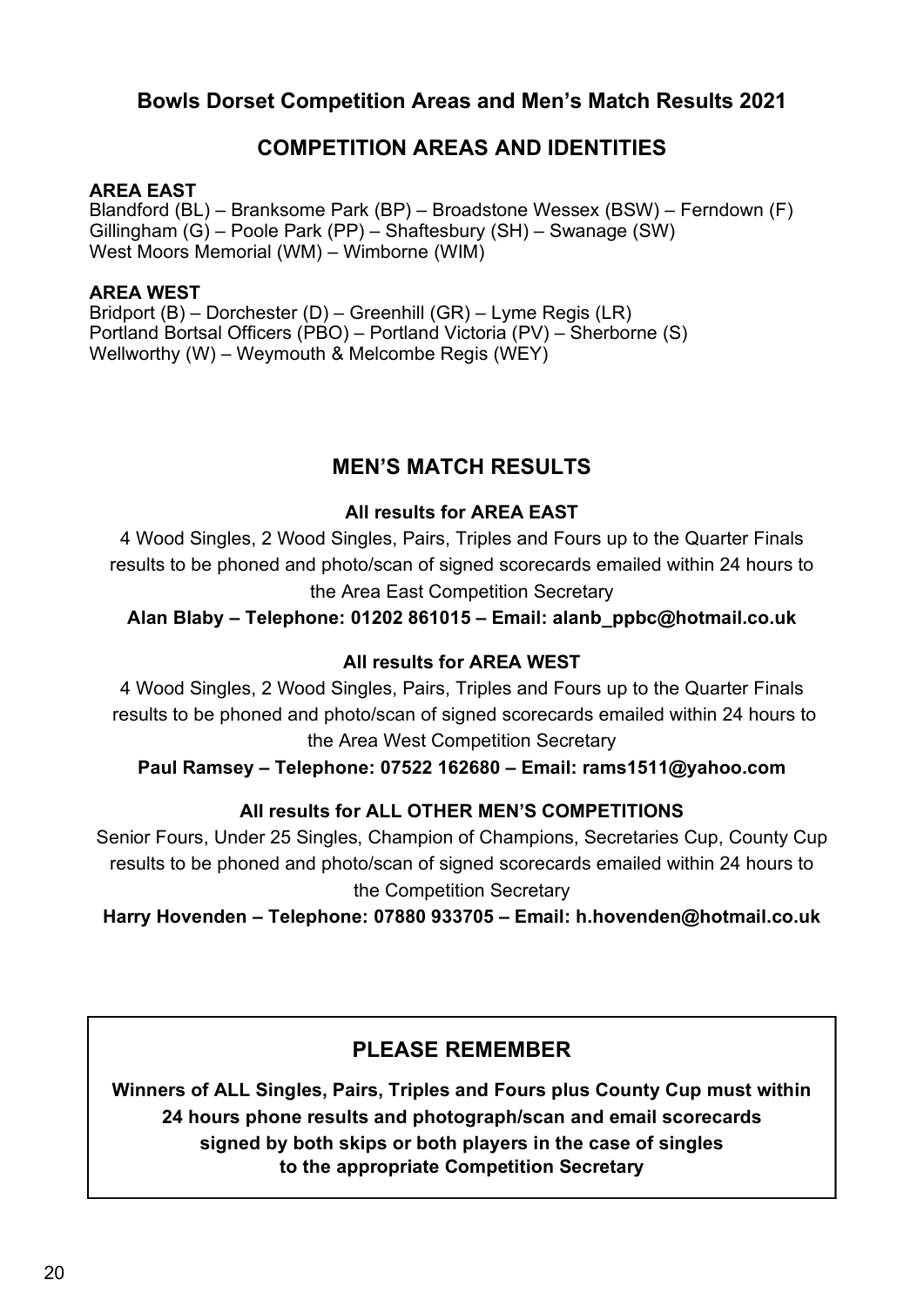## **Bowls Dorset Championships 2021 – Men's 4 Wood Singles EAST**

*Format for 2021: 21 shots*

Dates shown are **Play on Dates** but Rounds can be played earlier by mutual consent

|                          |                        |                |                    | Quarter &     |
|--------------------------|------------------------|----------------|--------------------|---------------|
| <b>Preliminary Round</b> | <b>First Round</b>     | Second Round   | <b>Third Round</b> | Semi Finals   |
| Tuesday 11 May           | Thursday 13 May        | Tuesday 18 May | Thursday 20 May    | Sunday 6 June |
| T.Poore (PP)             |                        |                |                    |               |
| D.Stiggants (PP)         |                        |                |                    |               |
| G.Fortescue (BSW)        |                        |                |                    |               |
| J.Elliston (G)           |                        |                |                    |               |
| T.Smyth (BSW)            |                        |                |                    |               |
| D.Shepherd (WIM)         |                        |                |                    |               |
| A.Dytham (PP)            |                        |                |                    |               |
| P.Ravelin (PP)           |                        |                |                    |               |
| J.Hancock (BL)           |                        |                |                    |               |
| T.Hume (PP)              |                        |                |                    |               |
| J.Hobby (PP)             |                        |                |                    |               |
| C.Weekes (PP)            |                        |                |                    |               |
| <b>B.Atkins</b> (PP)     |                        |                |                    |               |
| K.Surrey (PP)            |                        |                |                    |               |
| D.Steadman (PP)          |                        |                |                    |               |
| G.Rock (BL)              |                        |                |                    |               |
| M.Dower (WM)             |                        |                |                    |               |
| A.McKenzie (BP)          |                        |                |                    |               |
| S.Riddington (WM)        |                        |                |                    |               |
| J.Sweet (WIM)            |                        |                |                    |               |
| C.Rankine-McIntosh (BL)  |                        |                |                    |               |
| M.Barron (BP)            |                        |                |                    |               |
| B.Hobby (PP)             |                        |                |                    |               |
| B.Paulley (PP)           |                        |                |                    |               |
| C.Budd (BL)              |                        |                |                    |               |
| N.Wood (BL)              |                        |                |                    |               |
| O.Thake (PP)             |                        |                |                    |               |
| J.Garner (BP)            |                        |                |                    |               |
| I.Sanger (SH)            |                        |                |                    |               |
| S.Thomson (BP)           |                        |                |                    |               |
|                          | P.Mullender (BP)       |                |                    |               |
|                          |                        |                |                    |               |
|                          | <b>B.Sullivan (BP)</b> |                |                    |               |
|                          | B. Adams (G)           |                |                    |               |
|                          | M.O'Brien (BSW)        |                |                    |               |
|                          | B.Stone (BP)           |                |                    |               |
|                          | J.Kelly (SW)           |                |                    |               |
|                          | W.Scammell (SH)        |                |                    |               |
|                          | G.Cox (BP)             |                |                    |               |
|                          | B.Males (BL)           |                |                    |               |
|                          | R.Scammell (SH)        |                |                    |               |
|                          | T.Buck(SW)             |                |                    |               |
|                          | C.Kane (PP)            |                |                    |               |
|                          | G. Wallis (SW)         |                |                    |               |
|                          | C.Fountain (PP)        |                |                    |               |
|                          | A.Stockley (BSW)       |                |                    |               |
|                          | C.Dennis (BP)          |                |                    |               |
|                          | G.Reynolds (WM)        |                |                    |               |

A re-draw will take place between EAST and WEST Quarter Finalists

The Results of ALL Games to be phoned & photo/scan of signed scorecards emailed within 24 hours to the Area Comp Sec: Alan Blaby – Telephone: 01202 861015 – Email: alanb\_ppbc@hotmail.co.uk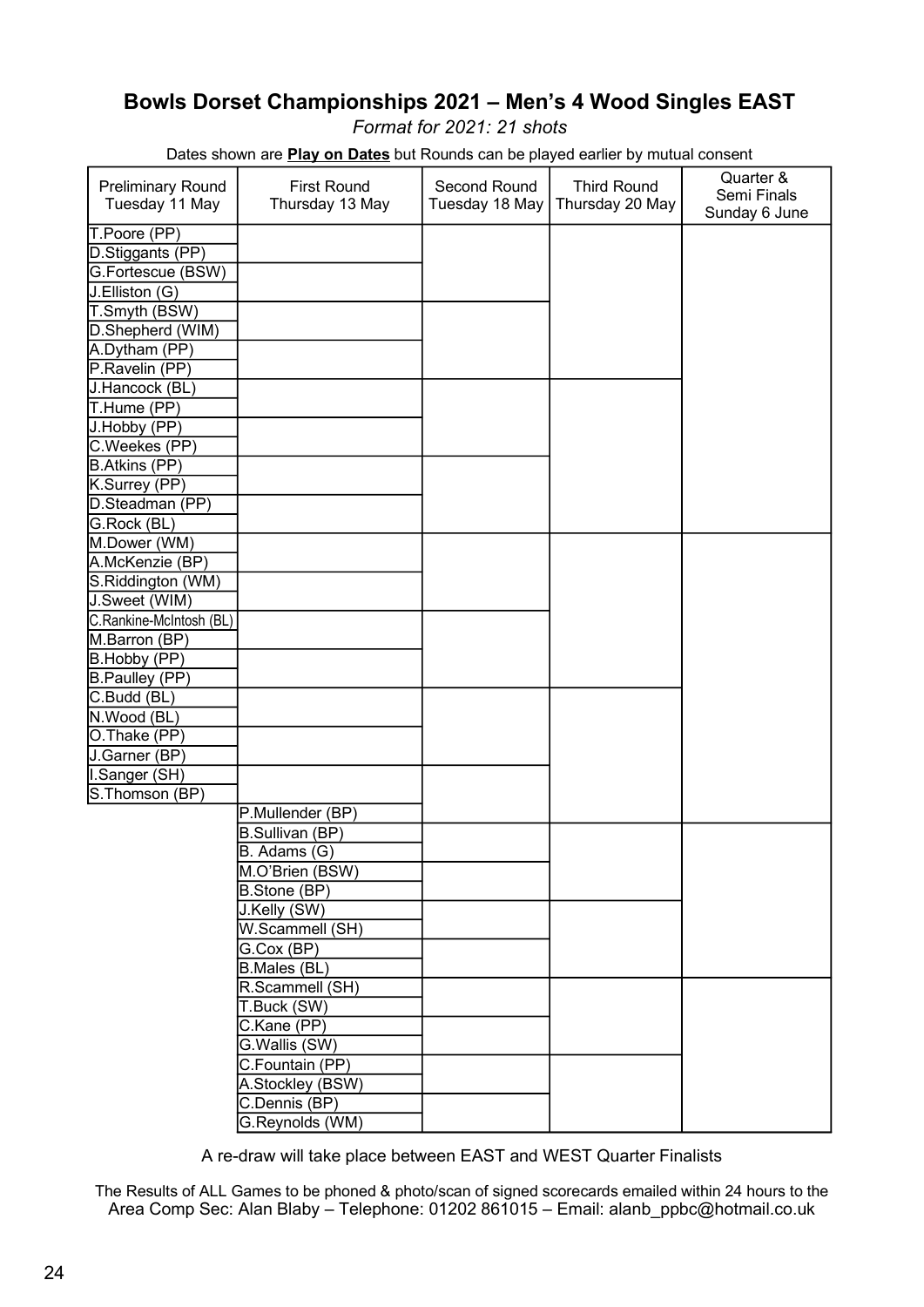## **Bowls Dorset Championships 2021 – Men's 4 Wood Singles WEST**

*Format for 2021: 21 shots*

Dates shown are **Play on Dates** but Rounds can be played earlier by mutual consent

| <b>First Round</b><br>Thursday 13 May | Second Round<br>Tuesday 18 May | <b>Third Round</b><br>Thursday 20 May | Quarter &<br>Semi Finals<br>Sunday 6 June |
|---------------------------------------|--------------------------------|---------------------------------------|-------------------------------------------|
| $P$ .Rod (GR)                         |                                |                                       |                                           |
| M.Boreham (S)                         |                                |                                       |                                           |
| R.Burnett (W)                         |                                |                                       |                                           |
| C.Thorne (B)                          |                                |                                       |                                           |
| D.Wright (D)                          |                                |                                       |                                           |
| T.Devonald-Batt (GR)                  |                                |                                       |                                           |
| U.Wahnon (W)                          |                                |                                       |                                           |
| B.Shortland (B)                       |                                |                                       |                                           |
| A.Wilson (D)                          |                                |                                       |                                           |
| B.Foote (GR)                          |                                |                                       |                                           |
| M.Wilkin (D)                          |                                |                                       |                                           |
| T.Munro (GR)                          |                                |                                       |                                           |
| S.Upton (S)                           |                                |                                       |                                           |
| <b>B.Driscoll (LR)</b>                |                                |                                       |                                           |
| W.Smith (GR)                          |                                |                                       |                                           |
| P.Goater (D)                          |                                |                                       |                                           |
| R.Rutter (WEY)                        |                                |                                       |                                           |
| A.Weech (LR)                          |                                |                                       |                                           |
| S.Willsher (D)                        |                                |                                       |                                           |
| B.Fitzgibbon (S)                      |                                |                                       |                                           |
| G.Costello (D)                        |                                |                                       |                                           |
| C.Smith (S)                           |                                |                                       |                                           |
| R.Hunt (LR)                           |                                |                                       |                                           |
| J.Cowan (PB)                          |                                |                                       |                                           |
|                                       | <b>B.Rattenbury (LR)</b>       |                                       |                                           |
|                                       | G.Parker (GR)                  |                                       |                                           |
|                                       | P.Lannon (D)                   |                                       |                                           |
|                                       | B.Fox(S)                       |                                       |                                           |

A re-draw will take place between EAST and WEST Quarter Finalists

The Results of ALL Games to be phoned & photo/scan of signed scorecards emailed within 24 hours to the Area Comp Sec: Paul Ramsey – Telephone: 07522 162680 – Email: rams1511@yahoo.com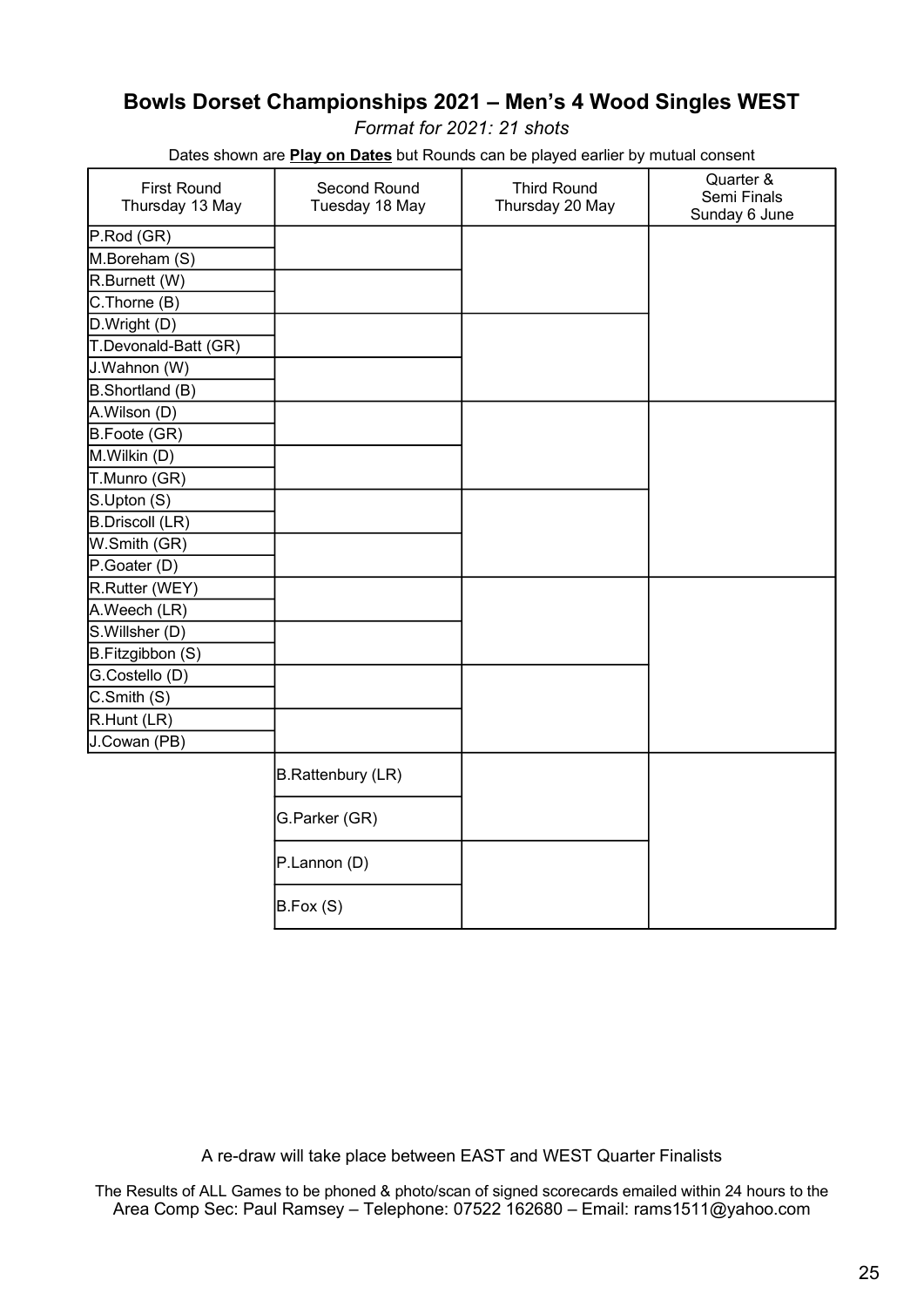## **Bowls Dorset Championships 2021 – Men's 2 Wood Singles EAST**

*Format for 2021: 21 ends plus extra end(s) in event of scores being equal*

Dates shown are **Play on Dates** but Rounds can be played earlier by mutual consent

| <b>Preliminary Round</b><br>Thursday 27 May | <b>First Round</b><br>Tuesday 1 June | Second Round<br>Thursday 3 June | Quarter & Semi Finals<br>Sunday 20 June |
|---------------------------------------------|--------------------------------------|---------------------------------|-----------------------------------------|
| E.Cook (WM)                                 |                                      |                                 |                                         |
| B.Paulley (PP)                              |                                      |                                 |                                         |
| T.Poore (PP)                                |                                      |                                 |                                         |
| B.Atkins (PP)                               |                                      |                                 |                                         |
| C.Pickering (BL)                            |                                      |                                 |                                         |
| A.Stockley (BSW)                            |                                      |                                 |                                         |
| J.Garner (BP)                               |                                      |                                 |                                         |
| B.Sullivan (BP)                             |                                      |                                 |                                         |
| C.Kane (PP)                                 |                                      |                                 |                                         |
| D.Stiggants (PP)                            |                                      |                                 |                                         |
| A.Dytham (PP)                               |                                      |                                 |                                         |
| I.Sanger (SH)                               |                                      |                                 |                                         |
|                                             | J.Kelly (SW)                         |                                 |                                         |
|                                             | M.Barron (BP)                        |                                 |                                         |
|                                             | C.Fountain (PP)                      |                                 |                                         |
|                                             | S. Thomson (BP)                      |                                 |                                         |
|                                             | O.Thake (PP)                         |                                 |                                         |
|                                             | K.Surrey (PP)                        |                                 |                                         |
|                                             | C.Weekes (PP)                        |                                 |                                         |
|                                             | J.Sweet (WIM)                        |                                 |                                         |
|                                             | D.Steadman (PP)                      |                                 |                                         |
|                                             | B.Males (BL)                         |                                 |                                         |

A re-draw will take place between EAST and WEST Quarter Finalists

The Results of ALL Games to be phoned & photo/scan of signed scorecards emailed within 24 hours to the Area Comp Sec: Alan Blaby – Telephone: 01202 861015 – Email: alanb\_ppbc@hotmail.co.uk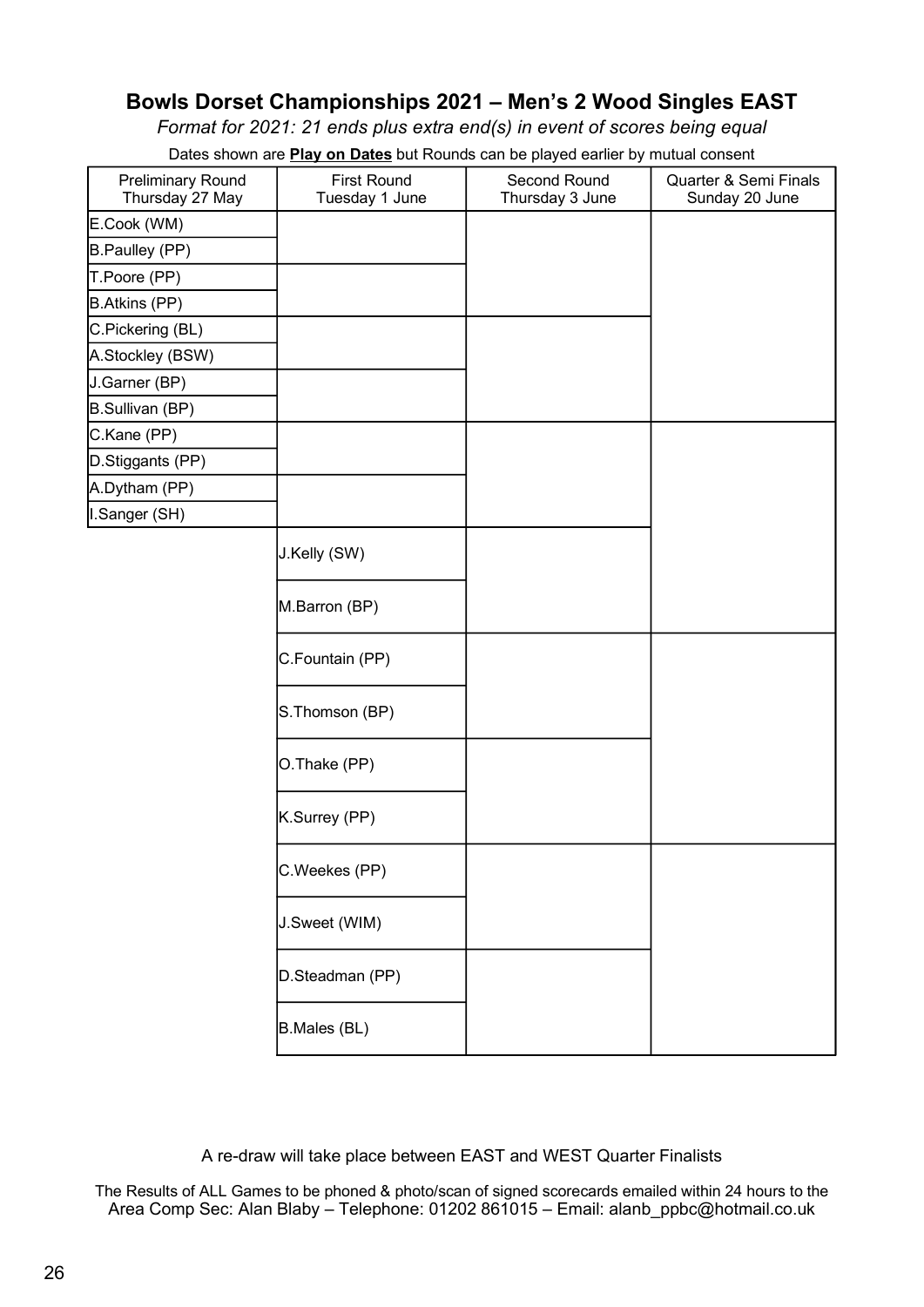## **Bowls Dorset Championships 2021 – Men's 2 Wood Singles WEST**

*Format for 2021: 21 ends plus extra end(s) in event of scores being equal*

Dates shown are **Play on Dates** but Rounds can be played earlier by mutual consent

|                                      |                                      | $\overline{\phantom{a}}$        |                                         |
|--------------------------------------|--------------------------------------|---------------------------------|-----------------------------------------|
| Preliminary Round<br>Thursday 27 May | <b>First Round</b><br>Tuesday 1 June | Second Round<br>Thursday 3 June | Quarter & Semi Finals<br>Sunday 20 June |
| S.Upton (S)                          |                                      |                                 |                                         |
| M.Boreham (S)                        |                                      |                                 |                                         |
| P.Rod (GR)                           |                                      |                                 |                                         |
| J.Cowan (PB)                         |                                      |                                 |                                         |
|                                      | A.Wilson (D)                         |                                 |                                         |
|                                      | B.Fox(S)                             |                                 |                                         |
|                                      | R.Hunt (LR)                          |                                 |                                         |
|                                      | T.Devonald-Batt (GR)                 |                                 |                                         |
|                                      | R.Rutter (WEY)                       |                                 |                                         |
|                                      | T.Munro (GR)                         |                                 |                                         |
|                                      | G.Parker (GR)                        |                                 |                                         |
|                                      | J.Wahnon (W)                         |                                 |                                         |
|                                      | G.Costello (D)                       |                                 |                                         |
|                                      | R.Burnett (W)                        |                                 |                                         |
|                                      | D.Wright (D)                         |                                 |                                         |
|                                      | C.Smith (S)                          |                                 |                                         |
|                                      | B.Foote (GR)                         |                                 |                                         |
|                                      | W.Smith (GR)                         |                                 |                                         |

A re-draw will take place between EAST and WEST Quarter Finalists

The Results of ALL Games to be phoned & photo/scan of signed scorecards emailed within 24 hours to the Area Comp Sec: Paul Ramsey – Telephone: 07522 162680 – Email: rams1511@yahoo.com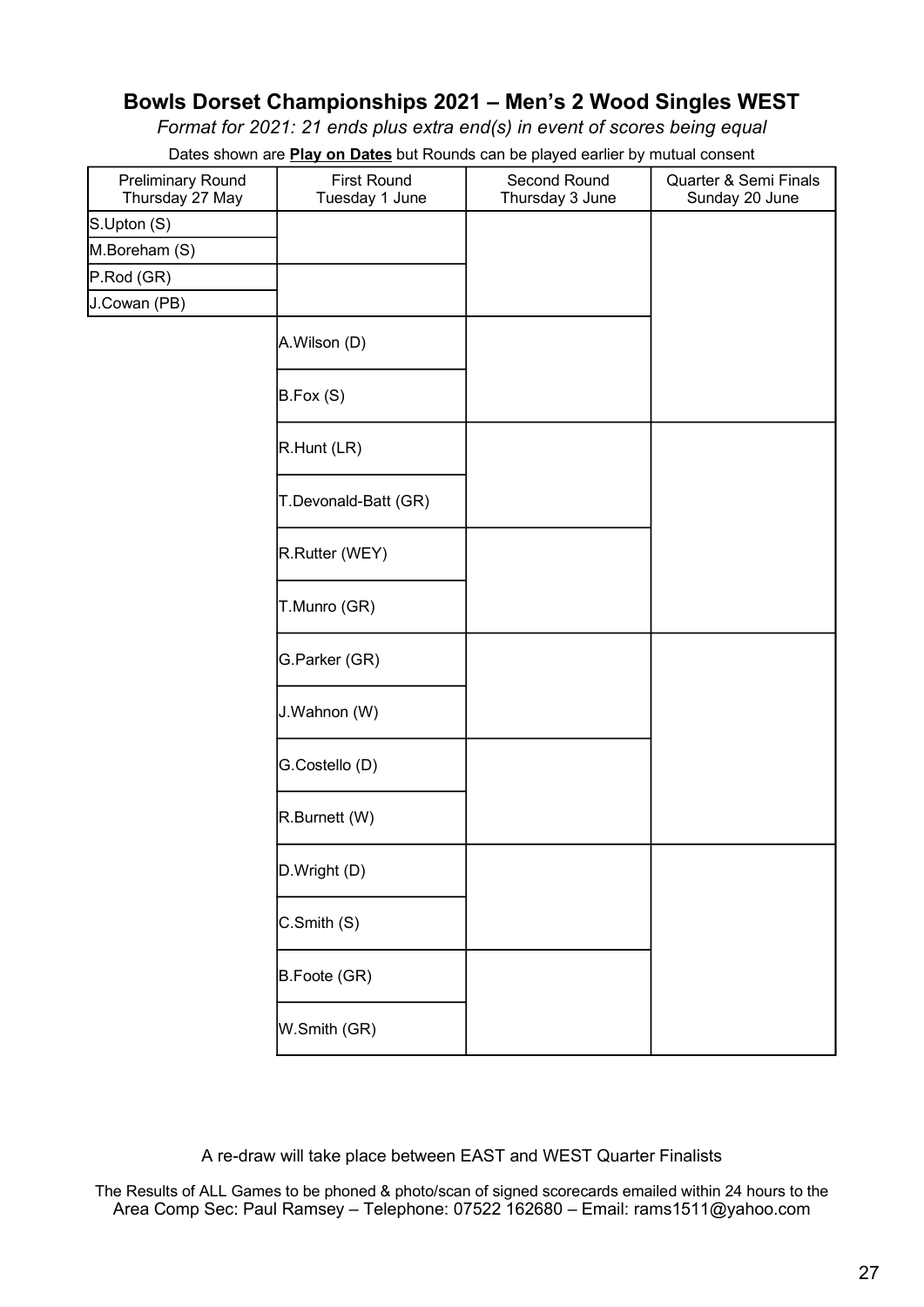## **Bowls Dorset Championships 2021 – Men's Pairs EAST**

*Format for 2021: 3 bowls 18 ends with extra end(s) in event of equal scores*

Dates shown are **Play on Dates** but Rounds can be played earlier by mutual consent

| <b>Preliminary Round</b><br>Tuesday 8 June | <b>First Round</b><br>Thursday 10 June | Second Round<br>Tues 15 June | <b>Third Round</b><br>Thurs 17 June | Quarter &<br>Semi Finals<br>Sunday 4 July |
|--------------------------------------------|----------------------------------------|------------------------------|-------------------------------------|-------------------------------------------|
| P.Campbell/J.Sweet* (WIM)                  |                                        |                              |                                     |                                           |
| M.Barron*/S.Stephens (BP)                  |                                        |                              |                                     |                                           |
| D.Stiggants/J.Hobby* (PP)                  |                                        |                              |                                     |                                           |
| K.Joy*/B.Stone (BP)                        |                                        |                              |                                     |                                           |
| B.Trethewey*/B.Reid (SH)                   |                                        |                              |                                     |                                           |
| C.Dennis*/B.Harris (BP)                    |                                        |                              |                                     |                                           |
|                                            | D.Shepherd/B.Shepherd* (WIM)           |                              |                                     |                                           |
|                                            | H.Hinton*/R.Sibley (BSW)               |                              |                                     |                                           |
|                                            | G.Rock/C.Budd* (BL)                    |                              |                                     |                                           |
|                                            | J.Garner*/A.McKenzie (BP)              |                              |                                     |                                           |
|                                            | N.Dames/T.Hume* (PP)                   |                              |                                     |                                           |
|                                            | D.Baxter/P.Willats* (PP)               |                              |                                     |                                           |
|                                            | D.Steadman*/C.Kane (PP)                |                              |                                     |                                           |
|                                            | G.Cox*/A.Bliss (BP)                    |                              |                                     |                                           |
|                                            | J.Kelly/G.Wallis* (SW)                 |                              |                                     |                                           |
|                                            | P.Freeman/S.Crooks* (WIM)              |                              |                                     |                                           |
|                                            | I.Sanger*/P.Tobin (SH)                 |                              |                                     |                                           |
|                                            | C.Evripidou/P.Day* (BSW)               |                              |                                     |                                           |
|                                            | T.Bell/B.Beeston* (SW)                 |                              |                                     |                                           |
|                                            | N.Wood/D.Burge* (BL)                   |                              |                                     |                                           |
|                                            | T.Poore*/O.Thake (PP)                  |                              |                                     |                                           |
|                                            | C.Weekes/B.Paulley* (PP)               |                              |                                     |                                           |
|                                            | T.Smyth/A.Stockley* (BSW)              |                              |                                     |                                           |
|                                            | C.Fountain*/A.Broom (PP)               |                              |                                     |                                           |
|                                            | R.Scammell/W.Scammell* (SH)            |                              |                                     |                                           |
|                                            | P.Ravelin*/A.Miller (PP)               |                              |                                     |                                           |
|                                            | G.Longcroft*/N.Hayward (G)             |                              |                                     |                                           |
|                                            | R.Stanley/B.Gage* (PP)                 |                              |                                     |                                           |
|                                            | J.Perrin/K.Surrey* (PP)                |                              |                                     |                                           |
|                                            | P.Preen*/P.Hawkins (BL)                |                              |                                     |                                           |
|                                            | D.Hodgkiss/B.Atkins* (PP)              |                              |                                     |                                           |
|                                            | H.Matharu/F.Wood* (BSW)                |                              |                                     |                                           |
|                                            | C.Hollier*/D.Pritchard (BP)            |                              |                                     |                                           |
|                                            | B.Hobby*/J.Potter (PP)                 |                              |                                     |                                           |
|                                            | S. Thompson*/R. Granger (BP)           |                              |                                     |                                           |

the second entrant, please see Bowls Dorset Regulation 11.6. indicates Named Entrant

A re-draw will take place between EAST and WEST Quarter Finalists

The Results of ALL Games to be phoned & photo/scan of signed scorecards emailed within 24 hours to the Area Comp Sec: Alan Blaby – Telephone: 01202 861015 – Email: alanb\_ppbc@hotmail.co.uk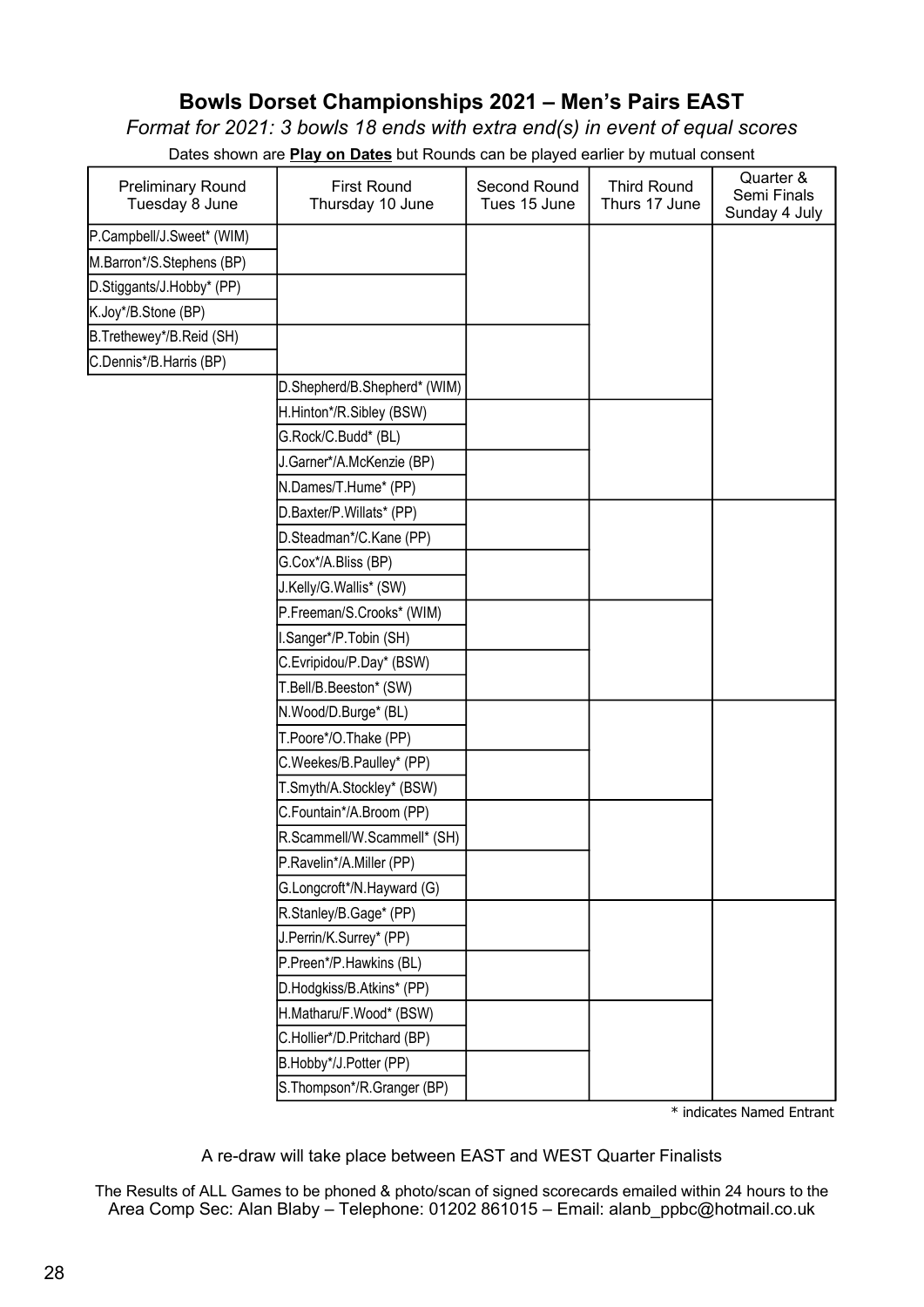## **Bowls Dorset Championships 2021 – Men's Pairs WEST**

*Format for 2021: 3 bowls 18 ends with extra end(s) in event of equal scores*

Dates shown are **Play on Dates** but Rounds can be played earlier by mutual consent

| <b>First Round</b><br>Thursday 10 June | Second Round<br>Tues 15 June | <b>Third Round</b><br>Thurs 17 June | Quarter &<br>Semi Finals<br>Sunday 4 July |
|----------------------------------------|------------------------------|-------------------------------------|-------------------------------------------|
| M.Furze/A.Carr* (PV)                   |                              |                                     |                                           |
| G.Parker*/R.Stone (GR)                 |                              |                                     |                                           |
| P.Moffitt*/P.Pomeroy (LR)              |                              |                                     |                                           |
| T.Allman*/A.Weech (LR)                 |                              |                                     |                                           |
| B.Jones/C.Thorne* (B)                  |                              |                                     |                                           |
| D.Bishop/B.Foote* (GR)                 |                              |                                     |                                           |
| G.Ingram*/R.McCarthy (GR)              |                              |                                     |                                           |
| S.Pomeroy/C.Stephens* (LR)             |                              |                                     |                                           |
| D.Wright*/T.Cartwright (D)             |                              |                                     |                                           |
| H.Hovenden/G.Costello* (D)             |                              |                                     |                                           |
| R.Jennings/A.Wilson* (D)               |                              |                                     |                                           |
| B.Patterson/T.Devonald-Batt* (GR)      |                              |                                     |                                           |
| M.Boreham/B.Fox* (S)                   |                              |                                     |                                           |
| G.Cornick*/J.Saunders (D)              |                              |                                     |                                           |
| C.Slade/M.Haylock* (PV)                |                              |                                     |                                           |
| G.Cockett/R.Fowler* (D)                |                              |                                     |                                           |
| W.Smith/M.Chislett* (GR)               |                              |                                     |                                           |
| A.Philip/K.Vincent* (PV)               |                              |                                     |                                           |
| R.Pering/C.Smith* (S)                  |                              |                                     |                                           |
| D.Clark/J.Wahnon* (W)                  |                              |                                     |                                           |
| J.Flynn*/C.Perry (S)                   |                              |                                     |                                           |
| N.Aspey/R.Burnett* (W)                 |                              |                                     |                                           |
| P.Andrew/P.Moon* (PV)                  |                              |                                     |                                           |
| C.Chatburn/S.Baker* (WEY)              |                              |                                     |                                           |
| A.Nabarro/B.Driscoll* (LR)             |                              |                                     |                                           |
| W.Brown*/M.Gale (GR)                   |                              |                                     |                                           |
| T.Munro*/D.Devonald-Batt (GR)          |                              |                                     |                                           |
| P.Lannon/S.Willsher * (D)              |                              |                                     |                                           |
| P.Ramsey*/P.Stafford (WEY)             |                              |                                     |                                           |
| G.Aslett*/J.Rowe (D)                   |                              |                                     |                                           |
| R.Rutter*/F.Amey (WEY)                 |                              |                                     |                                           |
| S.Upton/B.Fitzgibbon* (S)              |                              |                                     |                                           |

**\*** indicates Named Entrant

#### A re-draw will take place between EAST and WEST Quarter Finalists

The Results of ALL Games to be phoned & photo/scan of signed scorecards emailed within 24 hours to the Area Comp Sec: Paul Ramsey – Telephone: 07522 162680 – Email: rams1511@yahoo.com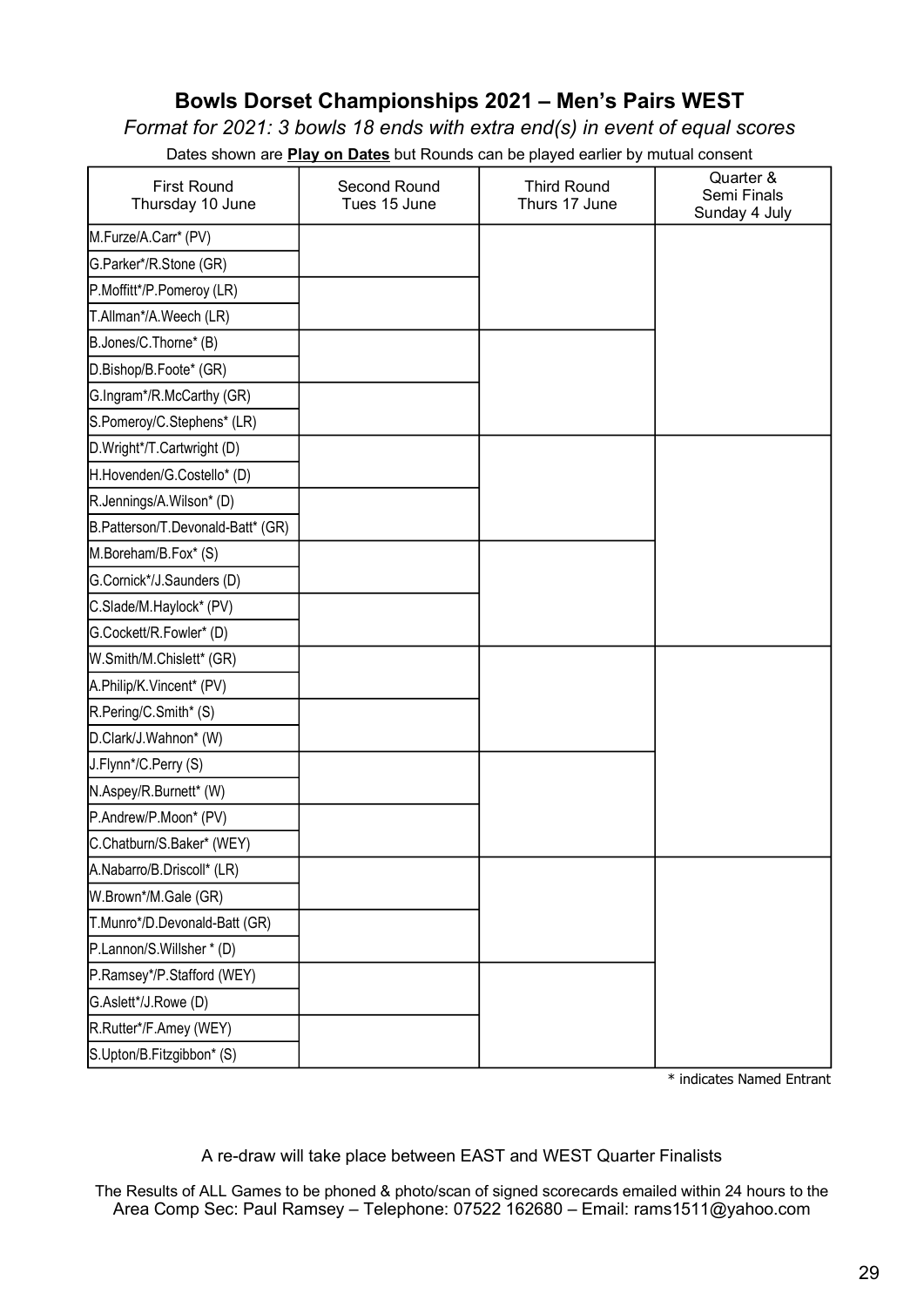## **Bowls Dorset Championships 2021 – Men's Triples EAST**

*Format for 2021: 2 bowls 18 ends with extra end(s) in event of equal scores*

Dates shown are **Play on Dates** but Rounds can be played earlier by mutual consent

| <b>Preliminary Round</b><br>Tuesday 29 June | <b>First Round</b><br>Thursday 1 July       | Second Round<br>Tuesday 6 July | <b>Quarter &amp; Semi Finals</b><br>Sunday 18 July |
|---------------------------------------------|---------------------------------------------|--------------------------------|----------------------------------------------------|
| C.Dennis*/K.Joy/<br>B.Stone (BP)            |                                             |                                |                                                    |
| A.Hardy/R.Standley/<br>T.Hume* (PP)         |                                             |                                |                                                    |
| H.Matharu/H.Hinton*/<br>R.Sibley (BSW)      |                                             |                                |                                                    |
| A.Miller/P.Willats/<br>C.Kane* (PP)         |                                             |                                |                                                    |
| S.Thomson/S.Stephens/<br>J.Garner* (BP)     |                                             |                                |                                                    |
| D.Stiggants/B.Gage/<br>J. Hobby* (PP)       |                                             |                                |                                                    |
| D.Baxter/P.Ravelin*/<br>J.Kingdon (PP)      |                                             |                                |                                                    |
| N.Dames/D.Hodgkiss/<br>B.Atkins* (PP)       |                                             |                                |                                                    |
| G.Cox/M.Barron/<br>B.Harris* (BP)           |                                             |                                |                                                    |
| J.Perrin/O.Thake/<br>K.Surrey* (PP)         |                                             |                                |                                                    |
|                                             | C. Weekes/D.Steadman*/<br>B.Paulley. (PP)   |                                |                                                    |
|                                             | G.Rock/C.Budd*/<br>B.Males (BL)             |                                |                                                    |
|                                             | T.Poore*/C.Fountain/<br>A.Broom (PP)        |                                |                                                    |
|                                             | J.Kelly/T.Buck/<br>G. Wallis* (SW)          |                                |                                                    |
|                                             | P.Freeman/C.Carr/<br>S.Crooks* (WIM)        |                                |                                                    |
|                                             | M.O'Brien/G.Fortescue/<br>T.Smyth* (BSW)    |                                |                                                    |
|                                             | D.Pritchard/C.Hollier/<br>A.McKenzie* (BP)  |                                |                                                    |
|                                             | C.Evripidou/D.Sharpe/<br>P.Day* (BSW)       |                                |                                                    |
|                                             | R.Sweatland/P.Campbell/<br>J.Sweet* (WIM)   |                                |                                                    |
|                                             | J.Champion/D.Shepherd/<br>B.Shepherd* (WIM) |                                |                                                    |
|                                             | P.Tobin/K.Barrett/<br>I.Sanger* (SH)        |                                |                                                    |

\* indicates Named Entrant

A re-draw will take place between EAST and WEST Quarter Finalists

The Results of ALL Games to be phoned & photo/scan of signed scorecards emailed within 24 hours to the Area Comp Sec: Alan Blaby – Telephone: 01202 861015 – Email: alanb\_ppbc@hotmail.co.uk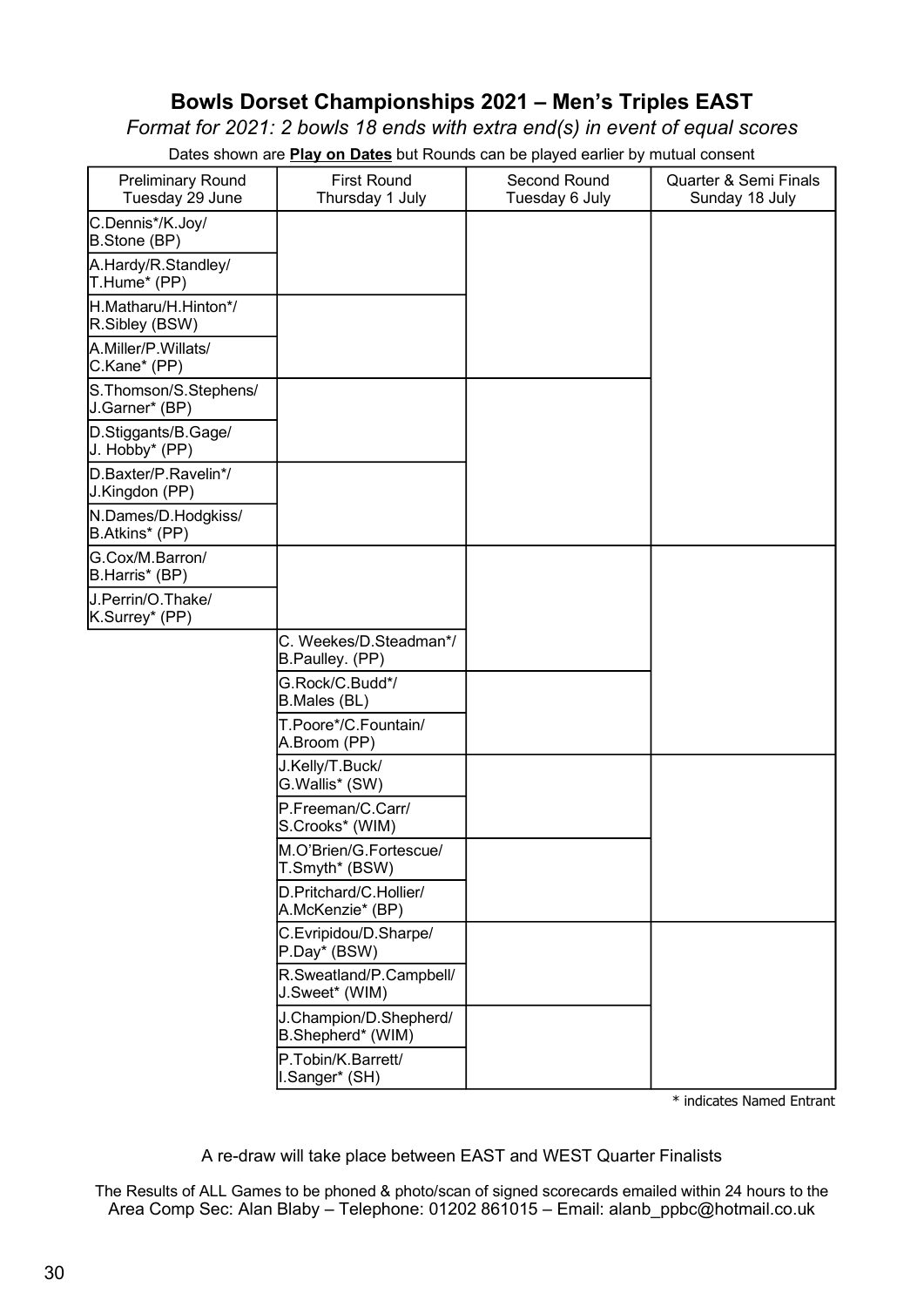## **Bowls Dorset Championships 2021 – Men's Triples WEST**

*Format for 2021: 2 bowls 18 ends with extra end(s) in event of equal scores*

Dates shown are **Play on Dates** but Rounds can be played earlier by mutual consent

| <b>Preliminary Round</b><br>Tuesday 29 June | <b>First Round</b><br>Thursday 1 July       | Second Round<br>Tuesday 6 July | <b>Quarter &amp; Semi Finals</b><br>Sunday 18 July |
|---------------------------------------------|---------------------------------------------|--------------------------------|----------------------------------------------------|
| G.Parker*/T.Devonald-Batt/<br>R.Stone (GR)  |                                             |                                |                                                    |
| M.Irvine/G.Ingram*/<br>R.McCarthy (GR)      |                                             |                                |                                                    |
| J.Saunders/G.Cornick*/<br>R.Fowler (D)      |                                             |                                |                                                    |
| D.Bishop/W.Smith/<br>M.Chislett* (GR)       |                                             |                                |                                                    |
| M.Boreham/R.Pering/<br>C.Smith* (S)         |                                             |                                |                                                    |
| S.Pomeroy/B.Rattenbury/<br>P.Pomeroy* (LR)  |                                             |                                |                                                    |
| T.Allman*/G.Clode/<br>A.Weech (LR)          |                                             |                                |                                                    |
| R.Jennings/A.Wilson*/<br>G.Costello (D)     |                                             |                                |                                                    |
| P.Moon/A.Philip/<br>K.Vincent* (PV)         |                                             |                                |                                                    |
| P.Stafford/R.Rutter*/<br>F.Amey (WEY)       |                                             |                                |                                                    |
| F.Wilde/C.Chatburn/<br>S.Baker* (WEY)       |                                             |                                |                                                    |
| B.Jones/K.Brooks/<br>C.Thorne* (B)          |                                             |                                |                                                    |
|                                             | R.Hunt/A.Nabarro/<br>B.Driscoll* (LR)       |                                |                                                    |
|                                             | S.Upton/D.Alexander/<br>B.Fitzgibbon* (S)   |                                |                                                    |
|                                             | P.Andrew/C.Slade/<br>M.Haylock* (PV)        |                                |                                                    |
|                                             | D.Darby/M.Furze/<br>A.Carr* (PV)            |                                |                                                    |
|                                             | W.Brown*/P.Rod/<br>M.Gale (GR)              |                                |                                                    |
|                                             | C.Poulter/T.Munro*/<br>D.Devonald-Batt (GR) |                                |                                                    |
|                                             | G.Aslett/P.Lannon*/<br>S. Willsher (D)      |                                |                                                    |
|                                             | R.Towndrow/B.Foote*/<br>B.Patterson (GR)    |                                |                                                    |
|                                             | A.Jones/N.Apsey/<br>R.Burnett* (W)          |                                |                                                    |
|                                             | S.Dowling/P.Moffitt/<br>C.Stephens* (LR)    |                                |                                                    |

\* indicates Named Entrant

A re-draw will take place between EAST and WEST Quarter Finalists

The Results of ALL Games to be phoned & photo/scan of signed scorecards emailed within 24 hours to the Area Comp Sec: Paul Ramsey – Telephone: 07522 162680 – Email: rams1511@yahoo.com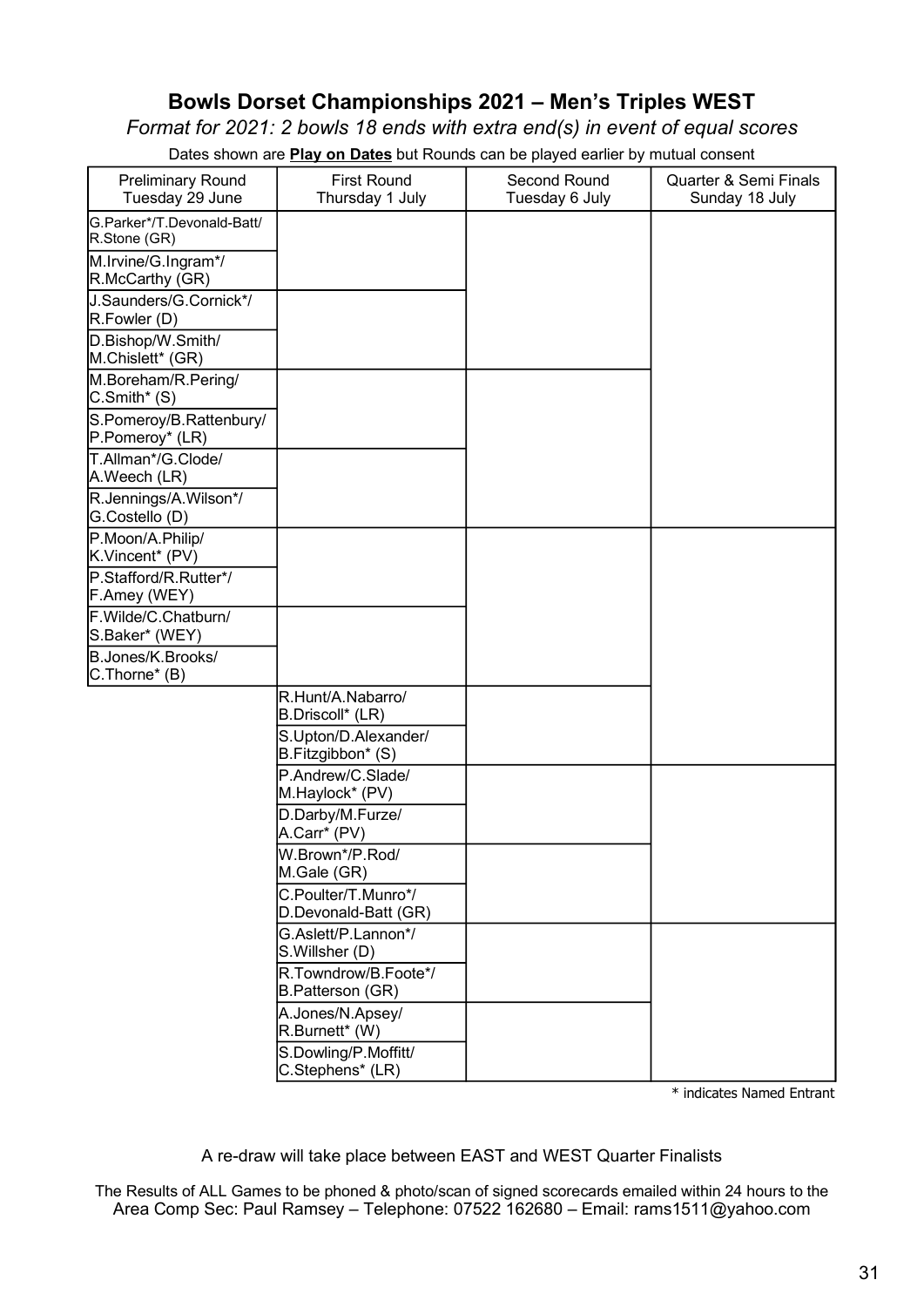## **Bowls Dorset Championships 2021 – Men's Fours EAST**

*Format for 2021: 2 bowls 15 ends with extra end(s) in event of equal scores*

Dates shown are **Play on Dates** but Rounds can be played earlier by mutual consent

| <b>First Round</b>                                   | Second Round    | <b>Quarter &amp; Semi Finals</b> |
|------------------------------------------------------|-----------------|----------------------------------|
| Thursday 15 July                                     | Tuesday 27 July | Sunday 1 August                  |
| A.Trevett/C.Fawkes/<br>P.Ravelin*/J.Kingdon (PP)     |                 |                                  |
| G.Cox/M.Barron/<br>D.Pritchard/B.Harris* (BP)        |                 |                                  |
| R.Standley/A.Hardy/<br>A.Richardson/B.Gage* (PP)     |                 |                                  |
| R.Sweatland/C.Carr/<br>P.Campbell/J.Sweet* (WIM)     |                 |                                  |
| C.Dennis*/K.Joy/<br>C.Hollier/B.Stone (BP)           |                 |                                  |
| C.Weekes*/D.Steadman/<br>B.Paulley/C.Kane (PP)       |                 |                                  |
| D.Stiggants/N.Dames/<br>J.Hobby*/T.Hume (PP)         |                 |                                  |
| J.Brudenell/J.Kelly/<br>T.Buck/G.Wallis* (SW)        |                 |                                  |
| J.Champion/D.Shepherd/<br>A.Blaby/ B.Shepherd* (WIM) |                 |                                  |
| S.Thomson/S.Stephens/<br>J.Garner*/A.McKenzie (BP)   |                 |                                  |
| B.Fry/G.Rock/<br>C.Budd*/B.Males (BL)                |                 |                                  |
| T.Bryning/N.Arnold/<br>P.Preen*/P.Hawkins (BL)       |                 |                                  |
| H.Hinton/A.Leaper/<br>R.Sibley/C.Howard* (BSW)       |                 |                                  |
| G.Russell/P.Tobin/<br>N.Greenwood/I.Sanger* (SH)     |                 |                                  |
| T.Poore/J.Perrin/<br>O.Thake/K.Surrey* (PP)          |                 |                                  |
| D.Baxter/D.Hodgkiss/<br>A.Miller/B.Atkins* (PP)      |                 |                                  |

\* indicates Named Entrant

A re-draw will take place between EAST and WEST Quarter Finalists

The Results of ALL Games to be phoned & photo/scan of signed scorecards emailed within 24 hours to the Area Comp Sec: Alan Blaby – Telephone: 01202 861015 – Email: alanb\_ppbc@hotmail.co.uk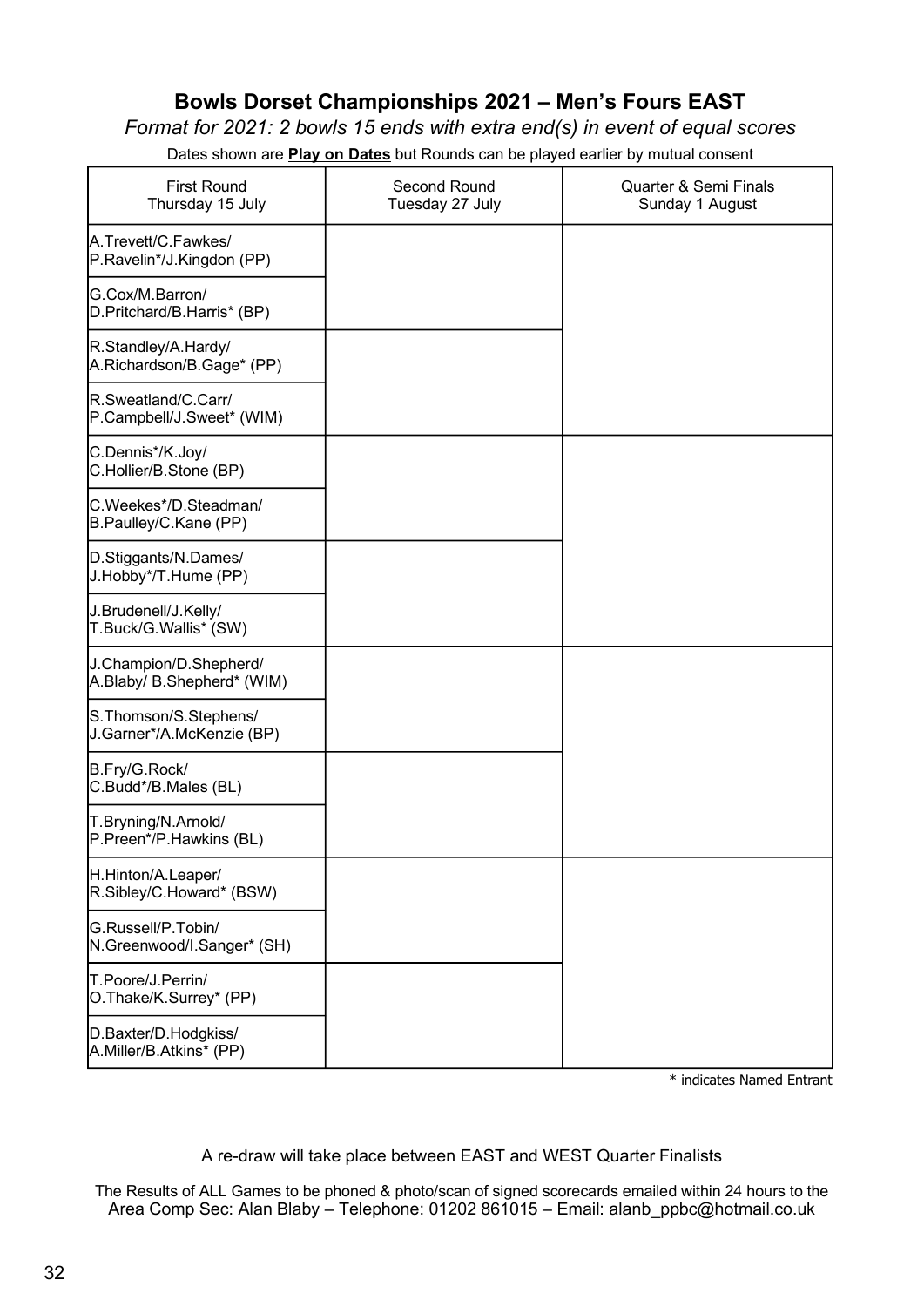## **Bowls Dorset Championships 2021 – Men's Fours WEST**

*Format for 2021: 2 bowls 15 ends with extra end(s) in event of equal scores*

Dates shown are **Play on Dates** but Rounds can be played earlier by mutual consent

| <b>First Round</b><br>Thursday 15 July                        | Second Round<br>Tuesday 27 July           | <b>Quarter &amp; Semi Finals</b><br>Sunday 1 August |
|---------------------------------------------------------------|-------------------------------------------|-----------------------------------------------------|
| G.Parker*/T.Devonald-Batt/<br>G.Middleton/R.Stone (GR)        |                                           |                                                     |
| M.Boreham/S.Upton/<br>D.Alexander/B.Fitzgibbon* (S)           |                                           |                                                     |
| D.Bishop/C.Poulter/<br>T.Munro*/D.Devonald-Batt (GR)          |                                           |                                                     |
| T.Allman*/B.Driscoll/<br>B.Parsons/A. Weech (LR)              |                                           |                                                     |
| P.Andrew/C.Slade/<br>A. Philip/M.Haylock* (PV)                |                                           |                                                     |
| N.Kirkham/R.Towndrow/<br>B.Foote/B.Patterson* (GR)            |                                           |                                                     |
| R.Pering/B.Eastment/<br>B.Fox*/C.Smith (S)                    |                                           |                                                     |
| L.Selby/R.Jennings/<br>H.King/A.Wilson* (D)                   |                                           |                                                     |
| P.Moffitt*/S.Pomeroy/<br>B.Rattenbury/P.Pomeroy(LR)           |                                           |                                                     |
| G.Cockett/J.Saunders/<br>G.Cornick/R.Fowler* (D)              |                                           |                                                     |
| W.Brown/D.Obee/<br>W.Smith/M.Chislett* (GR)                   |                                           |                                                     |
| M.Irvine/G.Ingram*/<br>M.Gale/R McCarthy (GR)                 |                                           |                                                     |
| B.Jones/K.Brooks/<br>B.Shortland/C.Thorne* (B)                |                                           |                                                     |
| P.Stafford/P.Ramsey/<br>C.Chatburn/S.Baker <sup>*</sup> (WEY) |                                           |                                                     |
|                                                               | K.Vincent/P.Moon/<br>M.Furze/A.Carr* (PV) |                                                     |

\* indicates Named Entrant

A re-draw will take place between EAST and WEST Quarter Finalists

The Results of ALL Games to be phoned & photo/scan of signed scorecards emailed within 24 hours to the Area Comp Sec: Paul Ramsey – Telephone: 07522 162680 – Email: rams1511@yahoo.com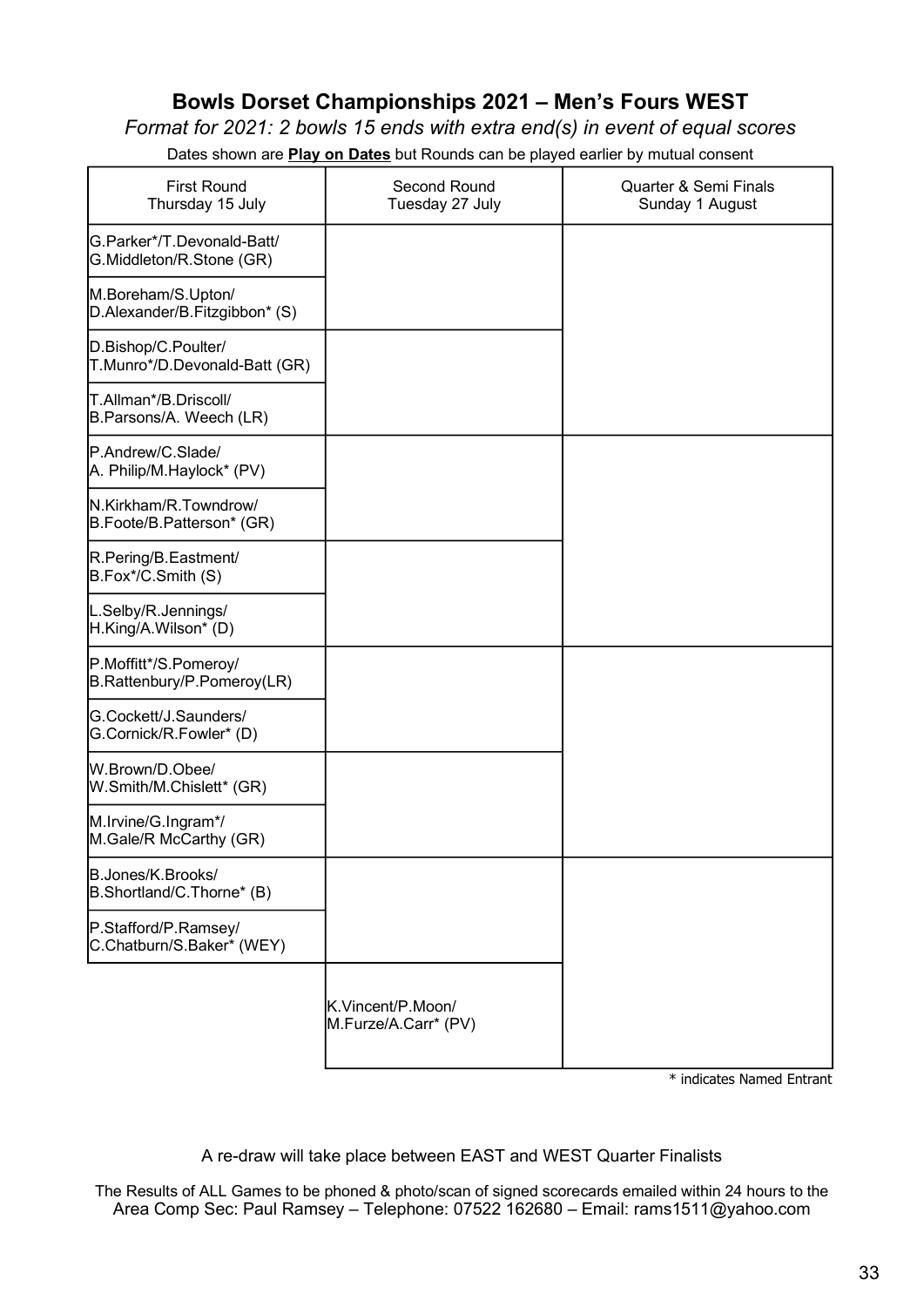## **Bowls Dorset Championships 2021 – Men's Senior Fours**

*Format for 2021: 2 bowls 15 ends with extra end(s) in event of equal scores*

Dates shown are **Play on Dates** but Rounds can be played earlier by mutual consent

| <b>Preliminary Round</b><br>Thursday 8 July    | <b>First Round</b><br>Tuesday 13 July | <b>Quarter &amp; Semi Finals</b><br>Sunday 25 July |  |
|------------------------------------------------|---------------------------------------|----------------------------------------------------|--|
|                                                |                                       |                                                    |  |
| T.Roberts/B.Bowdrey/<br>P.Tobin/I.Sanger* (SH) |                                       |                                                    |  |
| N.Kirkham/R.Towndrow/                          |                                       |                                                    |  |
| B.Foote*/B.Patterson (GR)                      |                                       |                                                    |  |
| D.Bishop/D.Obee/                               |                                       |                                                    |  |
| W.Smith/M.Chislett* (GR)                       |                                       |                                                    |  |
| D.Hodgkiss/N.Dames/                            |                                       |                                                    |  |
| P.Ravelin/B.Atkins* (PP)                       |                                       |                                                    |  |
| P.Standley/D.Baxter/                           |                                       |                                                    |  |
| J.Kingdon/P.Willats* (PP)                      |                                       |                                                    |  |
| J.Saunders/G.Cornick/                          |                                       |                                                    |  |
| G.Cockett/R.Fowler* (D)                        |                                       |                                                    |  |
| B.Fry/G.Rock/                                  |                                       |                                                    |  |
| C.Budd*/B.Males (BL)                           |                                       |                                                    |  |
| G.Cox/M.Barron/                                |                                       |                                                    |  |
| G.Shand/B.Harris* (BP)                         |                                       |                                                    |  |
| C.Dennis*/D.Pritchard/                         |                                       |                                                    |  |
| C.Hollier/A.McKenzie (BP)                      |                                       |                                                    |  |
| T.Allman*/B.Driscoll/                          |                                       |                                                    |  |
| B.Parsons/A Weech (LR)                         |                                       |                                                    |  |
| W.Brown/M.Gale/                                |                                       |                                                    |  |
| T.Devonald-Batt/G.Parker* (GR)                 |                                       |                                                    |  |
| T.Bryning/N.Arnold/                            |                                       |                                                    |  |
| P.Preen*/P.Hawkins (BL)                        |                                       |                                                    |  |
| R.Pering/B.Eastment/                           |                                       |                                                    |  |
| D.Whiteoak/C.Smith* (S)                        |                                       |                                                    |  |
| H.Hinton/A.Leaper/                             |                                       |                                                    |  |
| R.Sibley/C.Howard* (BSW)                       |                                       |                                                    |  |
| P.Mullender/S.Stephens/                        |                                       |                                                    |  |
| R.Granger/J.Garner* (BP)                       |                                       |                                                    |  |
| J.Brudenell/J.Kelly/                           |                                       |                                                    |  |
| T.Buck/G.Wallis* (SW)                          |                                       |                                                    |  |
| R.Sweatland/C.Carr/                            |                                       |                                                    |  |
| P.Campbell/J.Sweet* (WIM)                      |                                       |                                                    |  |
| S.Upton/P.Lock/                                |                                       |                                                    |  |
| B.Fox/B.Fitzgibbon* (S)                        |                                       |                                                    |  |
|                                                | B.Hobby/C.Fawkes/                     |                                                    |  |
|                                                | J.Hobby*/T.Hume (PP)                  |                                                    |  |
|                                                | R.Jennings/L.Selby/                   |                                                    |  |
|                                                | A.Wilson*/G.Costello (D)              |                                                    |  |
|                                                | P.Goater/S.Willsher/                  |                                                    |  |
|                                                | T.Cartwright/D.Wright* (D)            |                                                    |  |
|                                                | G.Kite/M.Irvine/                      |                                                    |  |
|                                                | G.Ingram*/R.McCarthy (GR)             |                                                    |  |
|                                                | P.Stafford/P.Ramsey/                  |                                                    |  |
|                                                | C.Chatburn/S.Baker* (WEY)             |                                                    |  |
|                                                | B.Wellman/K.Joy*/                     |                                                    |  |
|                                                | A.Bliss/B.Stone (BP)                  |                                                    |  |
|                                                | M.Zollo/C.Poulter/                    |                                                    |  |
|                                                | T.Munro*/D.Devonald-Batt (GR)         |                                                    |  |

\* indicates Named Entrant

As this Competition is played across the County, there will be no re-draw of Semi Finalists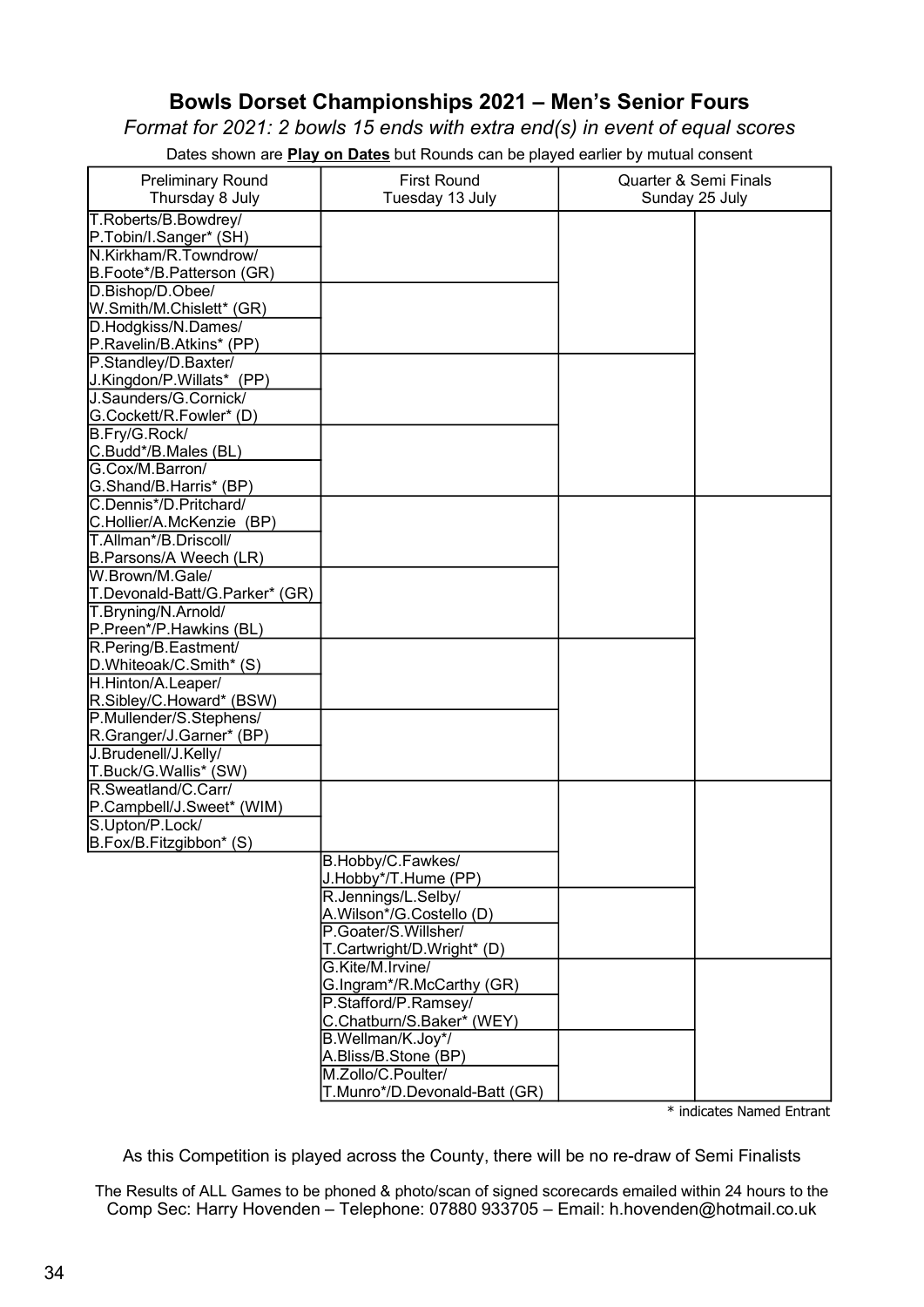## **Bowls Dorset Championships 2021 – Men's Under 25s**

## **Men's Under 25 Singles**

*Format for 2021: 21 shots*

Dates shown are **Play on Dates** but Rounds can be played earlier by mutual consent

| <b>Preliminary Round</b><br>Tuesday 25 May | <b>Quarter &amp; Semi Finals</b><br>Sunday 20 June |  |  |
|--------------------------------------------|----------------------------------------------------|--|--|
| J.Hancock (BL)                             |                                                    |  |  |
| R.Scammell (SH)                            |                                                    |  |  |
| L.Cockwell (PP)                            |                                                    |  |  |
| A.Dytham (PP)                              |                                                    |  |  |
| M.Collins (WM)                             |                                                    |  |  |
| N.Wood (BL)                                |                                                    |  |  |
|                                            | T.Poore (PP)                                       |  |  |
|                                            | C.Joyce (BL)                                       |  |  |
|                                            | C.Rankine-McKintosh (BL)                           |  |  |
|                                            | J.Wood (BL)                                        |  |  |
|                                            | W.Scammell (SH)                                    |  |  |

As the Under 25 Singles is played across the County, there will be no re-draw of Quarter Finalists

The Results of ALL Games to be phoned & photo/scan of signed scorecards emailed within 24 hours to the Comp Sec: Harry Hovenden – Telephone: 07880 933705 – Email: h.hovenden@hotmail.co.uk

## **Men's Under 25 Pairs**

*Format for 2021: 3 bowls 18 ends with extra end(s) in event of equal scores*

| Semi Finals & Final<br>Saturday/Sunday 7/8 August (day and times to be advised) |                                     |  |  |
|---------------------------------------------------------------------------------|-------------------------------------|--|--|
| N.Wood (BL)/<br>T.Poore (PP)                                                    |                                     |  |  |
| <b>W.Scammell/</b><br>R.Scammell (SH)                                           |                                     |  |  |
|                                                                                 | C.Rankine-McIntosh/<br>C.Joyce (BL) |  |  |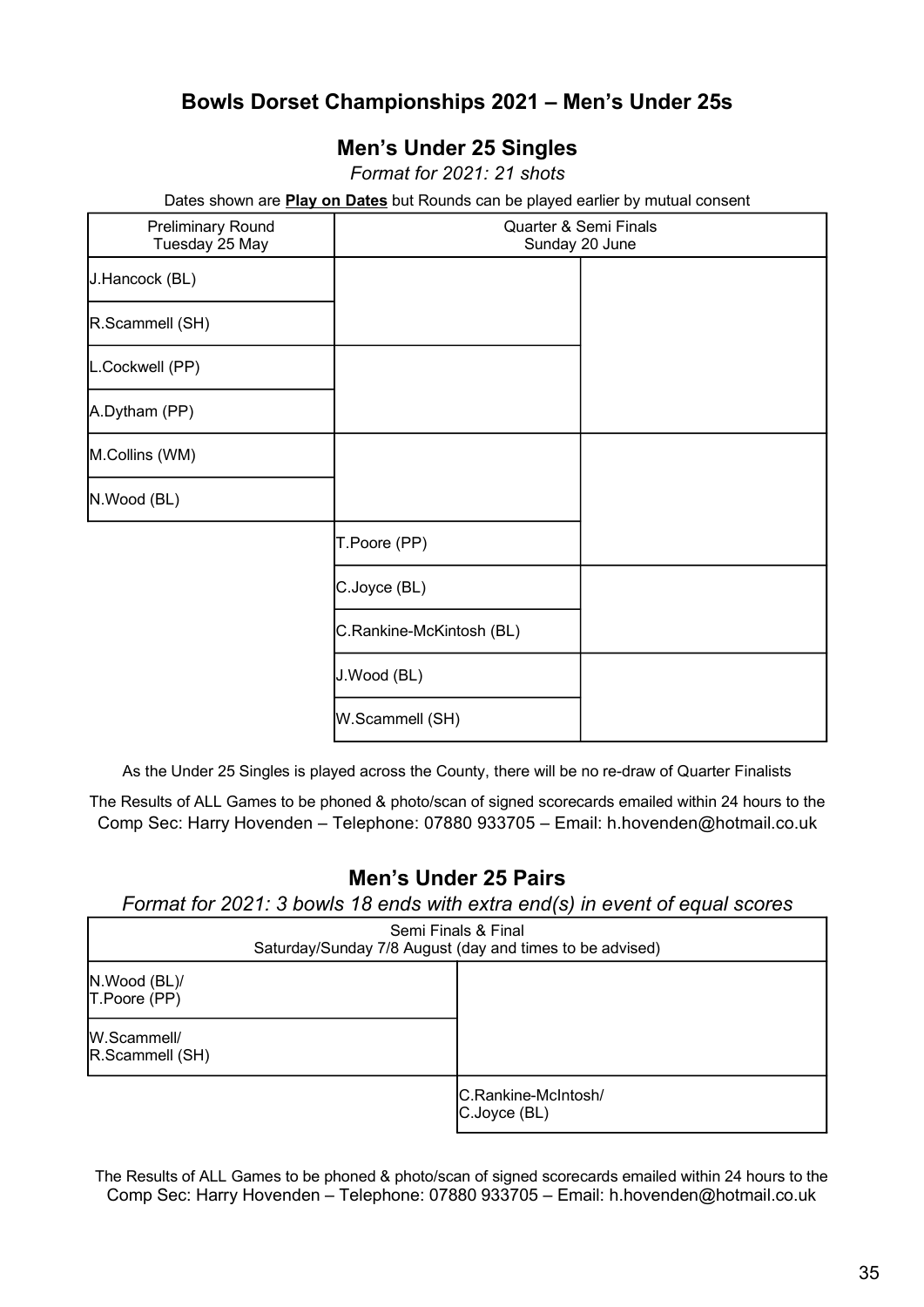## **Bowls Dorset Competitions 2021 – Men's Champion of Champions**

*Format for 2021: 21 shots*

Dates shown are **Play on Dates** but Rounds can be played earlier by mutual consent

| <b>First Round</b><br>Tuesday 10 August | Quarter & Semi Finals<br>Sunday 15 August |  |
|-----------------------------------------|-------------------------------------------|--|
| B.Shortland (B)                         |                                           |  |
| G.Wallis (SW)                           |                                           |  |
| A.Philip (PV)                           |                                           |  |
| B.Fitzgibbon (S)                        |                                           |  |
| R.Burnett (W)                           |                                           |  |
| J.Staddon (BP)                          |                                           |  |
| S.Willsher (D)                          |                                           |  |
| A.Paulley (BL)                          |                                           |  |
| P.Hawkins (BL)                          |                                           |  |
| C.Weekes (PP)                           |                                           |  |
| K.Vincent (PV)                          |                                           |  |
| M.Dower (WM)                            |                                           |  |
| J.Garner (BP)                           |                                           |  |
| J.Sweet (WIM)                           |                                           |  |
| S.Dowling (LR)                          |                                           |  |
| H.Hinton (BSW)                          |                                           |  |

As this Competition is played across the County, there will be no re-draw of Quarter Finalists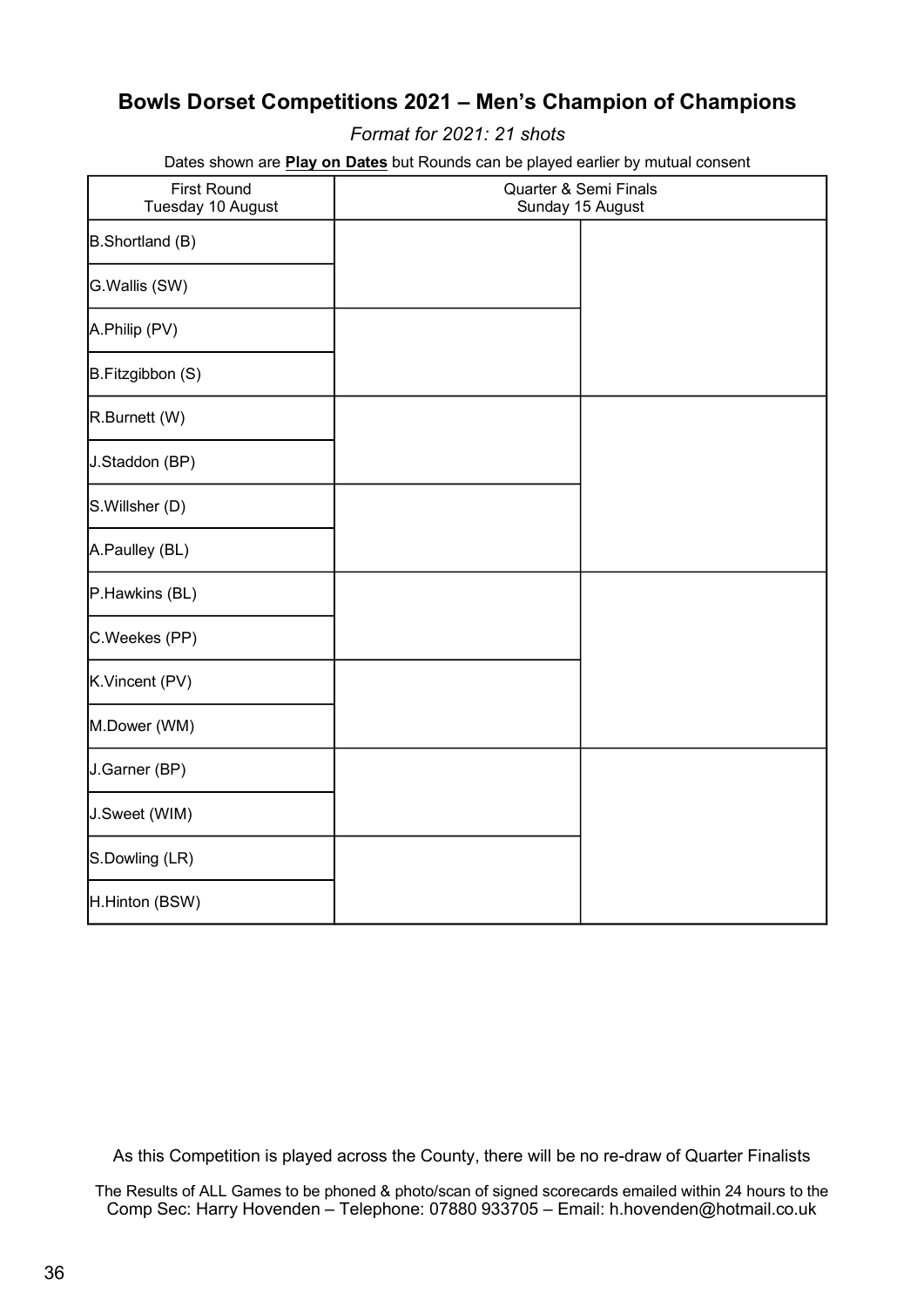## **Bowls Dorset Competitions 2021 – Men's Secretaries Cup**

*Format for 2021: 21 shots*

Dates shown are **Play on Dates** but Rounds can be played earlier by mutual consent

| <b>Preliminary Round</b><br>Thursday 29 July | <b>First Round</b><br>Tuesday 10 August | Semi Finals<br>Sunday 15 August |
|----------------------------------------------|-----------------------------------------|---------------------------------|
| C.Dennis (BP)                                |                                         |                                 |
| D.Clark (WW)                                 |                                         |                                 |
| P.Day (BSW)                                  |                                         |                                 |
| <b>B.Driscoll (LR)</b>                       |                                         |                                 |
|                                              | D.West (BL)                             |                                 |
|                                              | C.Pickering (BL)                        |                                 |
|                                              | K.Barrett (SH)                          |                                 |
|                                              | D.Duke(G)                               |                                 |
|                                              | B.Taylor(B)                             |                                 |
|                                              | G.Reynolds (WM)                         |                                 |

As this Competition is played across the County, there will be no re-draw of Quarter Finalists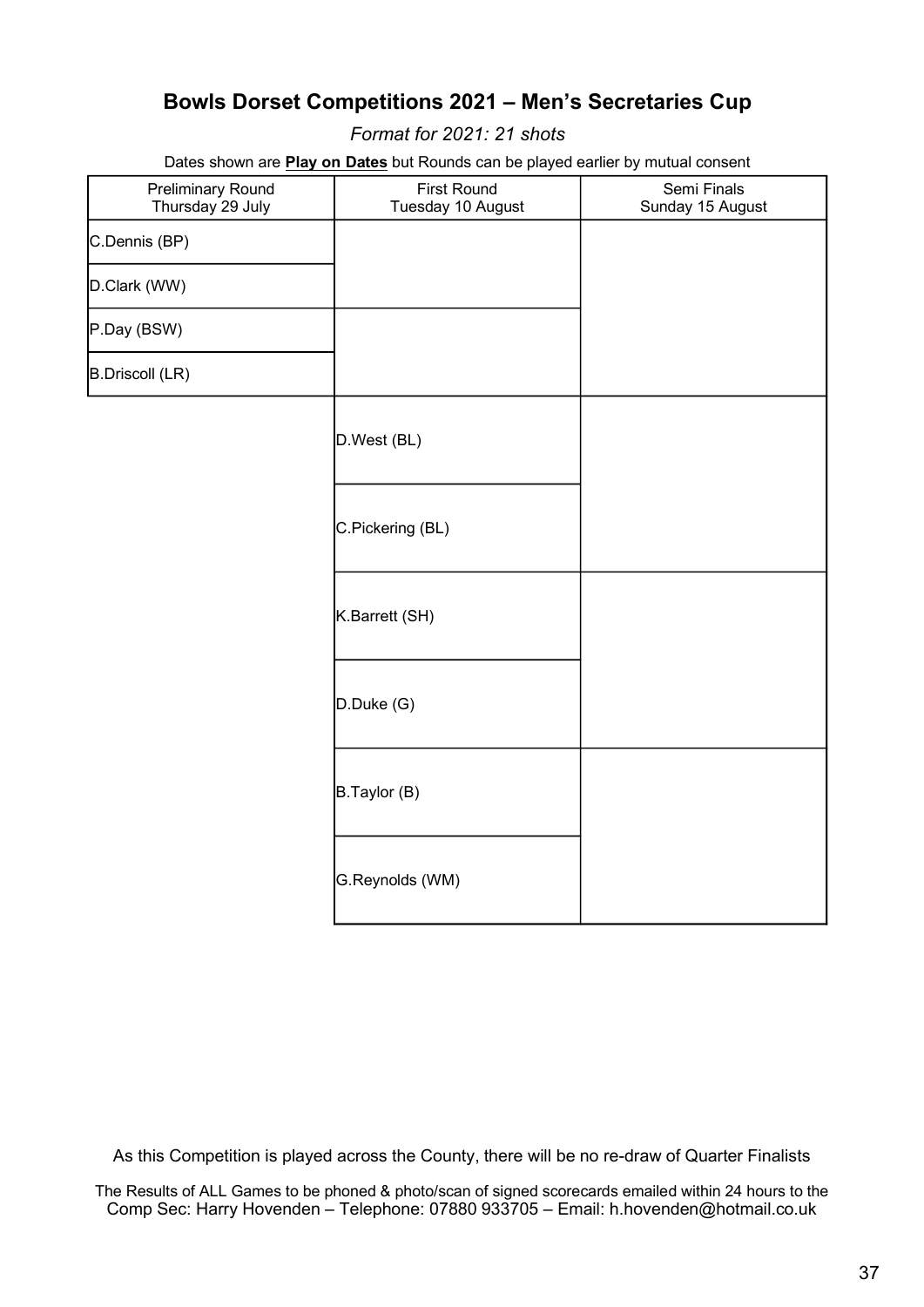**Bowls Dorset Competitions 2021 – Men's Under 16 Singles**

## **STEADMAN FAMILY TROPHY**

This competition will be played at

## **Blandford Bowling Club on Saturday 3 July**

A draw will be made on the day

**The competition is open for entries until Monday 14 June**

Entries may be made to Sid Steele Phone: 01258 451340 – Email: sidandjoy@talktalk.net

Competitors already entered are:

Liam Cockwell (PP)  $Zach Turner (WM)$ 

Zach Evans (BL) Max Way (BL)

Arron Rankine-McIntosh (BL)

Finley Chase (WM) Calum Rankine-McIntosh (BL)

Luc Collins (WM) Jamie Wood (BL)

Thomas Gilley (BL) Matthew Yarnold (BL)

## **FORMAT**

The competition will be a round robin sets play 2 sets of 7 ends with one tie break end if necessary

The County Competition Secretary and appointed Umpire will make the draw of Competitors and for Rink allocation

## **COMMENCE PLAY 11am PROMPT**

**The Final will be played at Sherborne Bowling Club during Finals Weekend Saturday/Sunday 12/13 September 2021**